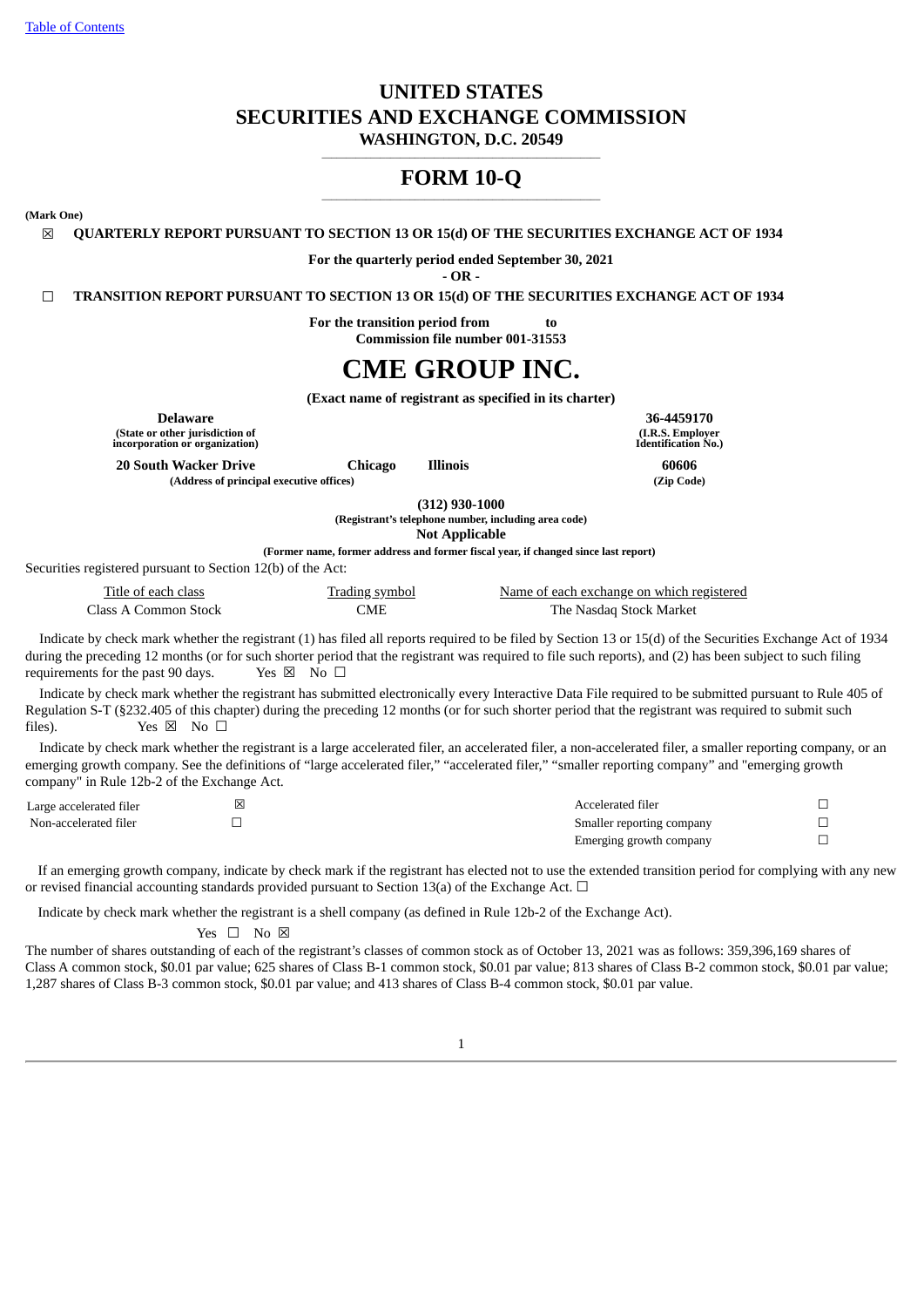# **CME GROUP INC. FORM 10-Q INDEX**

<span id="page-1-0"></span>

|                   |                                                                                                                    | Page |
|-------------------|--------------------------------------------------------------------------------------------------------------------|------|
|                   |                                                                                                                    |      |
|                   | <b>PART I. FINANCIAL INFORMATION</b>                                                                               | 3    |
| Item 1.           | <b>Financial Statements</b>                                                                                        | 5    |
|                   | Consolidated Balance Sheets at September 30, 2021 and December 31, 2020                                            | 5    |
|                   | Consolidated Statements of Income for the Quarters and Nine Months Ended September 30, 2021 and 2020               | 6    |
|                   | Consolidated Statements of Comprehensive Income for the Quarters and Nine Months Ended September 30, 2021 and 2020 | 7    |
|                   | Consolidated Statements of Equity for the Quarters and Nine Months Ended September 30, 2021 and 2020               | 8    |
|                   | Consolidated Statements of Cash Flows for the Nine Months Ended September 30, 2021 and 2020                        | 12   |
|                   | <b>Notes to Unaudited Consolidated Financial Statements</b>                                                        | 14   |
| Item 2.           | <b>Management's Discussion and Analysis of Financial Condition and Results of Operations</b>                       | 25   |
| Item 3.           | <b>Quantitative and Qualitative Disclosures About Market Risk</b>                                                  | 34   |
| Item 4.           | <b>Controls and Procedures</b>                                                                                     | 34   |
|                   | <b>PART II. OTHER INFORMATION</b>                                                                                  | 34   |
| Item 1.           | <b>Legal Proceedings</b>                                                                                           | 34   |
| Item 1A.          | <b>Risk Factors</b>                                                                                                | 34   |
| Item 2.           | <b>Unregistered Sales of Equity Securities and Use of Proceeds</b>                                                 | 34   |
| Item 6.           | <b>Exhibits</b>                                                                                                    | 35   |
| <b>SIGNATURES</b> |                                                                                                                    | 36   |
|                   |                                                                                                                    |      |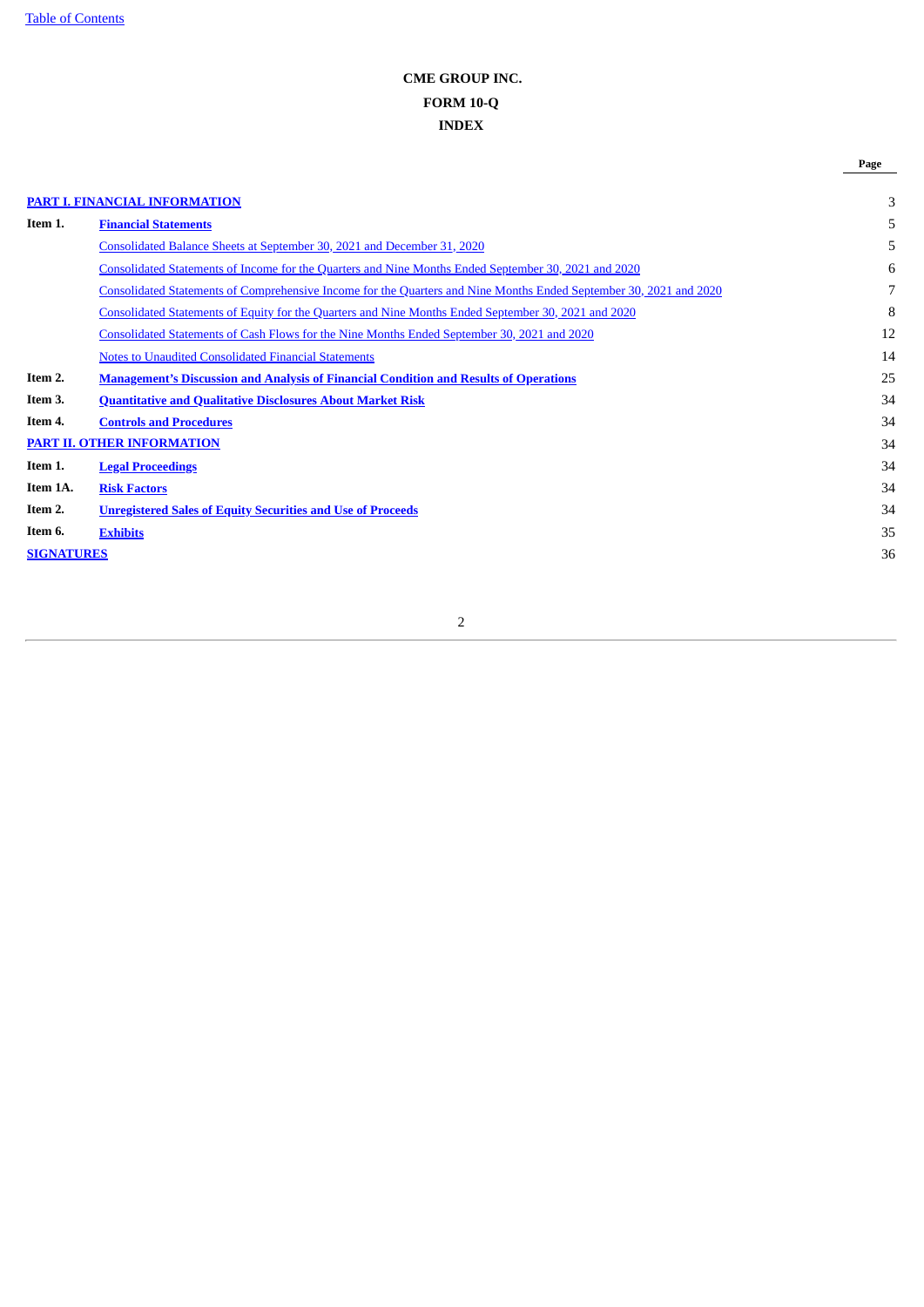#### **PART I. FINANCIAL INFORMATION**

#### **Certain Terms**

All references to "options" or "options contracts" in the text of this document refer to options on futures contracts.

Further information about CME Group and its products can be found at http://www.cmegroup.com. Information made available on our website does not constitute a part of this Quarterly Report on Form 10-Q.

#### **Information about Contract Volume and Average Rate per Contract**

All amounts regarding contract volume and average rate per contract are for CME Group's listed futures and options on futures contracts unless otherwise noted.

#### **Trademark Information**

CME Group, the Globe logo, CME, Chicago Mercantile Exchange, Globex, and E-mini are trademarks of Chicago Mercantile Exchange Inc. CBOT and Chicago Board of Trade are trademarks of Board of Trade of the City of Chicago, Inc. NYMEX, New York Mercantile Exchange and ClearPort are trademarks of New York Mercantile Exchange, Inc. COMEX is a trademark of Commodity Exchange, Inc. NEX, BrokerTec, and EBS are trademarks of various entities of NEX Group Limited (NEX). Dow Jones, Dow Jones Industrial Average, S&P 500 and S&P are service and/or trademarks of Dow Jones Trademark Holdings LLC, Standard & Poor's Financial Services LLC and S&P/Dow Jones Indices LLC, as the case may be, and have been licensed for use by Chicago Mercantile Exchange Inc. All other trademarks are the property of their respective owners.

#### **Forward-Looking Statements**

From time to time, in this Quarterly Report on Form 10-Q as well as in other written reports and verbal statements, we discuss our expectations regarding future performance. These forward-looking statements are identified by their use of terms and phrases such as "believe," "anticipate," "could," "estimate," "intend," "may," "plan," "expect" and similar expressions, including references to assumptions. These forward-looking statements are based on currently available competitive, financial and economic data, current expectations, estimates, forecasts and projections about the industries in which we operate and management's beliefs and assumptions. These statements are not guarantees of future performance and involve risks, uncertainties and assumptions that are difficult to predict. Therefore, actual outcomes and results may differ materially from what is expressed or implied in any forward-looking statements. We want to caution you not to place undue reliance on any forward-looking statements. We undertake no obligation to publicly update any forward-looking statements, whether as a result of new information, future events or otherwise. Among the factors that might affect our performance are:

- increasing competition by foreign and domestic entities, including increased competition from new entrants into our markets and consolidation of existing entities;
- our ability to keep pace with rapid technological developments, including our ability to complete the development, implementation and maintenance of the enhanced functionality required by our customers while maintaining reliability and ensuring that such technology is not vulnerable to security risks;
- our ability to continue introducing competitive new products and services on a timely, cost-effective basis, including through our electronic trading capabilities, and our ability to maintain the competitiveness of our existing products and services, including our ability to provide effective services to the swaps market;
- our ability to adjust our fixed costs and expenses if our revenues decline;
- our ability to maintain existing customers at substantially similar trading levels, develop strategic relationships and attract new customers;
- our ability to expand and globally offer our products and services;
- changes in regulations, including the impact of any changes in laws or government policies with respect to our products or services or our industry, such as any changes to regulations and policies that require increased financial and operational resources from us or our customers;
- the costs associated with protecting our intellectual property rights and our ability to operate our business without violating the intellectual property rights of others;
- decreases in revenue from our market data as a result of decreased demand or changes to regulations in various jurisdictions;
- changes in our rate per contract due to shifts in the mix of the products traded, the trading venue and the mix of customers (whether the customer receives member or non-member fees or participates in one of our various incentive programs) and the impact of our tiered pricing structure;

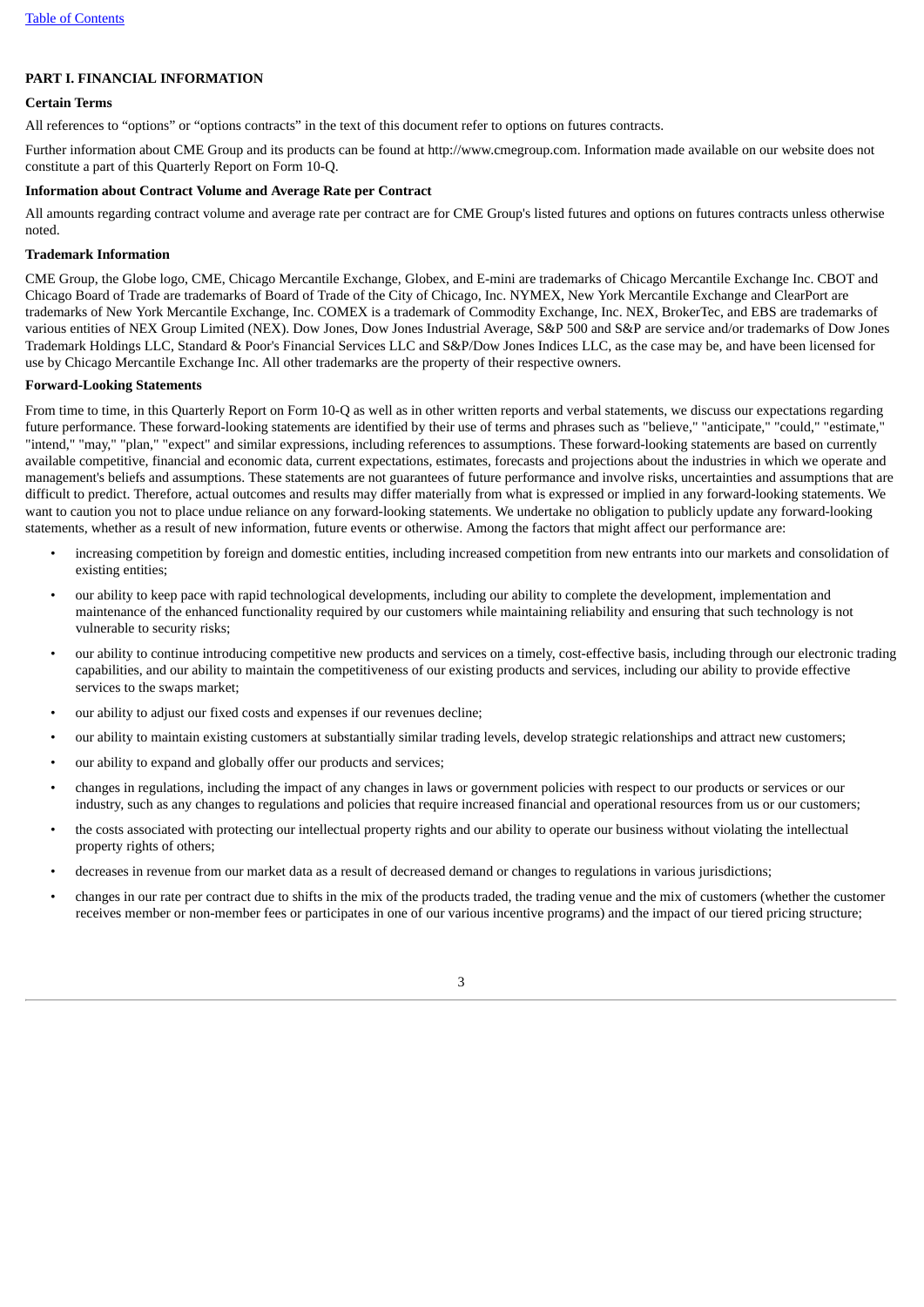- the ability of our credit and liquidity risk management practices to adequately protect us from the credit risks of clearing members and other counterparties, and to satisfy the margin and liquidity requirements associated with the BrokerTec matched principal business;
- the ability of our compliance and risk management methods to effectively monitor and manage our risks, including our ability to prevent errors and misconduct and protect our infrastructure against security breaches and misappropriation of our intellectual property assets;
- our dependence on third-party providers and exposure to risk through third parties, including risks related to the performance, reliability and security of technology used by our third-party providers;
- volatility in commodity, equity and fixed income prices, and price volatility of financial benchmarks and instruments such as interest rates, credit spreads, equity indices, fixed income instruments and foreign exchange rates;
- economic, social, political and market conditions, including the volatility of the capital and credit markets and the impact of economic conditions on the trading activity of our current and potential customers;
- the impact of the COVID-19 pandemic and response by governments and other third parties;
- our ability to accommodate increases in contract volume and order transaction traffic and to implement enhancements without failure or degradation of the performance of our trading and clearing systems;
- our ability to execute our growth strategy and maintain our growth effectively;
- our ability to manage the risks, control the costs and achieve the synergies associated with our strategy for acquisitions, investments and alliances, including those associated with NEX;
- our ability to continue to generate funds and/or manage our indebtedness to allow us to continue to invest in our business;
- industry and customer consolidation;
- decreases in trading and clearing activity;
- the imposition of a transaction tax or user fee on futures and options transactions and/or repeal of the 60/40 tax treatment of such transactions;
- our ability to maintain our brand and reputation; and
- the unfavorable resolution of material legal proceedings.

<span id="page-3-0"></span>For a detailed discussion of these and other factors that might affect our performance, see Item 1A. of our Annual Report on Form 10-K for the year ended December 31, 2020, filed with the Securities and Exchange Commission on February 26, 2021 and Item 1A. in Part II of this Quarterly Report on Form 10- Q.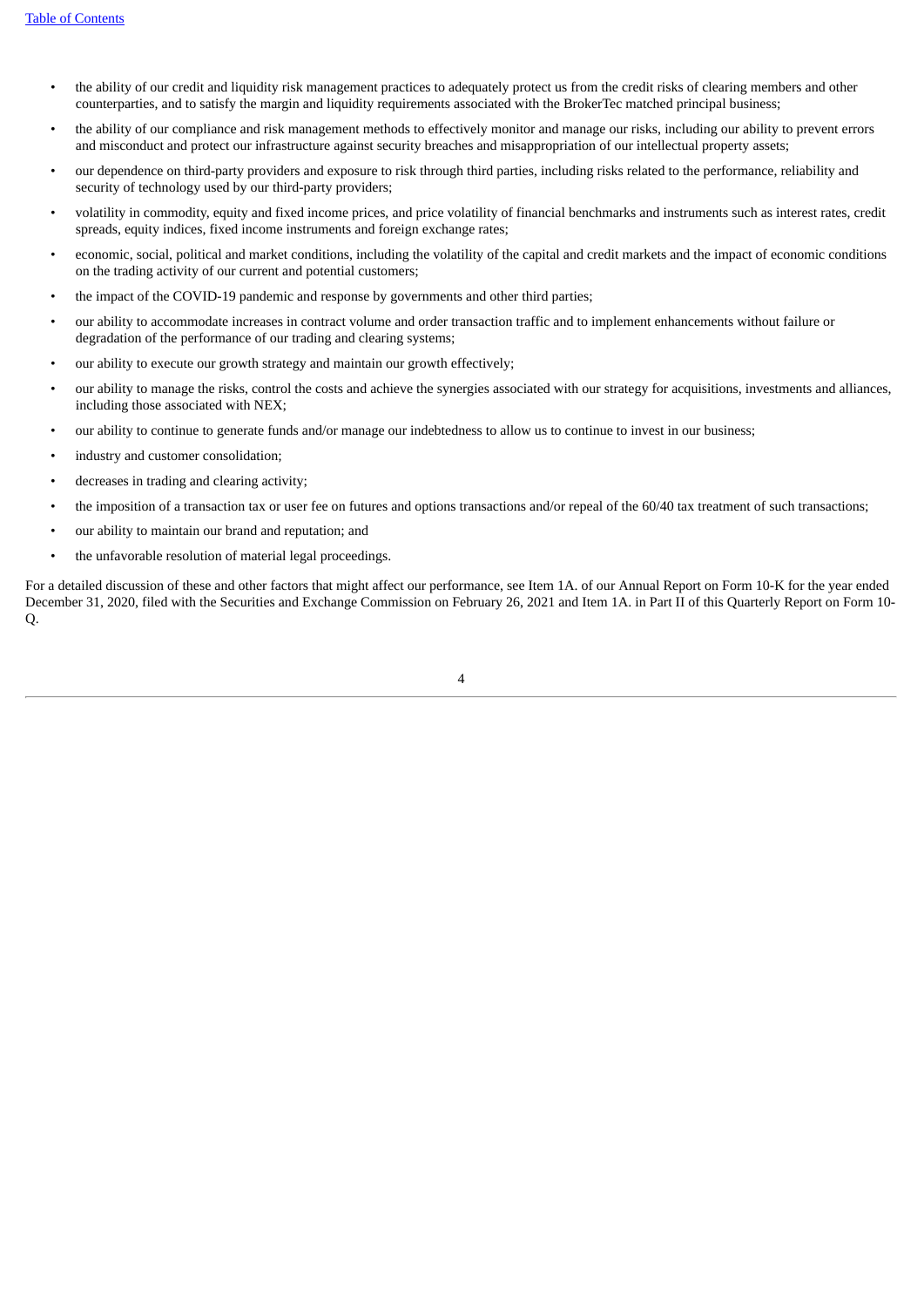<span id="page-4-0"></span>**ITEM 1. FINANCIAL STATEMENTS**

#### **CME GROUP INC. AND SUBSIDIARIES CONSOLIDATED BALANCE SHEETS**

(dollars in millions, except par value data; shares in thousands)

|                                                                                                                                       |              | September 30, 2021 |                | <b>December 31, 2020</b> |
|---------------------------------------------------------------------------------------------------------------------------------------|--------------|--------------------|----------------|--------------------------|
|                                                                                                                                       |              | (unaudited)        |                |                          |
| <b>Assets</b>                                                                                                                         |              |                    |                |                          |
| <b>Current Assets:</b>                                                                                                                |              |                    |                |                          |
| Cash and cash equivalents                                                                                                             | \$           | 1,459.4            | -\$            | 1,633.2                  |
| Marketable securities                                                                                                                 |              | 110.3              |                | 100.9                    |
| Accounts receivable, net of allowance of \$5.3 and \$5.4                                                                              |              | 470.4              |                | 461.3                    |
| Other current assets (includes \$4.8 and \$4.7 in restricted cash)                                                                    |              | 362.7              |                | 306.7                    |
| Performance bonds and guaranty fund contributions                                                                                     |              | 149,191.6          |                | 86,781.8                 |
| Total current assets                                                                                                                  |              | 151,594.4          |                | 89,283.9                 |
| Property, net of accumulated depreciation and amortization of \$1,046.0 and \$961.2                                                   |              | 521.3              |                | 579.2                    |
| Intangible assets-trading products                                                                                                    |              | 17,175.3           |                | 17,175.3                 |
| Intangible assets-other, net                                                                                                          |              | 3.592.6            |                | 4.865.3                  |
| Goodwill                                                                                                                              |              | 10,529.0           |                | 10,798.8                 |
| Other assets (includes \$2.8 and \$0.6 in restricted cash)                                                                            |              | 3,361.7            |                | 1,957.1                  |
| <b>Total Assets</b>                                                                                                                   | \$           | 186,774.3          | $\mathfrak{S}$ | 124,659.6                |
|                                                                                                                                       |              |                    |                |                          |
| <b>Liabilities and Equity</b>                                                                                                         |              |                    |                |                          |
| <b>Current Liabilities:</b>                                                                                                           |              |                    |                |                          |
| Accounts payable                                                                                                                      | $\mathbb{S}$ | 71.0               | \$             | 69.3                     |
| Short-term debt                                                                                                                       |              | 749.2              |                |                          |
| Other current liabilities                                                                                                             |              | 405.3              |                | 1,346.8                  |
| Performance bonds and guaranty fund contributions                                                                                     |              | 149,191.6          |                | 86,781.8                 |
| Total current liabilities                                                                                                             |              | 150,417.1          |                | 88,197.9                 |
| Long-term debt                                                                                                                        |              | 2,695.7            |                | 3,443.8                  |
| Deferred income tax liabilities, net                                                                                                  |              | 5.392.4            |                | 5.607.0                  |
| Other liabilities                                                                                                                     |              | 987.0              |                | 1,059.4                  |
| <b>Total Liabilities</b>                                                                                                              |              | 159,492.2          |                | 98,308.1                 |
| Shareholders' Equity:                                                                                                                 |              |                    |                |                          |
| Preferred stock, \$0.01 par value, 10,000 shares authorized at September 30, 2021 and December 31,                                    |              |                    |                |                          |
| 2020; none issued                                                                                                                     |              |                    |                |                          |
| Class A common stock, \$0.01 par value, 1,000,000 shares authorized at September 30, 2021 and                                         |              |                    |                |                          |
| December 31, 2020; 358,574 and 358,110 shares issued and outstanding as of September 30, 2021 and                                     |              |                    |                |                          |
| December 31, 2020, respectively                                                                                                       |              | 3.6                |                | 3.6                      |
| Class B common stock, \$0.01 par value, 3 shares authorized, issued and outstanding as of September<br>30, 2021 and December 31, 2020 |              |                    |                |                          |
| Additional paid-in capital                                                                                                            |              | 21,203.8           |                | 21,185.5                 |
| Retained earnings                                                                                                                     |              | 6,037.4            |                | 4,995.9                  |
| Accumulated other comprehensive income (loss)                                                                                         |              | 37.3               |                | 134.9                    |
| Total CME Group Shareholders' Equity                                                                                                  |              | 27,282.1           |                | 26,319.9                 |
| Non-controlling interests                                                                                                             |              |                    |                | 31.6                     |
| <b>Total Equity</b>                                                                                                                   |              | 27,282.1           |                | 26.351.5                 |
| <b>Total Liabilities and Equity</b>                                                                                                   | $\$$         | 186,774.3          | $\mathfrak{s}$ | 124,659.6                |

<span id="page-4-1"></span>See accompanying notes to unaudited consolidated financial statements.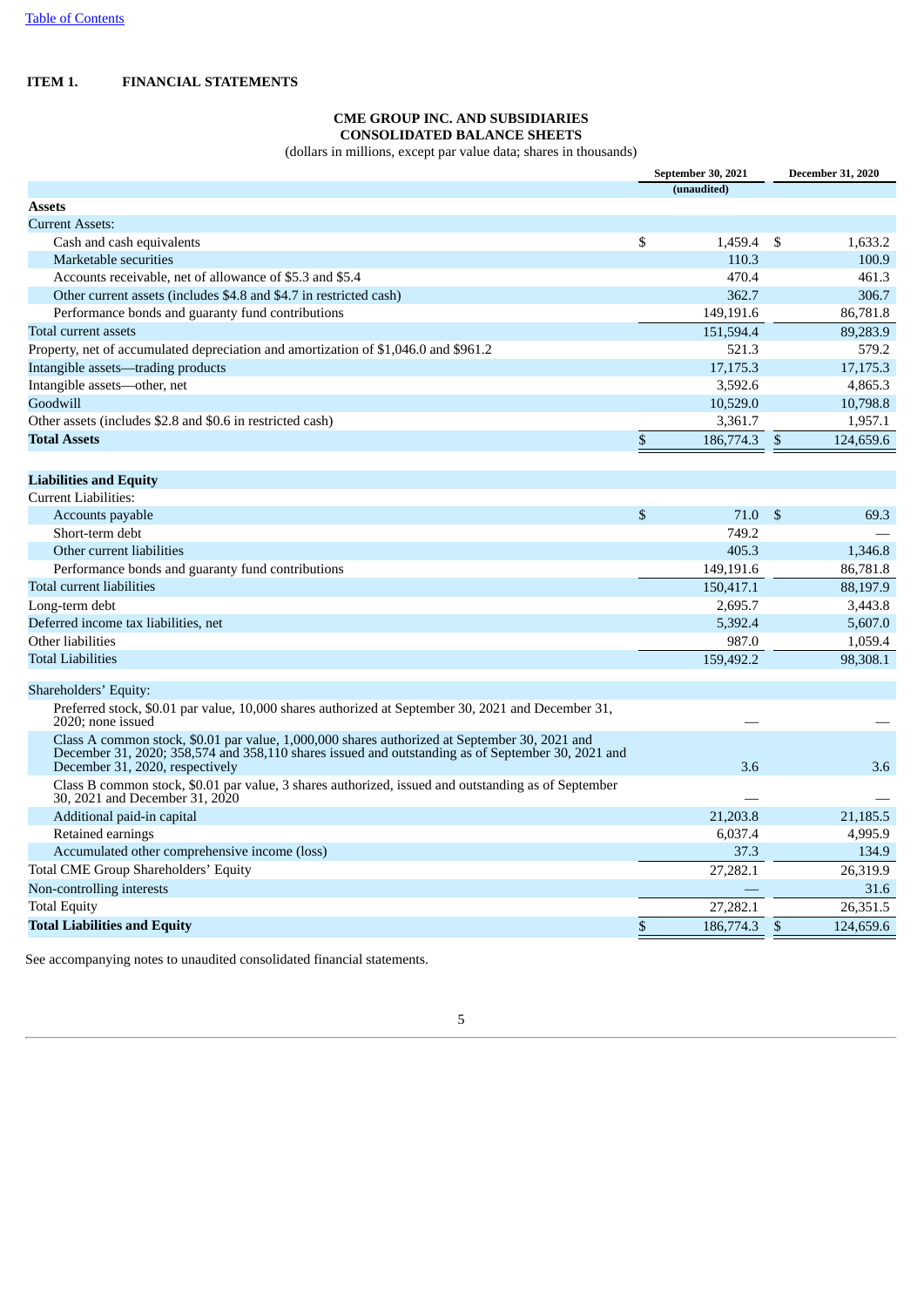#### **CME GROUP INC. AND SUBSIDIARIES CONSOLIDATED STATEMENTS OF INCOME** (dollars in millions, except per share data; shares in thousands)

(unaudited)

|                                                                   | <b>Quarter Ended</b> | September 30,             |         |                | <b>Nine Months Ended</b><br>September 30, |     |         |
|-------------------------------------------------------------------|----------------------|---------------------------|---------|----------------|-------------------------------------------|-----|---------|
|                                                                   | 2021                 |                           | 2020    |                | 2021                                      |     | 2020    |
| <b>Revenues</b>                                                   |                      |                           |         |                |                                           |     |         |
| Clearing and transaction fees                                     | \$<br>878.9          | \$                        | 835.4   | \$             | 2,815.8                                   | -\$ | 3,054.4 |
| Market data and information services                              | 145.4                |                           | 139.4   |                | 434.8                                     |     | 405.6   |
| Other                                                             | 85.6                 |                           | 105.9   |                | 291.8                                     |     | 325.1   |
| <b>Total Revenues</b>                                             | 1,109.9              |                           | 1,080.7 |                | 3,542.4                                   |     | 3,785.1 |
| <b>Expenses</b>                                                   |                      |                           |         |                |                                           |     |         |
| Compensation and benefits                                         | 198.6                |                           | 216.4   |                | 635.3                                     |     | 640.9   |
| Technology                                                        | 49.3                 |                           | 48.1    |                | 146.8                                     |     | 144.9   |
| Professional fees and outside services                            | 45.2                 |                           | 48.4    |                | 119.4                                     |     | 141.3   |
| Amortization of purchased intangibles                             | 59.0                 |                           | 78.3    |                | 179.0                                     |     | 232.2   |
| Depreciation and amortization                                     | 37.2                 |                           | 39.7    |                | 111.9                                     |     | 111.7   |
| Licensing and other fee agreements                                | 57.6                 |                           | 57.7    |                | 176.5                                     |     | 187.0   |
| Other                                                             | 49.3                 |                           | 67.1    |                | 160.0                                     |     | 204.7   |
| <b>Total Expenses</b>                                             | 496.2                |                           | 555.7   |                | 1,528.9                                   |     | 1,662.7 |
| <b>Operating Income</b>                                           | 613.7                |                           | 525.0   |                | 2,013.5                                   |     | 2,122.4 |
| <b>Non-Operating Income (Expense)</b>                             |                      |                           |         |                |                                           |     |         |
| Investment income                                                 | 145.8                |                           | 23.6    |                | 239.1                                     |     | 151.6   |
| Interest and other borrowing costs                                | (41.8)               |                           | (41.7)  |                | (125.0)                                   |     | (124.5) |
| Equity in net earnings of unconsolidated subsidiaries             | 66.4                 |                           | 44.0    |                | 178.3                                     |     | 144.0   |
| Other non-operating income (expense)                              | 311.8                |                           | (14.4)  |                | 268.4                                     |     | (106.4) |
| <b>Total Non-Operating Income (Expense)</b>                       | 482.2                |                           | 11.5    |                | 560.8                                     |     | 64.7    |
| <b>Income before Income Taxes</b>                                 | 1,095.9              |                           | 536.5   |                | 2,574.3                                   |     | 2,187.1 |
| Income tax provision                                              | 169.6                |                           | 125.0   |                | 562.6                                     |     | 505.5   |
| <b>Net Income</b>                                                 | 926.3                |                           | 411.5   |                | 2,011.7                                   |     | 1,681.6 |
| Less: net (income) loss attributable to non-controlling interests | 0.2                  |                           | 0.2     |                | (0.5)                                     |     | (0.4)   |
| <b>Net Income Attributable to CME Group</b>                       | \$<br>926.5          | $\boldsymbol{\mathsf{S}}$ | 411.7   | $\mathfrak{F}$ | 2,011.2                                   | \$  | 1,681.2 |
|                                                                   |                      |                           |         |                |                                           |     |         |
| <b>Earnings per Common Share Attributable to CME Group:</b>       |                      |                           |         |                |                                           |     |         |
| <b>Basic</b>                                                      | \$<br>2.59           | \$                        | 1.15    | \$             | 5.61                                      | \$  | 4.70    |
| <b>Diluted</b>                                                    | 2.58                 |                           | 1.15    |                | 5.60                                      |     | 4.69    |
| <b>Weighted Average Number of Common Shares:</b>                  |                      |                           |         |                |                                           |     |         |
| <b>Basic</b>                                                      | 358,363              |                           | 357,791 |                | 358,258                                   |     | 357,669 |
| Diluted                                                           | 358,988              |                           | 358,590 |                | 358,894                                   |     | 358,492 |

<span id="page-5-0"></span>See accompanying notes to unaudited consolidated financial statements.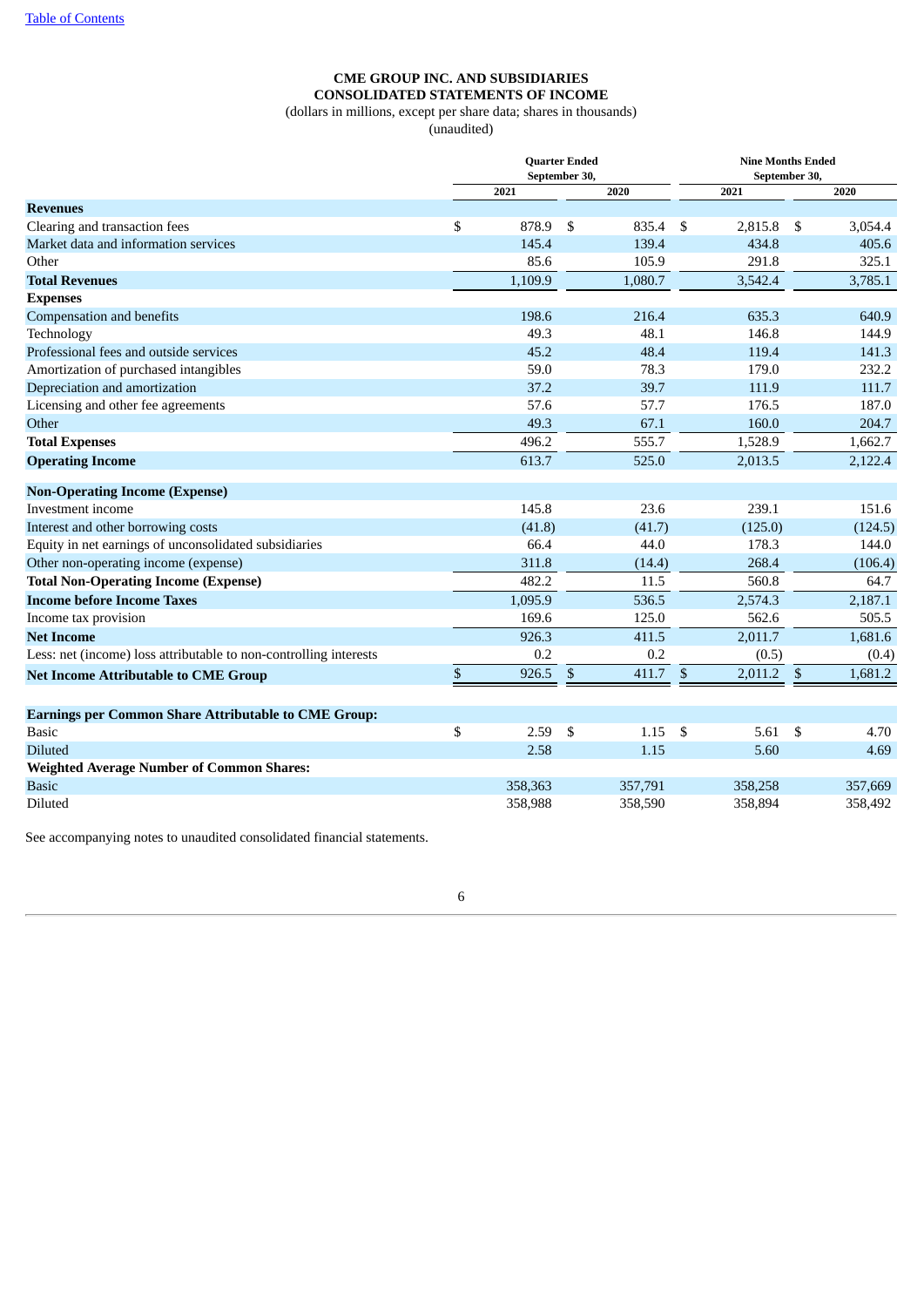# **CME GROUP INC. AND SUBSIDIARIES CONSOLIDATED STATEMENTS OF COMPREHENSIVE INCOME**

(in millions) (unaudited)

**Quarter Ended Nine Months Ended September 30, September 30, 2021 2020 2021 2020 Net income** \$ 926.3 \$ 411.5 \$ 2,011.7 \$ 1,681.6 Other comprehensive income (loss), net of tax: Investment securities: Net unrealized holding gains (losses) arising during the period (0.2) (0.2) (0.9) (0.8) (0.8) Reclassification of net (gains) losses on sales included in investment income  $0.2$  —  $0.2$  —  $0.2$  — Income tax benefit (expense)  $\qquad -$  0.2 (0.2) Investment securities, net  $\qquad \qquad \qquad \qquad$  0.5) 0.6 Defined benefit plans: Net change in defined benefit plans arising during the period — — — — — — — (2.0) Amortization of net actuarial (gains) losses included in compensation and benefits expense 1.1 1.2 3.3 3.5 Income tax benefit (expense) (0.2) (0.3) (0.8) (0.4) Defined benefit plans, net 1.1 Derivative investments: Reclassification of net unrealized (gains) losses to interest expense and other non-operating income (expense) (0.3) (0.3) (0.9) (2.4) Income tax benefit (expense) and the contract of the contract of the contract of the contract of the contract of the contract of the contract of the contract of the contract of the contract of the contract of the contract Derivative investments, net  $(0.3)$   $(0.1)$   $(0.7)$   $(1.8)$ Foreign currency translation: Foreign currency translation adjustments (29.0) 56.0 (58.6) 39.8 Reclassification of net currency (gains) losses from foreign entities to other non-operating (income) and expense (40.3) (40.3) (40.3) (40.3) (50.6) Foreign currency translation, net  $(69.3)$   $56.0$   $(98.9)$   $40.4$ Other comprehensive income (loss), net of tax (68.7) 56.8 (97.6) 40.3 Comprehensive income and the state of the state of the state of the state of the state of the state of the state of the state of the state of the state of the state of the state of the state of the state of the state of th Less: comprehensive (income) loss attributable to non-controlling interests 0.2 0.2 (0.5) (0.4) **Comprehensive income attributable to CME Group <br>**  $\text{S}$  **857.8 \$ 468.5 \$ 1,913.6 \$ 1,721.5** 

<span id="page-6-0"></span>See accompanying notes to unaudited consolidated financial statements.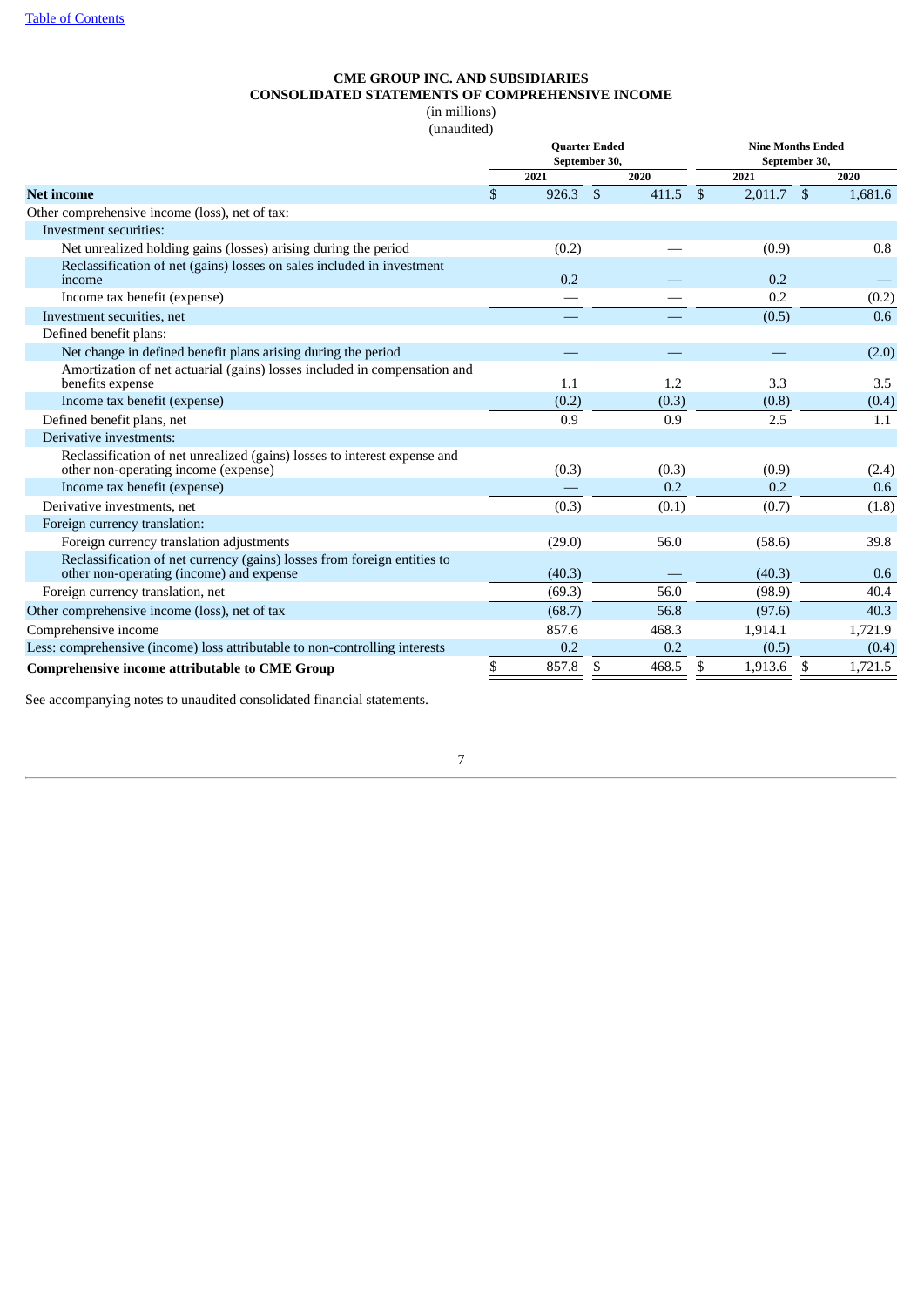# **CME GROUP INC. AND SUBSIDIARIES CONSOLIDATED STATEMENTS OF EQUITY**

(dollars in millions, except per share data; shares in thousands)

|                                                               |                                                      |                                                      |               |                                                                       |              |                                    | Nine Months Ended, September 30, 2021                                |              |                                                          |               |                                        |               |                               |
|---------------------------------------------------------------|------------------------------------------------------|------------------------------------------------------|---------------|-----------------------------------------------------------------------|--------------|------------------------------------|----------------------------------------------------------------------|--------------|----------------------------------------------------------|---------------|----------------------------------------|---------------|-------------------------------|
|                                                               | <b>Class A</b><br>Common<br><b>Stock</b><br>(Shares) | <b>Class B</b><br>Common<br><b>Stock</b><br>(Shares) |               | Common<br><b>Stock and</b><br><b>Additional</b><br>Paid-in<br>Capital |              | <b>Retained</b><br><b>Earnings</b> | <b>Accumulated</b><br>Other<br>Comprehensive<br><b>Income (Loss)</b> |              | <b>Total CME Group</b><br>Shareholders'<br><b>Equity</b> |               | Non-<br>controlling<br><b>Interest</b> |               | <b>Total</b><br><b>Equity</b> |
| Balance at December 31,<br>2020                               | 358,110                                              | 3                                                    | <sup>\$</sup> | 21,189.1                                                              | $\mathbb{S}$ | 4,995.9                            | \$<br>134.9                                                          | $\mathbb{S}$ | 26,319.9                                                 | <sup>\$</sup> | 31.6                                   | <sup>\$</sup> | 26,351.5                      |
| Net income                                                    |                                                      |                                                      |               |                                                                       |              | 2,011.2                            |                                                                      |              | 2,011.2                                                  |               | 0.5                                    |               | 2,011.7                       |
| Other comprehensive<br>income (loss)                          |                                                      |                                                      |               |                                                                       |              |                                    | (97.6)                                                               |              | (97.6)                                                   |               |                                        |               | (97.6)                        |
| Dividends on common stock<br>of \$2.70 per share              |                                                      |                                                      |               |                                                                       |              | (969.7)                            |                                                                      |              | (969.7)                                                  |               |                                        |               | (969.7)                       |
| Purchase of non-controlling<br>interest                       |                                                      |                                                      |               | (19.9)                                                                |              |                                    |                                                                      |              | (19.9)                                                   |               | (32.1)                                 |               | (52.0)                        |
| Exercise of stock options                                     | 102                                                  |                                                      |               | 5.5                                                                   |              |                                    |                                                                      |              | 5.5                                                      |               |                                        |               | 5.5                           |
| Vesting of issued restricted<br>Class A common stock          | 329                                                  |                                                      |               | (31.2)                                                                |              |                                    |                                                                      |              | (31.2)                                                   |               |                                        |               | (31.2)                        |
| Shares issued to Board of<br>Directors                        | 13                                                   |                                                      |               | 2.9                                                                   |              |                                    |                                                                      |              | 2.9                                                      |               |                                        |               | 2.9                           |
| Shares issued under<br><b>Employee Stock Purchase</b><br>Plan | 20                                                   |                                                      |               | 4.4                                                                   |              |                                    |                                                                      |              | 4.4                                                      |               |                                        |               | 4.4                           |
| Stock-based compensation                                      |                                                      |                                                      |               | 56.6                                                                  |              |                                    |                                                                      |              | 56.6                                                     |               |                                        |               | 56.6                          |
| <b>Balance at September 30,</b><br>2021                       | 358,574                                              | 3                                                    | \$            | 21,207.4                                                              | \$           | 6,037.4                            | \$<br>37.3                                                           | \$           | 27,282.1                                                 | \$            |                                        |               | 27,282.1                      |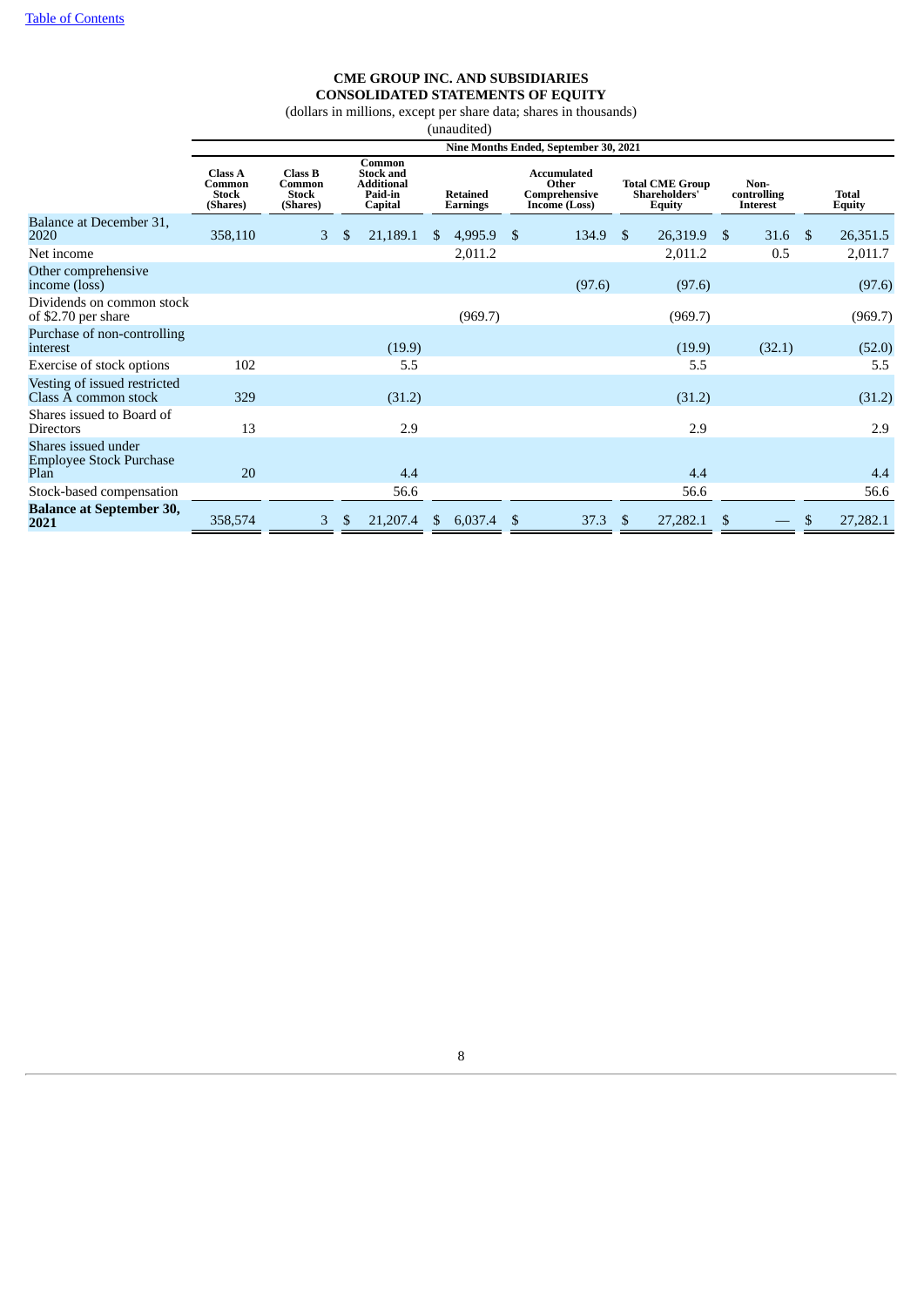# **CME GROUP INC. AND SUBSIDIARIES**

**CONSOLIDATED STATEMENTS OF EQUITY** (continued)

(dollars in millions, except per share data; shares in thousands)

|                                                      | Quarter Ended, September 30, 2021                    |                                        |    |                                                                       |     |                      |     |                                                                      |               |                                                          |     |                                 |     |                        |
|------------------------------------------------------|------------------------------------------------------|----------------------------------------|----|-----------------------------------------------------------------------|-----|----------------------|-----|----------------------------------------------------------------------|---------------|----------------------------------------------------------|-----|---------------------------------|-----|------------------------|
|                                                      | <b>Class A</b><br>Common<br><b>Stock</b><br>(Shares) | Class B<br>Common<br>Stock<br>(Shares) |    | Common<br><b>Stock and</b><br><b>Additional</b><br>Paid-in<br>Capital |     | Retained<br>Earnings |     | <b>Accumulated</b><br>Other<br>Comprehensive<br><b>Income (Loss)</b> |               | <b>Total CME Group</b><br><b>Shareholders'</b><br>Equity |     | Non-<br>controlling<br>Interest |     | <b>Total</b><br>Equity |
| Balance at June 30, 2021                             | 358,305                                              | 3                                      | \$ | 21,222.7                                                              | \$. | 5,434.5              | \$. | 106.0                                                                | <sup>\$</sup> | 26,763.2                                                 | \$. | 24.2                            | -\$ | 26,787.4               |
| Net income                                           |                                                      |                                        |    |                                                                       |     | 926.5                |     |                                                                      |               | 926.5                                                    |     | (0.2)                           |     | 926.3                  |
| Other comprehensive<br>income (loss)                 |                                                      |                                        |    |                                                                       |     |                      |     | (68.7)                                                               |               | (68.7)                                                   |     |                                 |     | (68.7)                 |
| Dividends on common stock<br>of \$0.90 per share     |                                                      |                                        |    |                                                                       |     | (323.6)              |     |                                                                      |               | (323.6)                                                  |     |                                 |     | (323.6)                |
| Purchase of non-controlling<br>interest              |                                                      |                                        |    | (15.5)                                                                |     |                      |     |                                                                      |               | (15.5)                                                   |     | (24.0)                          |     | (39.5)                 |
| Exercise of stock options                            | 43                                                   |                                        |    | 2.3                                                                   |     |                      |     |                                                                      |               | 2.3                                                      |     |                                 |     | 2.3                    |
| Vesting of issued restricted<br>Class A common stock | 226                                                  |                                        |    | (17.7)                                                                |     |                      |     |                                                                      |               | (17.7)                                                   |     |                                 |     | (17.7)                 |
| Stock-based compensation                             |                                                      |                                        |    | 15.6                                                                  |     |                      |     |                                                                      |               | 15.6                                                     |     |                                 |     | 15.6                   |
| <b>Balance at September 30,</b><br>2021              | 358,574                                              | 3                                      | -S | 21,207.4                                                              | \$  | $6,037.4$ \$         |     | 37.3                                                                 | - \$          | 27,282.1                                                 | -S  |                                 |     | 27,282.1               |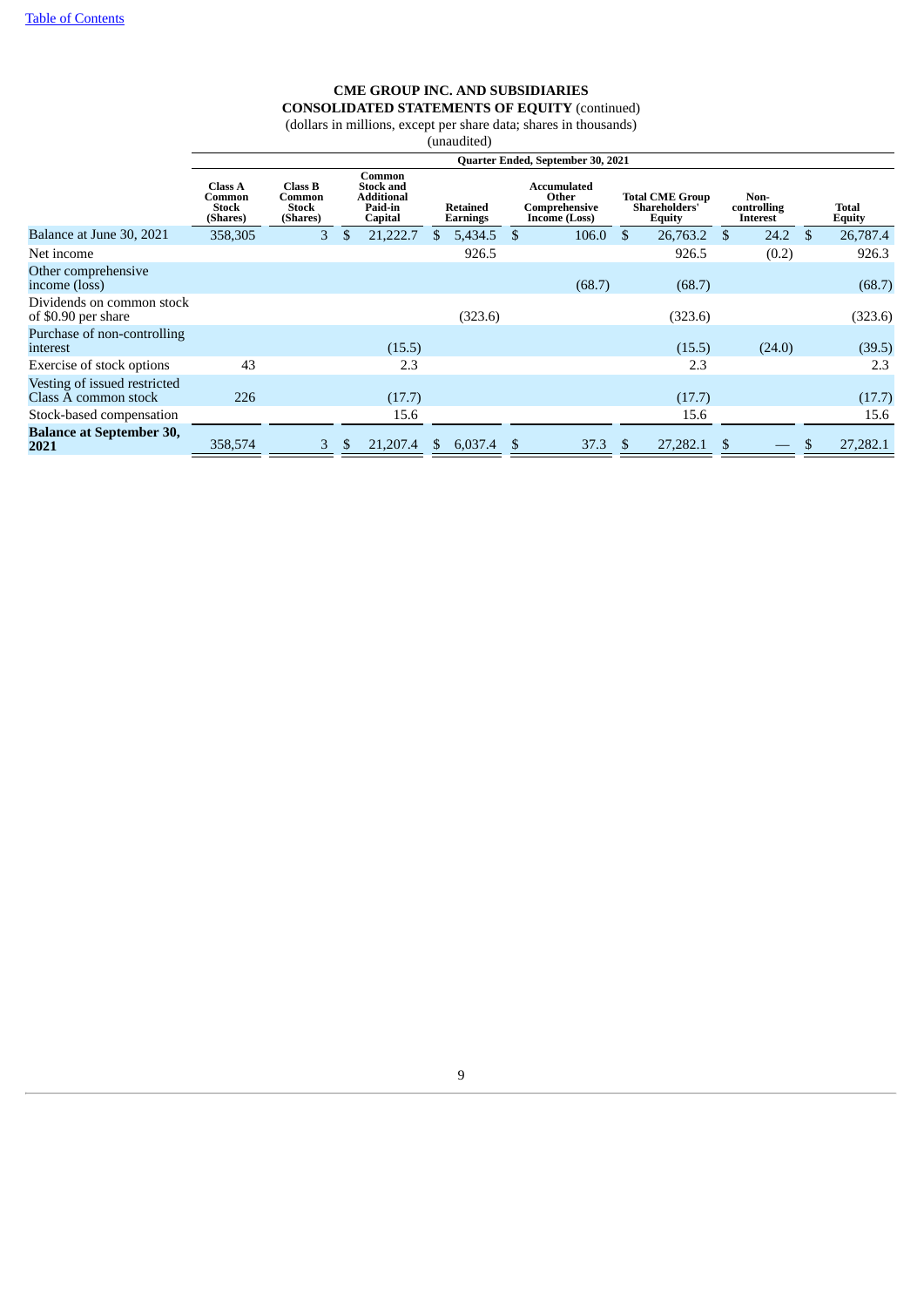# **CME GROUP INC. AND SUBSIDIARIES**

**CONSOLIDATED STATEMENTS OF EQUITY** (continued)

(dollars in millions, except per share data; shares in thousands)

|                                                                           |                                                      |                                                      |               |                                                                |     |                                    | Nine Months Ended, September 30, 2020                                |     |                                                          |      |                                        |    |                               |
|---------------------------------------------------------------------------|------------------------------------------------------|------------------------------------------------------|---------------|----------------------------------------------------------------|-----|------------------------------------|----------------------------------------------------------------------|-----|----------------------------------------------------------|------|----------------------------------------|----|-------------------------------|
|                                                                           | <b>Class A</b><br>Common<br><b>Stock</b><br>(Shares) | <b>Class B</b><br>Common<br><b>Stock</b><br>(Shares) |               | Common<br><b>Stock and</b><br>Additional<br>Paid-in<br>Capital |     | <b>Retained</b><br><b>Earnings</b> | <b>Accumulated</b><br>Other<br>Comprehensive<br><b>Income (Loss)</b> |     | <b>Total CME Group</b><br>Shareholders'<br><b>Equity</b> |      | Non-<br>controlling<br><b>Interest</b> |    | <b>Total</b><br><b>Equity</b> |
| Balance at December 31,<br>2019                                           | 357,469                                              | 3                                                    | S             | 21,116.8                                                       | \$  | $5,008.7$ \$                       | 3.4                                                                  | -\$ | 26,128.9                                                 | - \$ | 30.4                                   | -S | 26,159.3                      |
| Net income                                                                |                                                      |                                                      |               |                                                                |     | 1,681.2                            |                                                                      |     | 1,681.2                                                  |      | 0.4                                    |    | 1,681.6                       |
| Other comprehensive<br>income (loss)                                      |                                                      |                                                      |               |                                                                |     |                                    | 40.3                                                                 |     | 40.3                                                     |      |                                        |    | 40.3                          |
| Dividends on common stock<br>of \$2.55 per share                          |                                                      |                                                      |               |                                                                |     | (914.5)                            |                                                                      |     | (914.5)                                                  |      |                                        |    | (914.5)                       |
| Impact of adoption of<br>accounting standards<br>updates on credit losses |                                                      |                                                      |               |                                                                |     | (0.3)                              |                                                                      |     | (0.3)                                                    |      |                                        |    | (0.3)                         |
| Exercise of stock options                                                 | 108                                                  |                                                      |               | 6.0                                                            |     |                                    |                                                                      |     | 6.0                                                      |      |                                        |    | 6.0                           |
| Vesting of issued restricted<br>Class A common stock                      | 419                                                  |                                                      |               | (37.1)                                                         |     |                                    |                                                                      |     | (37.1)                                                   |      |                                        |    | (37.1)                        |
| Shares issued to Board of<br>Directors                                    | 17                                                   |                                                      |               | 2.9                                                            |     |                                    |                                                                      |     | 2.9                                                      |      |                                        |    | 2.9                           |
| Shares issued under<br><b>Employee Stock Purchase</b><br>Plan             | 17                                                   |                                                      |               | 2.9                                                            |     |                                    |                                                                      |     | 2.9                                                      |      |                                        |    | 2.9                           |
| Stock-based compensation                                                  |                                                      |                                                      |               | 69.3                                                           |     |                                    |                                                                      |     | 69.3                                                     |      |                                        |    | 69.3                          |
| <b>Balance at September 30,</b><br>2020                                   | 358,030                                              | 3                                                    | <sup>\$</sup> | 21,160.8                                                       | \$. | 5,775.1                            | \$<br>43.7                                                           | S   | 26,979.6                                                 | \$   | 30.8                                   | -S | 27,010.4                      |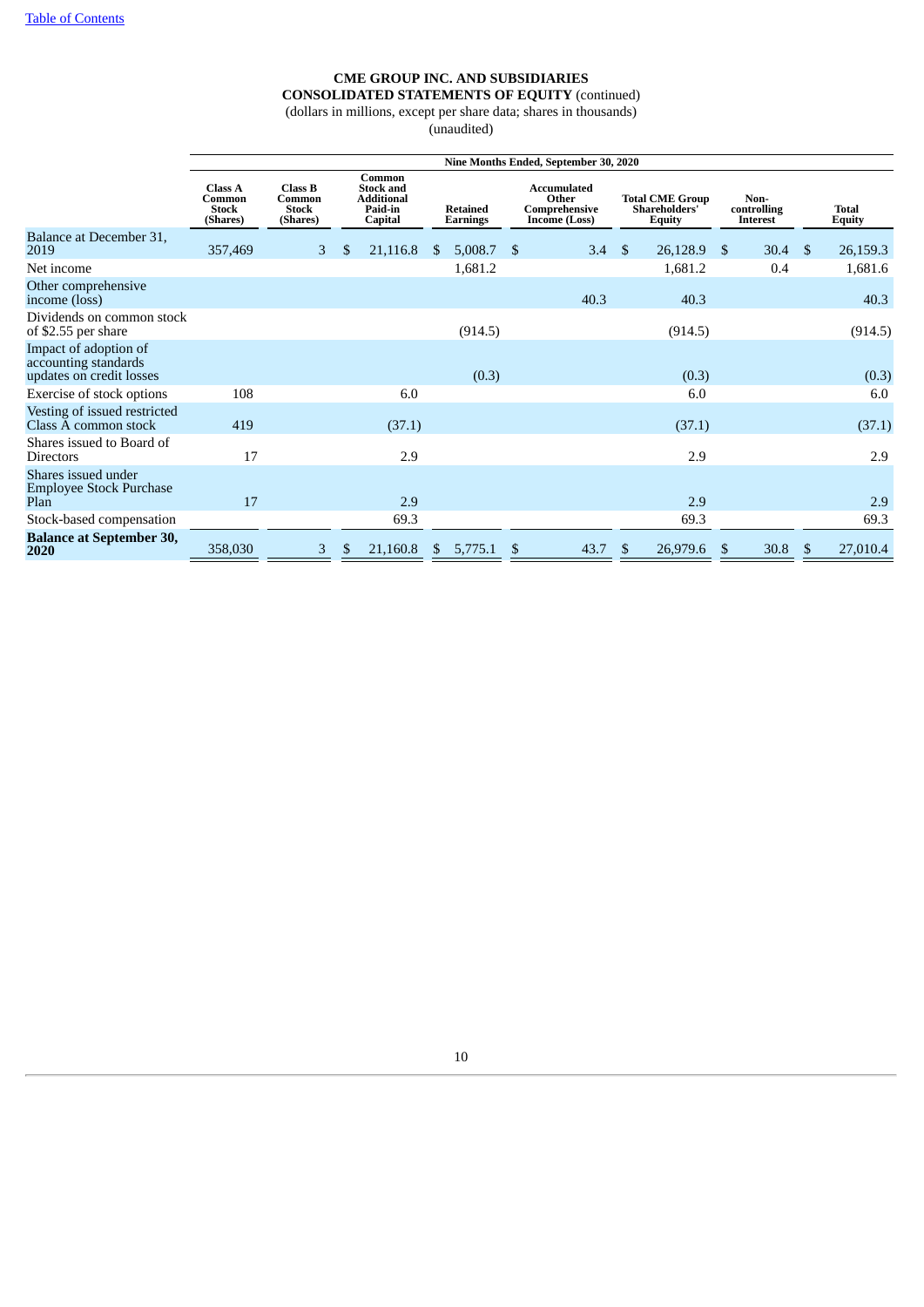# **CME GROUP INC. AND SUBSIDIARIES**

**CONSOLIDATED STATEMENTS OF EQUITY** (continued) (dollars in millions, except per share data; shares in thousands)

(unaudited)

|                                                      |                                                      |                                        |    |                                                   |   |                             |   | Quarter Ended, September 30, 2020                          |      |                                                          |     |                                 |    |                     |
|------------------------------------------------------|------------------------------------------------------|----------------------------------------|----|---------------------------------------------------|---|-----------------------------|---|------------------------------------------------------------|------|----------------------------------------------------------|-----|---------------------------------|----|---------------------|
|                                                      | <b>Class A</b><br>Common<br><b>Stock</b><br>(Shares) | Class B<br>Common<br>Stock<br>(Shares) |    | Common Stock<br>and Additional<br>Paid-in Capital |   | Retained<br><b>Earnings</b> |   | Accumulated Other<br>Comprehensive<br><b>Income (Loss)</b> |      | <b>Total CME Group</b><br>Shareholders'<br><b>Equity</b> |     | Non-<br>controlling<br>Interest |    | <b>Total Equity</b> |
| Balance at June 30, 2020                             | 357,727                                              | 3                                      | \$ | 21,152.5                                          | S | 5,668.5                     |   | (13.1)                                                     | - \$ | 26,807.9                                                 | \$. | 31.0                            | S  | 26,838.9            |
| Net income                                           |                                                      |                                        |    |                                                   |   | 411.7                       |   |                                                            |      | 411.7                                                    |     | (0.2)                           |    | 411.5               |
| Other comprehensive<br>income (loss)                 |                                                      |                                        |    |                                                   |   |                             |   | 56.8                                                       |      | 56.8                                                     |     |                                 |    | 56.8                |
| Dividends on common stock<br>of \$0.85 per share     |                                                      |                                        |    |                                                   |   | (305.1)                     |   |                                                            |      | (305.1)                                                  |     |                                 |    | (305.1)             |
| <b>Exercise of stock options</b>                     | 41                                                   |                                        |    | 2.2                                               |   |                             |   |                                                            |      | 2.2                                                      |     |                                 |    | 2.2                 |
| Vesting of issued restricted<br>Class A common stock | 262                                                  |                                        |    | (17.7)                                            |   |                             |   |                                                            |      | (17.7)                                                   |     |                                 |    | (17.7)              |
| Stock-based compensation                             |                                                      |                                        |    | 23.8                                              |   |                             |   |                                                            |      | 23.8                                                     |     |                                 |    | 23.8                |
| <b>Balance at September 30,</b><br>2020              | 358,030                                              | 3                                      | S  | 21,160.8                                          | S | 5,775.1                     | S | 43.7                                                       | -S   | 26,979.6                                                 | S   | 30.8                            | Ъ, | 27,010.4            |

<span id="page-10-0"></span>See accompanying notes to unaudited consolidated financial statements.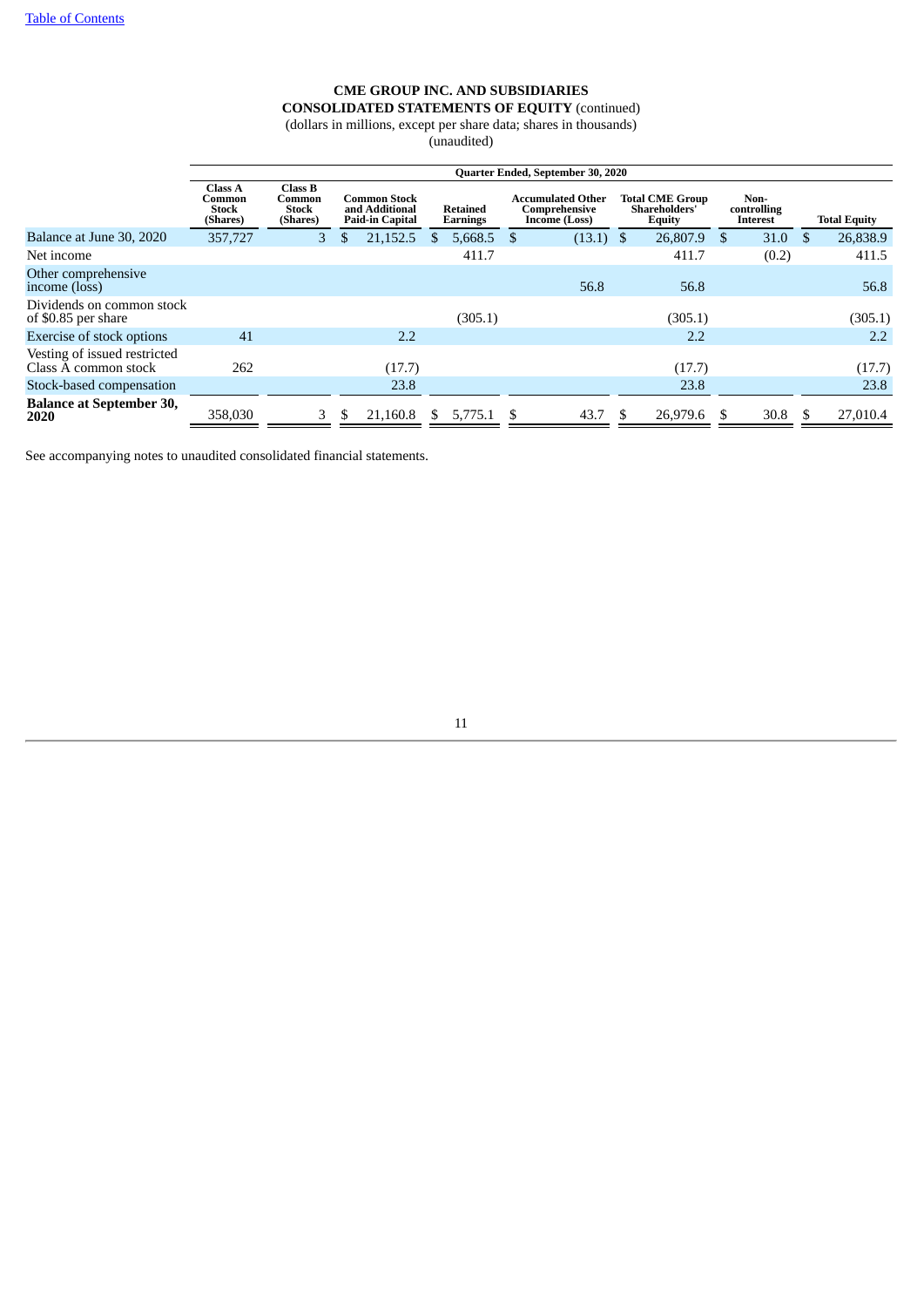# **CME GROUP INC. AND SUBSIDIARIES CONSOLIDATED STATEMENTS OF CASH FLOWS** (in millions)

|                                                                                   |               | <b>Nine Months Ended</b><br>September 30, |
|-----------------------------------------------------------------------------------|---------------|-------------------------------------------|
|                                                                                   | 2021          | 2020                                      |
| <b>Cash Flows from Operating Activities</b>                                       |               |                                           |
| Net income                                                                        | \$<br>2.011.7 | 1.681.6<br>- \$                           |
| Adjustments to reconcile net income to net cash provided by operating activities: |               |                                           |
| Stock-based compensation                                                          | 56.6          | 69.3                                      |
| Amortization of purchased intangibles                                             | 179.0         | 232.2                                     |
| Depreciation and amortization                                                     | 111.9         | 111.7                                     |
| Net losses on impaired assets                                                     |               | 27.4                                      |
| Net (gain) on derivative contracts                                                |               | (1.5)                                     |
| Gain on deconsolidation of optimization business                                  | (343.5)       |                                           |
| Net realized and unrealized (gains) losses on investments                         | (112.0)       | 4.9                                       |
| Undistributed net earnings of unconsolidated subsidiaries                         | (13.9)        | (9.7)                                     |
| Deferred income taxes                                                             | 13.8          | (18.6)                                    |
| Change in:                                                                        |               |                                           |
| Accounts receivable                                                               | (81.8)        | (0.8)                                     |
| Other current assets                                                              | (41.0)        | (37.7)                                    |
| Other assets                                                                      | 41.6          | 45.1                                      |
| Accounts payable                                                                  | 3.6           | 37.6                                      |
| Income taxes payable                                                              | (88.3)        | (27.0)                                    |
| Other current liabilities                                                         | 20.0          | (39.6)                                    |
| Other liabilities                                                                 | (26.9)        | (26.2)                                    |
| Other                                                                             | 3.3           | 6.6                                       |
| <b>Net Cash Provided by Operating Activities</b>                                  | 1,734.1       | 2,055.3                                   |
|                                                                                   |               |                                           |
| <b>Cash Flows from Investing Activities</b>                                       |               |                                           |
| Proceeds from maturities of available-for-sale marketable securities              | 7.4           | 9.4                                       |
| Purchases of available-for-sale marketable securities                             | (6.2)         | (8.7)                                     |
| Purchases of property, net                                                        | (99.9)        | (127.5)                                   |
| Net cash proceeds from OSTTRA joint venture transaction                           | 43.7          |                                           |
| Investments in privately-held equity investments                                  | (1.5)         | (5.5)                                     |
| Purchase of non-controlling interest                                              | (52.0)        |                                           |
| Proceeds from sales of investments                                                | 99.3          | 8.9                                       |
| <b>Net Cash Used in Investing Activities</b>                                      | (9.2)         | (123.4)                                   |
|                                                                                   |               |                                           |
| <b>Cash Flows from Financing Activities</b>                                       |               |                                           |
| Repayment of commercial paper, net                                                |               | (304.6)                                   |
| Cash dividends                                                                    | (1,862.5)     | (1,805.7)                                 |
| Employee taxes paid on restricted stock vesting                                   | (31.2)        | (37.1)                                    |
| Other                                                                             | (2.7)         | (3.8)                                     |
| <b>Net Cash Used in Financing Activities</b>                                      | (1,896.4)     | (2, 151.2)                                |

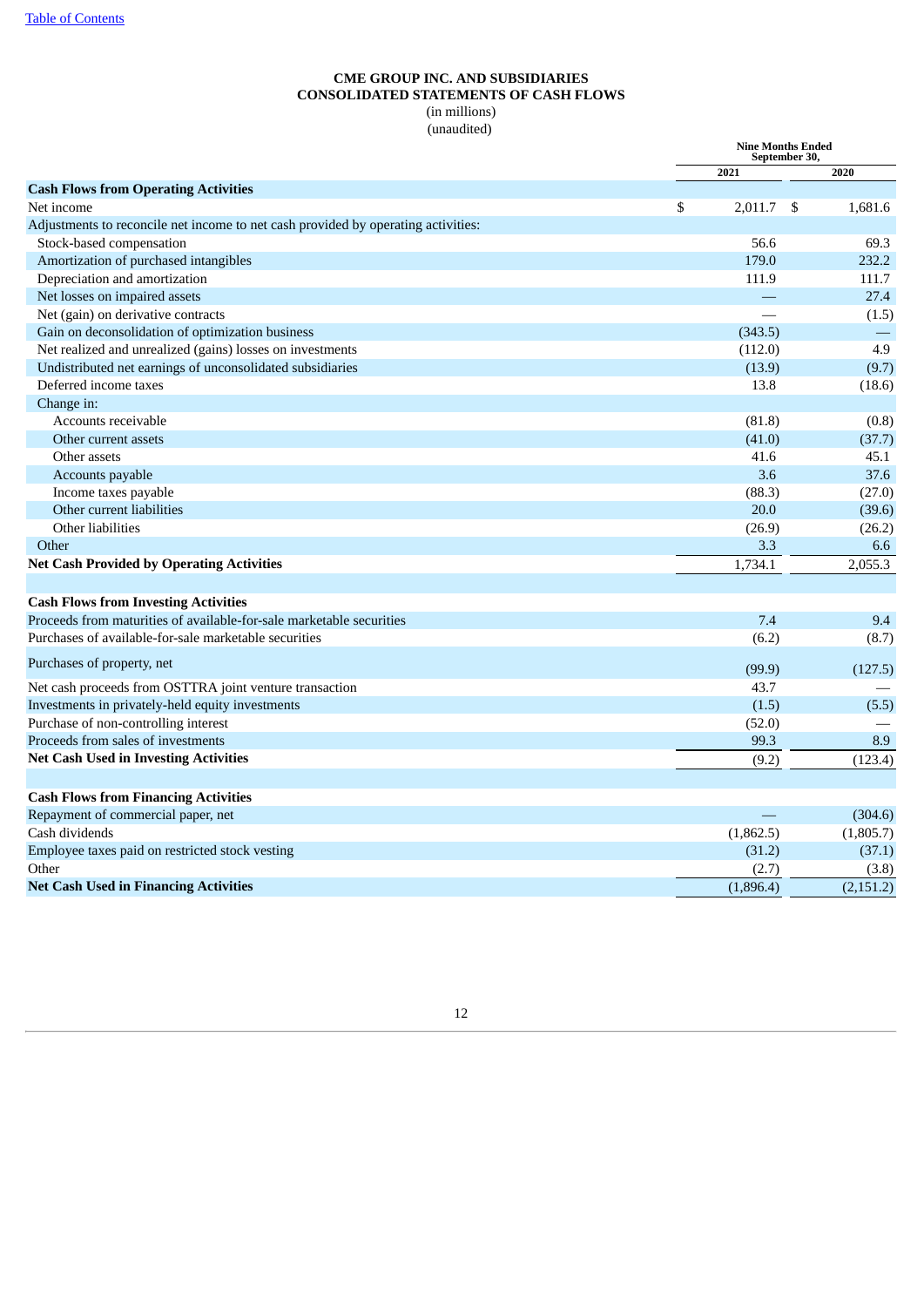#### **CME GROUP INC. AND SUBSIDIARIES CONSOLIDATED STATEMENTS OF CASH FLOWS** (continued) (in millions)

(unaudited)

|                                                                 |     | <b>Nine Months Ended</b><br>September 30, |         |
|-----------------------------------------------------------------|-----|-------------------------------------------|---------|
|                                                                 |     | 2021                                      | 2020    |
| Net change in cash, cash equivalents and restricted cash        | \$. | $(171.5)$ \$                              | (219.3) |
| Cash, cash equivalents and restricted cash, beginning of period |     | 1,638.5                                   | 1,556.6 |
| Cash, Cash Equivalents and Restricted Cash, End of Period       |     | 1,467.0                                   | 1,337.3 |
|                                                                 |     |                                           |         |
| Reconciliation of cash, cash equivalents and restricted cash:   |     |                                           |         |
| Cash and cash equivalents                                       | \$  | $1,459.4$ \$                              | 1,332.1 |
| Short-term restricted cash                                      |     | 4.8                                       | 4.5     |
| Long-term restricted cash                                       |     | 2.8                                       | 0.7     |
| <b>Total</b>                                                    |     | 1,467.0                                   | 1,337.3 |
|                                                                 |     |                                           |         |
| <b>Supplemental Disclosure of Cash Flow Information</b>         |     |                                           |         |
| Income taxes paid                                               | \$  | 612.5 \$                                  | 553.2   |
| Interest paid                                                   |     | 109.4                                     | 109.4   |
|                                                                 |     |                                           |         |

<span id="page-12-0"></span>See accompanying notes to unaudited consolidated financial statements.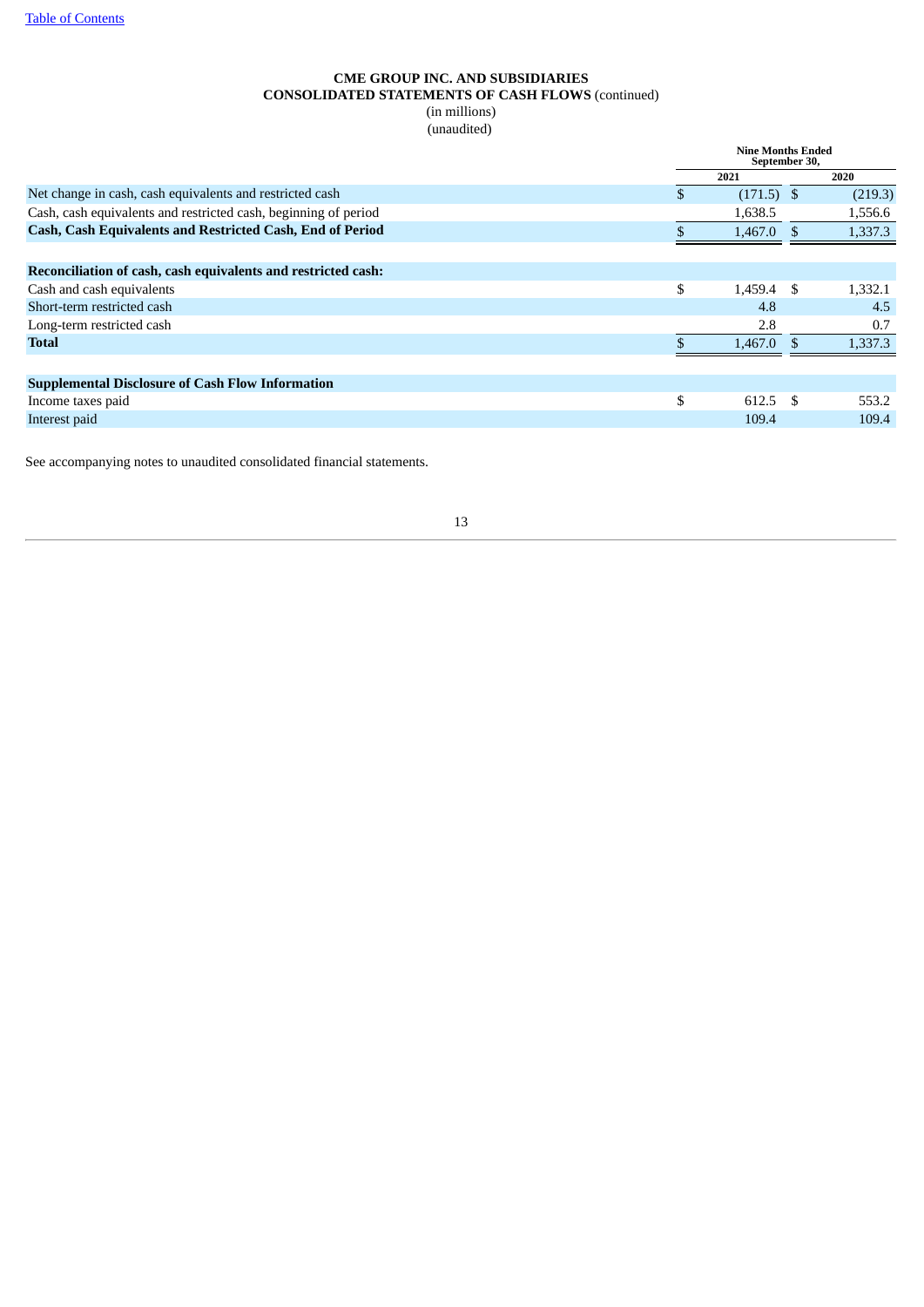#### **NOTES TO UNAUDITED CONSOLIDATED FINANCIAL STATEMENTS**

#### **1. Basis of Presentation**

The consolidated financial statements consist of CME Group Inc. (CME Group) and its subsidiaries (collectively, the company), including Chicago Mercantile Exchange Inc. (CME), Board of Trade of the City of Chicago, Inc. (CBOT), New York Mercantile Exchange, Inc. (NYMEX), Commodity Exchange, Inc. (COMEX) and NEX Group Limited (NEX). The clearing house is operated by CME.

The accompanying interim consolidated financial statements have been prepared by CME Group without audit. Certain notes and other information normally included in financial statements prepared in accordance with accounting principles generally accepted in the United States have been condensed or omitted. In the opinion of management, the accompanying consolidated financial statements include all adjustments (consisting only of normal recurring adjustments) considered necessary to present fairly the financial position of the company at September 30, 2021 and December 31, 2020 and the results of operations and cash flows for the periods indicated. Quarterly results are not necessarily indicative of results for any subsequent period.

The accompanying consolidated financial statements should be read in conjunction with the consolidated financial statements and notes thereto in CME Group's Annual Report on Form 10-K for the year ended December 31, 2020, filed with the Securities and Exchange Commission (SEC) on February 26, 2021.

#### **2. Business Transactions**

In January 2021, the company announced that it agreed with IHS Markit to combine their post-trade services into a new joint venture, OSTTRA. The joint venture was launched in September 2021. OSTTRA will perform trade processing and risk mitigation services. The company contributed the net assets of its optimization business, which includes Traiana, TriOptima and Reset, to the new joint venture in exchange for \$112.5 million in cash and a 50% equity interest in OSTTRA.

In September 2021, the company deconsolidated its optimization business and recognized a net gain on the transaction of \$343.5 million in other nonoperating income on the consolidated statements of net income. The deconsolidation primarily included \$1.1 billion of intangible assets, \$0.2 billion of goodwill and \$0.2 billion of deferred tax liabilities. The company's investment in OSTTRA was \$1.4 billion at September 30, 2021. The company accounts for its investment using the equity method of accounting.

#### **3. Revenue Recognition**

The company generates revenue from customers from the following sources:

*Clearing and transaction fees.* Clearing and transaction fees include electronic trading fees and brokerage commissions, surcharges for privately-negotiated transactions, portfolio reconciliation and compression services, risk mitigation and other volume-related charges for trade contracts. Clearing and transaction fees are assessed upfront at the time of trade execution. As such, the company recognizes the majority of the fee revenue upon successful execution of the trade. The minimal remaining portion of the fee revenue related to settlement activities performed after trade execution is recognized over the short-term period that the contract is outstanding, based on management's estimates of the average contract lifecycle. These estimates are based on various assumptions to approximate the amount of fee revenue to be attributed to services performed through contract settlement, expiration, or termination. For cleared trades, these assumptions include the average number of days that a contract remains in open interest, contract turnover, average revenue per day, and revenue remaining in open interest at the end of each period.

The nature of contracts gives rise to several types of variable consideration, including volume-based pricing tiers, customer incentives associated with market maker programs and other fee discounts. The company includes fee discounts and incentives in the estimated transaction price when there is a basis to reasonably estimate the amount of the fee reduction. These estimates are based on historical experience, anticipated performance, and best judgment at the time. Because of the company's certainty in estimating these amounts, they are included in the transaction price of contracts.

*Market data and information services.* Market data and information services represent revenue from the dissemination of market data to subscribers, distributors, and other third-party licensees of market data. Pricing for market data is primarily based on the number of reportable devices used as well as the number of subscribers enrolled under the arrangement. Fees for these services are generally billed monthly. Market data services are satisfied over time and revenue is recognized on a monthly basis as the customers receive and consume the benefit of the market data services. However, the company also maintains certain annual license arrangements with one-time upfront fees. The fees for annual licenses are initially recorded as a contract liability and recognized as revenue monthly over the term of the annual period.

*Other.* Other revenues include certain access and communication fees, fees for collateral management, equity membership subscription fees, and fees for trade order routing through agreements from various strategic relationships. Access and communication fees are charges to customers that utilize various telecommunications networks and communications services.

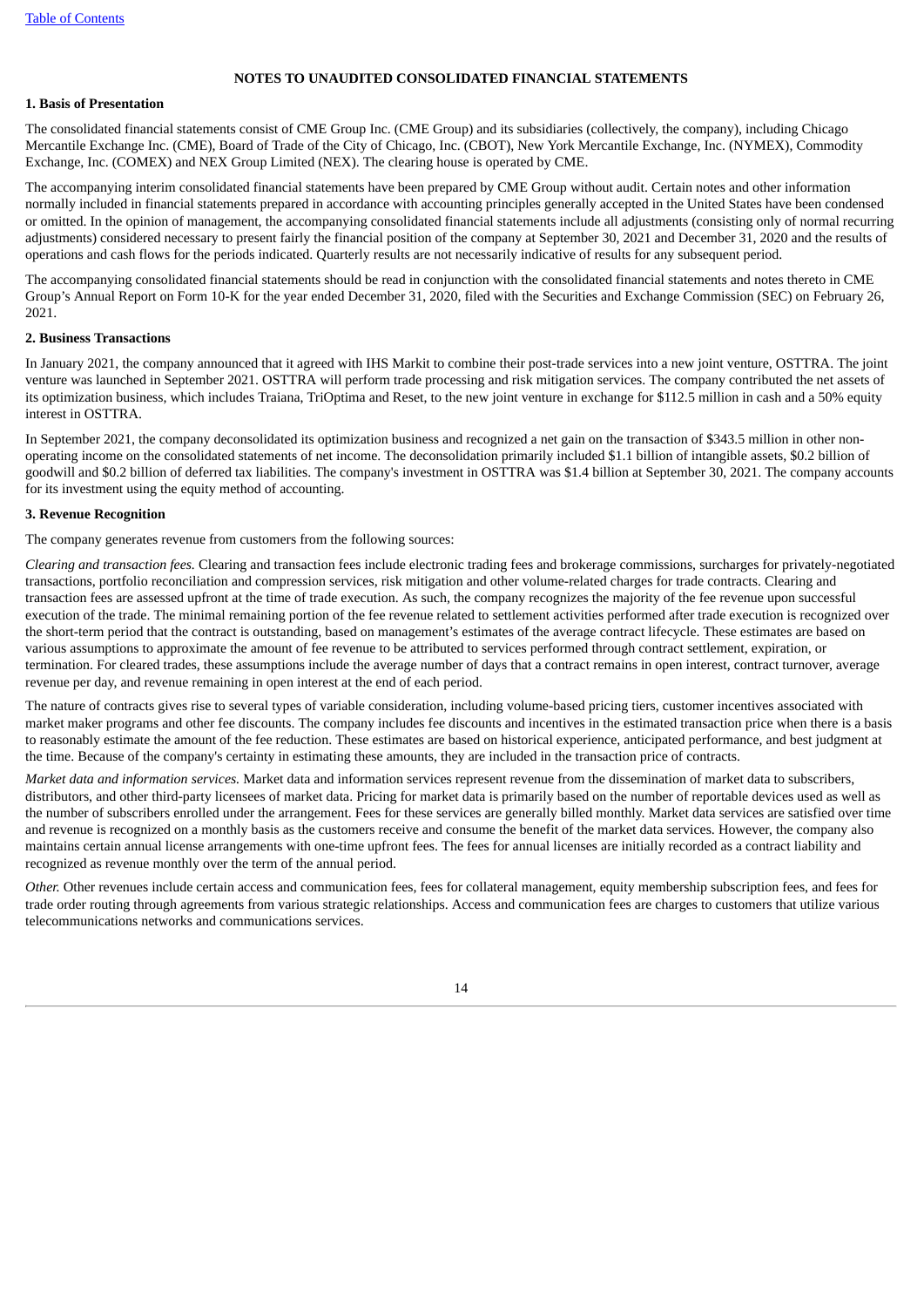Fees for these services are generally billed monthly and the associated fee revenue is recognized as billed. Collateral management fees are charged to clearing firms that have collateral on deposit with the clearing house to meet their minimum performance bond and guaranty fund obligations on the exchange. These fees are calculated based on daily collateral balances and are billed monthly. This fee revenue is recognized monthly as billed as the customers receive and consume the benefits of the services. The company also has an equity membership program which provides equity members the option to substitute a monthly subscription fee for their existing requirement to hold CME Group Class A common stock. Choosing to pay this fee in lieu of holding Class A shares is entirely voluntary and the client's choice. Fee revenue under this program is earned monthly as billed over the contractual term. Pricing for strategic relationships may be driven by customer levels and activity. There are fee arrangements which provide for monthly as well as quarterly payments in arrears. Revenue is recognized monthly for strategic relationship arrangements as the customers receive and consume the benefits of the services.

The following table represents a disaggregation of revenue from contracts with customers by product line for the quarters and nine months ended September 30, 2021 and 2020:

|                                             | <b>Ouarter Ended</b><br>September 30, |         |     |         |              | <b>Nine Months Ended</b><br>September 30, |              |         |  |  |
|---------------------------------------------|---------------------------------------|---------|-----|---------|--------------|-------------------------------------------|--------------|---------|--|--|
| (in millions)                               |                                       | 2021    |     | 2020    |              | 2021                                      |              | 2020    |  |  |
| Interest rates                              | $\mathbb{S}$                          | 251.0   | \$  | 172.0   | $\mathbb{S}$ | 816.2                                     | $\mathbb{S}$ | 811.5   |  |  |
| <b>Equity indexes</b>                       |                                       | 181.1   |     | 181.8   |              | 551.9                                     |              | 631.4   |  |  |
| Foreign exchange                            |                                       | 39.8    |     | 40.5    |              | 119.3                                     |              | 124.6   |  |  |
| Agricultural commodities                    |                                       | 96.3    |     | 112.8   |              | 354.8                                     |              | 339.2   |  |  |
| <b>Energy</b>                               |                                       | 157.1   |     | 138.8   |              | 456.2                                     |              | 554.6   |  |  |
| <b>Metals</b>                               |                                       | 45.0    |     | 69.1    |              | 154.8                                     |              | 197.5   |  |  |
| Cash markets business                       |                                       | 93.5    |     | 105.6   |              | 314.4                                     |              | 342.4   |  |  |
| Interest rate swap                          |                                       | 15.1    |     | 14.8    |              | 48.2                                      |              | 53.2    |  |  |
| Total clearing and transaction fees         |                                       | 878.9   |     | 835.4   |              | 2,815.8                                   |              | 3,054.4 |  |  |
| Market data and information services        |                                       | 145.4   |     | 139.4   |              | 434.8                                     |              | 405.6   |  |  |
| Other                                       |                                       | 85.6    |     | 105.9   |              | 291.8                                     |              | 325.1   |  |  |
| Total revenues                              |                                       | 1,109.9 | \$. | 1,080.7 | \$           | 3,542.4                                   | \$.          | 3,785.1 |  |  |
| <b>Timing of Revenue Recognition</b>        |                                       |         |     |         |              |                                           |              |         |  |  |
| Services transferred at a point in time     | $\mathbb{S}$                          | 821.5   | \$  | 827.3   | \$           | 2,636.9                                   | \$.          | 2,919.8 |  |  |
| Services transferred over time              |                                       | 286.2   |     | 250.3   |              | 896.0                                     |              | 856.6   |  |  |
| One-time charges and miscellaneous revenues |                                       | 2.2     |     | 3.1     |              | 9.5                                       |              | 8.7     |  |  |
| Total revenues                              | \$                                    | 1,109.9 | \$. | 1,080.7 | \$           | 3,542.4                                   |              | 3,785.1 |  |  |

The timing of revenue recognition, billings and cash collections results in billed accounts receivable, and customer advances and deposits (contract liabilities) on the consolidated balance sheets. Certain fees for transactions, annual licenses, and other revenue arrangements are billed upfront before revenue is recognized, which results in the recognition of contract liabilities. These liabilities are recognized on the consolidated balance sheets on a contract-by-contract basis upon commencement of services under the customer contract. These upfront customer payments are recognized as revenue over time as the obligations under the contracts are satisfied. Changes in the contract liability balances during the nine months ended September 30, 2021 were not materially impacted by any other factors. The balance of contract liabilities was \$25.7 million and \$37.3 million as of September 30, 2021 and December 31, 2020, respectively.

#### **4. Performance Bonds and Guaranty Fund Contributions**

*Performance Bonds and Guaranty Fund Contributions.* CME has been designated as a systemically important financial market utility by the Financial Stability Oversight Council and is authorized to maintain cash accounts at the Federal Reserve Bank of Chicago. At September 30, 2021, CME maintained \$139.3 billion within the cash account at the Federal Reserve Bank of Chicago. The cash deposit at the Federal Reserve Bank of Chicago is included within performance bonds and guaranty fund contributions on the consolidated balance sheets.

*Clearing House Contract Settlement.* The clearing house marks-to-market open positions for all futures and options contracts twice a day (once a day for CME's cleared-only interest rate swap contracts). Based on values derived from the mark-to-market process, the clearing house requires payments from clearing firms whose positions have lost value and makes payments to clearing firms whose positions have gained value. Under the extremely unlikely scenario of simultaneous default by every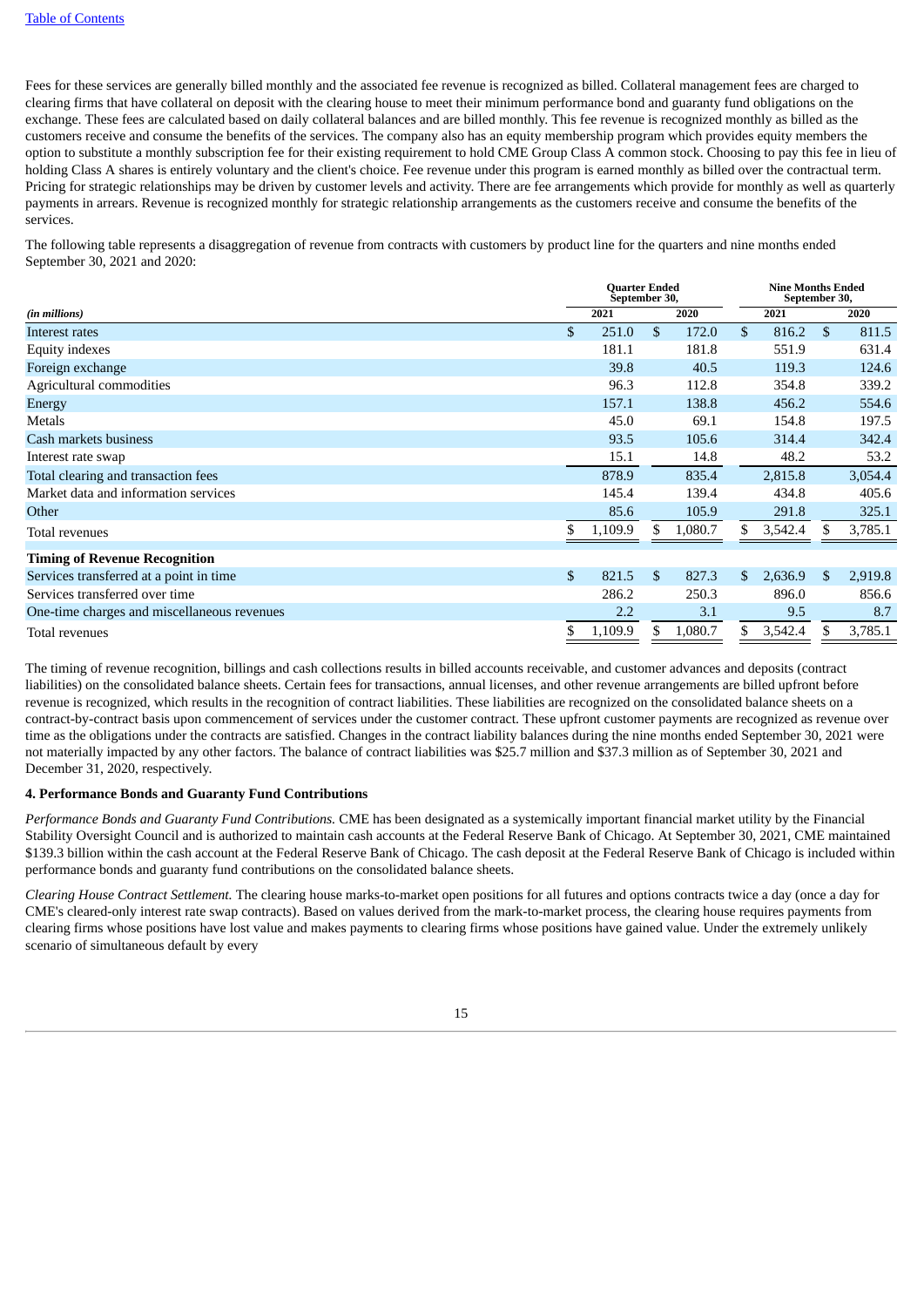clearing firm who has open positions with unrealized losses, the maximum exposure related to positions other than cleared-only interest rate swap contracts would be one half day of changes in fair value of all open positions, before considering the clearing house's ability to access defaulting clearing firms' collateral deposits.

For CME's cleared-only interest rate swap contracts, the maximum exposure related to CME's guarantee would be one full day of changes in fair value of all open positions, before considering CME's ability to access defaulting clearing firms' collateral.

During the first nine months of 2021, the clearing house transferred an average of approximately \$3.9 billion a day through its clearing systems for settlement from clearing firms whose positions had lost value to clearing firms whose positions had gained value. The clearing house reduces its guarantee exposure through initial and maintenance performance bond requirements and mandatory guaranty fund contributions. Management has assessed the fair value of the company's settlement guarantee liability by taking the following factors into consideration: the design and operations of the clearing risk management process, the financial safeguard packages in place, historical evidence of default by a clearing member and the estimated probability of potential payouts by the clearing house. Based on the assessment performed, management estimates the guarantee liability to be nominal and therefore has not recorded any liability at September 30, 2021 and December 31, 2020. The company does not have a history of significant losses recognized on performance bond collateral as posted by our clearing members, and management currently does not anticipate any future credit losses on its performance bond assets. Accordingly, the company has not provided an allowance for credit losses on these performance bond deposits, nor has it recorded any liabilities to reflect an allowance for credit losses related to our off-balance sheet credit exposures and guarantees.

#### **5. Intangible Assets and Goodwill**

In September 2021, the net assets for CME Group's optimization businesses were contributed to OSTTRA, a joint venture with IHS Markit. As a result, \$1.1 billion of amortizable intangible assets and \$0.2 billion of goodwill were deconsolidated as part of the contribution of the optimization businesses to OSTTRA. In January 2021, the net assets that would be contributed to the joint venture were classified as held for sale following approval of the transaction by the company's Board of Directors. Amortization expense is no longer taken on intangible assets once reclassified to assets held for sale.

Intangible assets consisted of the following at September 30, 2021 and December 31, 2020:

|                                                                | <b>September 30, 2021</b> |                       |      |                                    |                                                      |              |    | <b>December 31, 2020</b> |                                    |         |               |                          |    |         |
|----------------------------------------------------------------|---------------------------|-----------------------|------|------------------------------------|------------------------------------------------------|--------------|----|--------------------------|------------------------------------|---------|---------------|--------------------------|----|---------|
| (in millions)                                                  |                           | <b>Assigned Value</b> |      | Accumulated<br><b>Amortization</b> | <b>Net Book</b><br>Deconsolidation $^{(2)}$<br>Value |              |    | <b>Assigned Value</b>    | Accumulated<br><b>Amortization</b> |         |               | <b>Net Book</b><br>Value |    |         |
| Amortizable Intangible Assets:                                 |                           |                       |      |                                    |                                                      |              |    |                          |                                    |         |               |                          |    |         |
| Clearing firm, market data and<br>other customer relationships | \$                        | 5,820.8               | -S   | $(1,793.8)$ \$                     |                                                      | $(950.0)$ \$ |    | 3,077.0                  | \$.                                | 5,858.0 | S             | $(1,632.5)$ \$           |    | 4,225.5 |
| Technology-related intellectual<br>property                    |                           | 175.3                 |      | (74.2)                             |                                                      | $(84.6)$ \$  |    | 16.5                     |                                    | 178.4   |               | $(68.2)$ \$              |    | 110.2   |
| Other                                                          |                           | 105.6                 |      | (33.4)                             |                                                      | $(23.1)$ \$  |    | 49.1                     |                                    | 106.9   |               | $(27.3)$ \$              |    | 79.6    |
| Total amortizable intangible<br>assets                         |                           | 6,101.7               | - \$ | $(1,901.4)$ \$                     |                                                      | (1,057.7)    |    | 3,142.6                  |                                    | 6,143.3 | <sup>\$</sup> | (1,728.0)                |    | 4,415.3 |
|                                                                |                           |                       |      |                                    |                                                      |              |    |                          |                                    |         |               |                          |    |         |
| Indefinite-Lived Intangible<br>Assets:                         |                           |                       |      |                                    |                                                      |              |    |                          |                                    |         |               |                          |    |         |
| Trade names                                                    |                           |                       |      |                                    |                                                      |              |    | 450.0                    |                                    |         |               |                          |    | 450.0   |
| Total intangible assets $-$ other,<br>net                      |                           |                       |      |                                    |                                                      |              | \$ | 3.592.6                  |                                    |         |               |                          | \$ | 4,865.3 |

Trading products <sup>(1)</sup> \$ 17,175.3

(1) Trading products represent futures and options products acquired in our business combinations with CBOT Holdings, Inc., NYMEX Holdings, Inc. and The Board of Trade of Kansas City, Missouri, Inc. Clearing and transaction fees are generated through the trading of these products. These trading products, most of which have traded for decades, require authorization from the Commodity Futures Trading Commission (CFTC). Product authorizations from the CFTC have no term limits.

(2) The activity from deconsolidation includes intangible assets as part of the contribution of the net assets of the optimization business to OSTTRA.

Total amortization expense for intangible assets was \$59.0 million and \$78.3 million for the quarters ended September 30, 2021 and 2020, respectively. Total amortization expense for intangible assets was \$179.0 million and \$232.2 million for the nine

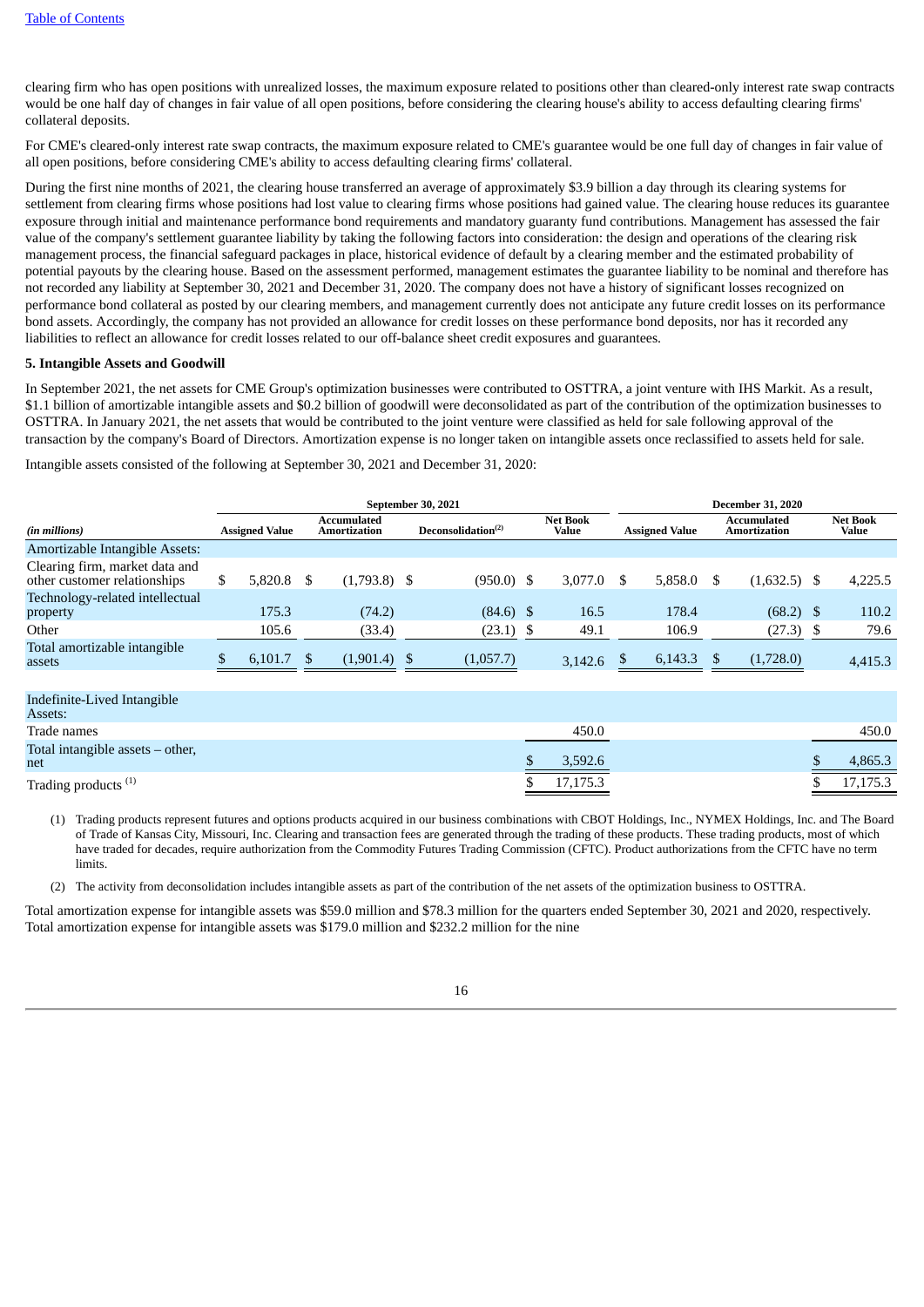$\overline{\phantom{a}}$ 

months ended September 30, 2021 and 2020, respectively.

As of September 30, 2021, the future estimated amortization expense related to amortizable intangible assets is expected to be as follows:

| (in millions)     |   | <b>Amortization Expense</b> |
|-------------------|---|-----------------------------|
| Remainder of 2021 | Φ | 58.1                        |
| 2022              |   | 232.2                       |
| 2023              |   | 231.0                       |
| 2024              |   | 224.4                       |
| 2025              |   | 224.4                       |
| 2026              |   | 224.4                       |
| Thereafter        |   | 1,948.1                     |

Goodwill activity consisted of the following for the periods ended September 30, 2021 and December 31, 2020:

| (in millions)         | <b>Balance</b> at<br>Deconsolidation <sup>(1)</sup><br><b>December 31, 2020</b> |                                               | Other<br>Activity <sup>(2)</sup> |                                | <b>Balance at September</b><br>30, 2021 |               |                                               |
|-----------------------|---------------------------------------------------------------------------------|-----------------------------------------------|----------------------------------|--------------------------------|-----------------------------------------|---------------|-----------------------------------------------|
| <b>CBOT Holdings</b>  | \$                                                                              | 5,066.4                                       | - \$                             | $\overline{\phantom{0}}$       | \$                                      | <sup>\$</sup> | 5,066.4                                       |
| <b>NYMEX Holdings</b> |                                                                                 | 2,462.2                                       |                                  |                                |                                         |               | 2,462.2                                       |
| <b>NEX</b>            |                                                                                 | 3,229.8                                       |                                  | (246.2)                        | (23.6)                                  |               | 2,960.0                                       |
| Other                 |                                                                                 | 40.4                                          |                                  |                                |                                         |               | 40.4                                          |
| <b>Total Goodwill</b> |                                                                                 | 10,798.8                                      |                                  | $(246.2)$ \$                   | $(23.6)$ \$                             |               | 10,529.0                                      |
| (in millions)         |                                                                                 | <b>Balance</b> at<br><b>December 31, 2019</b> |                                  | Deconsolidation <sup>(1)</sup> | Other<br>Activity <sup>(2)</sup>        |               | <b>Balance</b> at<br><b>December 31, 2020</b> |
| <b>CBOT Holdings</b>  |                                                                                 | 5,066.4                                       | - \$                             |                                | $\overline{\phantom{0}}$                |               | 5,066.4                                       |
| <b>NYMEX Holdings</b> |                                                                                 | 2,462.2                                       |                                  |                                |                                         |               | 2,462.2                                       |
| <b>NEX</b>            |                                                                                 | 3,173.5                                       |                                  |                                | 56.3                                    |               | 3,229.8                                       |
| Other                 |                                                                                 | 40.4                                          |                                  |                                |                                         |               | 40.4                                          |
| <b>Total Goodwill</b> |                                                                                 | 10,742.5                                      |                                  |                                | 56.3                                    |               | 10,798.8                                      |

1) The activity from deconsolidation includes goodwill as part of the contribution of the net assets of the optimization business to OSTTRA.

2) Other activity includes currency translation adjustments.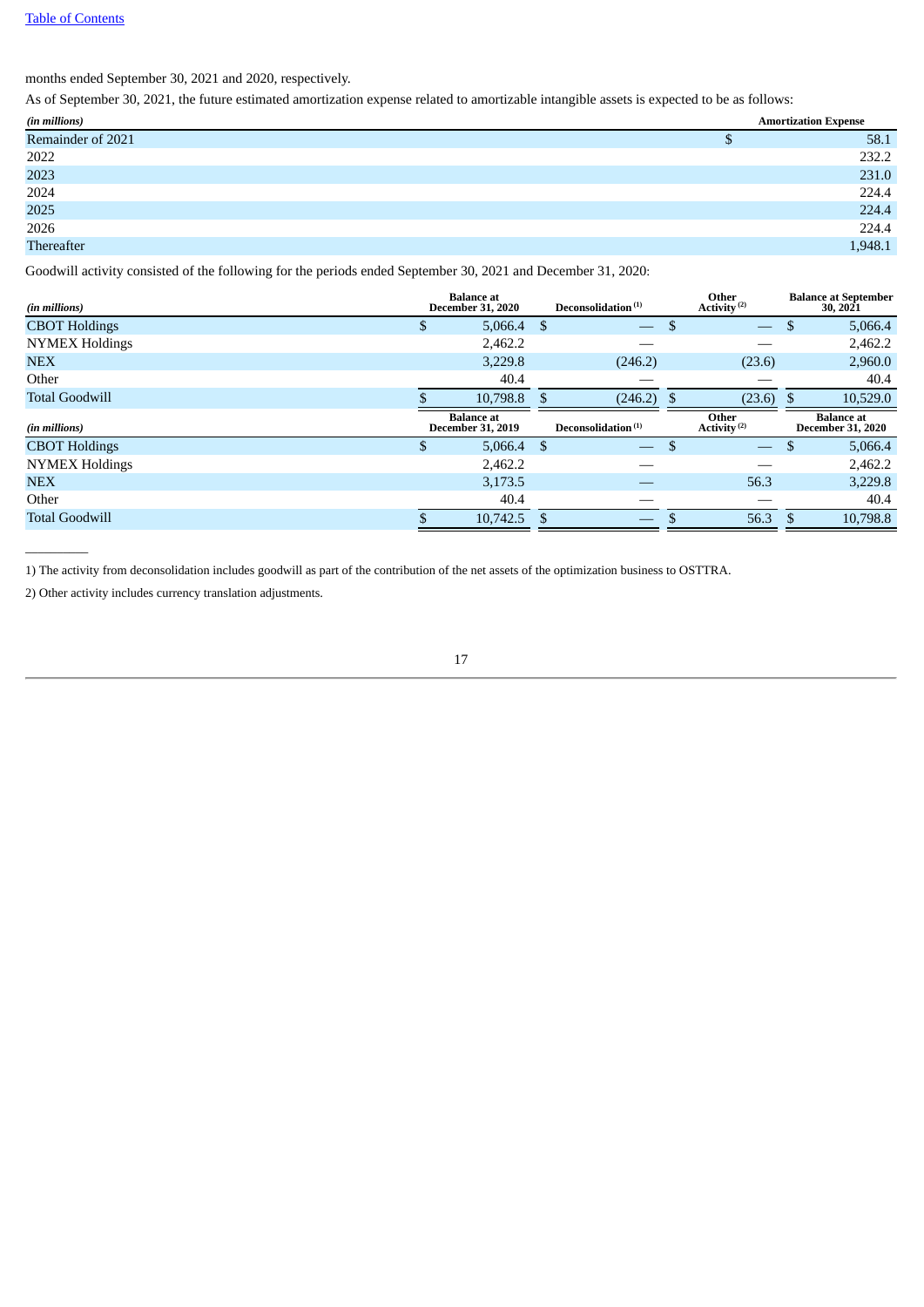#### **6. Debt**

Short-term debt consisted of the following at September 30, 2021 and December 31, 2020:

| (in millions)                                                                      | September 30, 2021 |       | <b>December 31, 2020</b> |
|------------------------------------------------------------------------------------|--------------------|-------|--------------------------|
| \$750.0 million fixed rate notes due September 2022, stated rate of 3.00% $^{(1)}$ |                    | 749.2 |                          |
| Total short-term debt                                                              |                    | 749.2 |                          |

(1) The company maintained a forward-starting interest rate swap agreement that modified the interest obligation associated with these notes so that the interest payable on the notes effectively became fixed at a rate of 3.32%.

Long-term debt consisted of the following at September 30, 2021 and December 31, 2020:

| (in millions)                                                                               | September 30, 2021 | <b>December 31, 2020</b> |
|---------------------------------------------------------------------------------------------|--------------------|--------------------------|
| \$750.0 million fixed rate notes due September 2022, stated rate of $3.00\%$ <sup>(1)</sup> |                    | 748.6                    |
| €15.0 million fixed rate notes due May 2023, stated rate of 4.30%                           | 17.3               | 18.1                     |
| \$750.0 million fixed rate notes due March 2025, stated rate of $3.00\%$ <sup>(2)</sup>     | 747.5              | 747.0                    |
| \$500.0 million fixed rate notes due June 2028, stated rate of 3.75%                        | 497.1              | 496.8                    |
| \$750.0 million fixed rate notes due September 2043, stated rate of $5.30\%$ <sup>(3)</sup> | 743.3              | 743.1                    |
| \$700.0 million fixed rate notes due June 2048, stated rate of 4.15%                        | 690.5              | 690.2                    |
| Total long-term debt                                                                        | 2,695.7            | 3,443.8                  |
|                                                                                             |                    |                          |

(1) The company maintained a forward-starting interest rate swap agreement that modified the interest obligation associated with these notes so that the interest payable on the notes effectively became fixed at a rate of 3.32%.

- (2) The company maintained a forward-starting interest rate swap agreement that modified the interest obligation associated with these notes so that the interest payable on the notes effectively became fixed at a rate of 3.11%.
- (3) The company maintained a forward-starting interest rate swap agreement that modified the interest obligation associated with these notes so that the interest payable on the notes effectively became fixed at a rate of 4.73%.

Long-term debt maturities, at par value (in U.S. dollar equivalent), were as follows at September 30, 2021:

| (in millions) |   | <b>Par Value</b> |
|---------------|---|------------------|
| 2022          | Φ | 750.0            |
| 2023          |   | 17.5             |
| 2024          |   | $-$              |
| 2025          |   | 750.0            |
| 2026          |   |                  |
| Thereafter    |   | 1,950.0          |

#### **7. Contingencies**

*Legal and Regulatory Matters.* In the normal course of business, the company discusses matters with its regulators raised during regulatory examinations or otherwise subject to their inquiry and oversight. These matters could result in censures, fines, penalties or other sanctions. Management believes the outcome of any resulting actions will not have a material impact on its consolidated financial position or results of operations. However, the company is unable to predict the outcome or the timing of the ultimate resolution of these matters, or the potential fines, penalties or injunctive or other equitable relief, if any, that may result from these matters.

In addition, the company is a defendant in, and has potential for, various other legal proceedings arising from its regular business activities. While the ultimate results of such proceedings against the company cannot be predicted with certainty, the company believes that the resolution of any of these matters on an individual or aggregate basis will not have a material impact on its consolidated financial position or results of operations.

No accrual was required for legal and regulatory matters as none were probable and estimable as of September 30, 2021 and December 31, 2020.

*Intellectual Property Indemnifications*. Certain agreements with customers and other third parties related to accessing the CME Group platforms, utilizing market data services and licensing CME SPAN software may contain indemnifications from intellectual property claims that may be made against them as a result of their use of the applicable products and/or services. The potential future claims relating to these indemnifications cannot be estimated and therefore no liability has been recorded.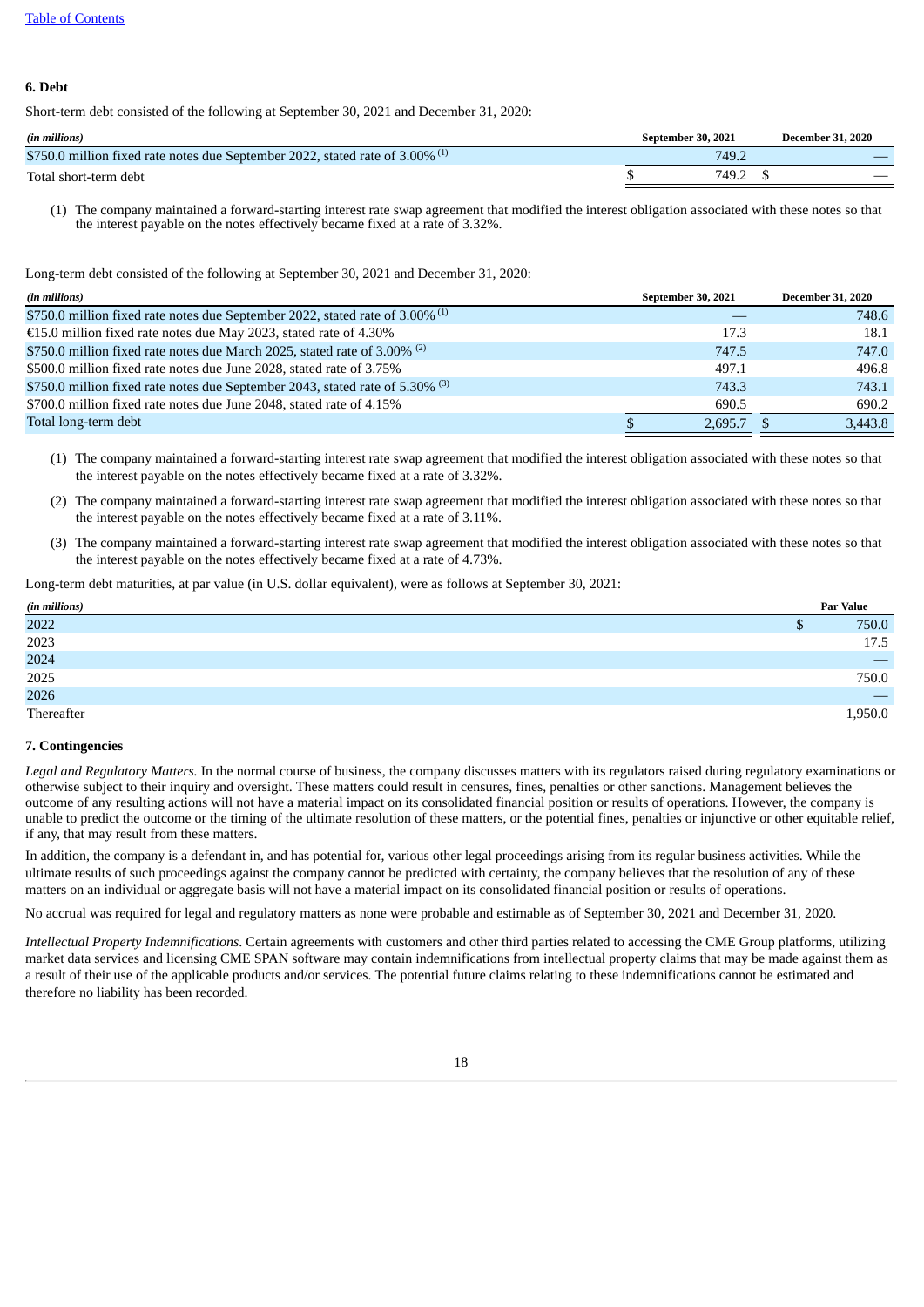#### **8. Leases**

The company has operating leases for corporate offices. The operating leases have remaining lease terms of up to 17 years, some of which include options to extend or renew the leases for up to an additional five years, and some of which include options to early terminate the leases in less than 12 months. Management evaluates whether these options are exercisable at least quarterly in order to determine whether the contract term must be reassessed. For a small number of the leases, primarily the international locations, management's approach is to enter into short-term leases for a lease term of 12 months or less in order to provide for greater flexibility in the local environment. For certain office spaces, the company has entered into arrangements to sublease excess space to third parties, while the original lease contract remains in effect with the landlord.

The company also has one finance lease, which is related to the sale of our data center in March 2016. In connection with the sale, the company leased back a portion of the property. The sale leaseback transaction was recognized under the financing method and not as a sale leaseback arrangement.

The right-of-use lease asset is recorded within other assets, and the present value of the lease liability is recorded within other liabilities (segregated between short term and long term) on the consolidated balance sheets. The discount rate applied to the lease payments represents the company's incremental borrowing rate.

The components of lease costs were as follows:

|                                                            |    |      | <b>Quarter Ended</b><br>September 30, |      |     | <b>Nine Months Ended</b> | September 30, |      |
|------------------------------------------------------------|----|------|---------------------------------------|------|-----|--------------------------|---------------|------|
| (in millions)                                              |    | 2021 |                                       | 2020 |     | 2021                     |               | 2020 |
| Operating lease expense:                                   |    |      |                                       |      |     |                          |               |      |
| Operating lease cost                                       | ٦. | 15.6 | \$                                    | 17.7 | \$. | 48.7                     | \$            | 49.0 |
| Short-term lease cost                                      |    | 0.2  |                                       | 0.2  |     | 0.6                      |               | 0.9  |
| Total operating lease expense included in other<br>expense |    | 15.8 | \$                                    | 17.9 | \$  | 49.3                     | \$.           | 49.9 |
|                                                            |    |      |                                       |      |     |                          |               |      |
| Finance lease expense:                                     |    |      |                                       |      |     |                          |               |      |
| Interest expense                                           | \$ | 0.7  | $\mathfrak{L}$                        | 0.8  | -\$ | 2.3                      | -\$           | 2.5  |
| Depreciation expense                                       |    | 2.2  |                                       | 2.2  |     | 6.5                      |               | 6.5  |
| Total finance lease expense                                |    | 2.9  |                                       | 3.0  |     | 8.8                      |               | 9.0  |
|                                                            |    |      |                                       |      |     |                          |               |      |
| Sublease revenue included in other revenue                 | \$ | 2.8  | \$                                    | 3.4  | \$  | 7.7                      | S.            | 10.1 |

Supplemental cash flow information related to leases was as follows:

|                                    | Ouarter Ended<br>September 30, |              |  | <b>Nine Months Ended</b><br>September 30, |  |                |  |      |              |
|------------------------------------|--------------------------------|--------------|--|-------------------------------------------|--|----------------|--|------|--------------|
| (in millions)                      |                                | 2021         |  | 2020                                      |  | 2021           |  | 2020 |              |
| Cash outflows for operating leases |                                | 17 O<br>17.L |  | 16.4                                      |  | 47.3           |  |      | 48.0         |
| Cash outflows for finance leases   |                                | 4.2          |  | 4. .                                      |  | 1 D. 7<br>14., |  |      | ר רו<br>14.1 |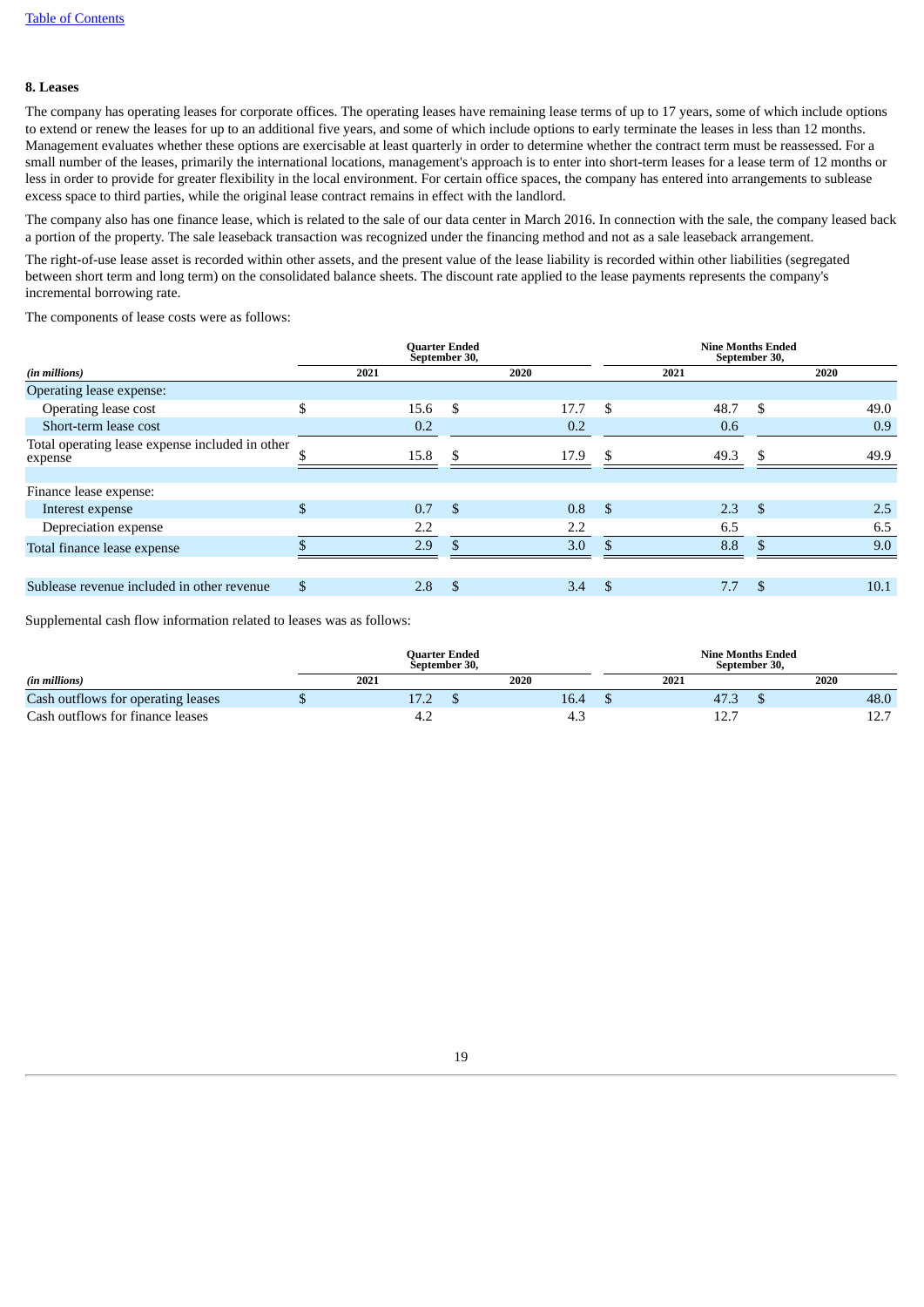# Supplemental balance sheet information related to leases was as follows:

# *Operating leases*

| (in millions)                                     | <b>September 30, 2021</b> | <b>December 31, 2020</b> |       |  |
|---------------------------------------------------|---------------------------|--------------------------|-------|--|
| Operating lease right-of-use assets               | 356.7                     |                          | 390.3 |  |
|                                                   |                           |                          |       |  |
| Operating lease liabilities:                      |                           |                          |       |  |
| Other current liabilities                         | \$<br>47.9                | <sup>\$</sup>            | 44.5  |  |
| Other liabilities                                 | 462.0                     |                          | 492.2 |  |
| Total operating lease liabilities                 | 509.9                     |                          | 536.7 |  |
|                                                   |                           |                          |       |  |
| Weighted average remaining lease term (in months) | 134                       |                          | 138   |  |
| Weighted average discount rate                    | 3.9%                      |                          | 3.9%  |  |

# *Finance leases*

| (in millions)                                     | September 30, 2021 | <b>December 31, 2020</b> |      |  |
|---------------------------------------------------|--------------------|--------------------------|------|--|
| Finance lease right-of-use assets                 | 82.3               |                          | 88.8 |  |
|                                                   |                    |                          |      |  |
| Finance lease liabilities:                        |                    |                          |      |  |
| Other current liabilities                         | \$<br>7.8          | \$                       | 7.7  |  |
| Other liabilities                                 | 77.9               |                          | 83.8 |  |
| Total finance lease liabilities                   | 85.7               |                          | 91.5 |  |
|                                                   |                    |                          |      |  |
| Weighted average remaining lease term (in months) | 114                |                          | 123  |  |
| Weighted average discount rate                    | $3.5\%$            |                          | 3.5% |  |

Future minimum lease payments were as follows as of September 30, 2021 for operating and finance leases:

| (in millions)                    | <b>Operating Leases</b> |
|----------------------------------|-------------------------|
| Remainder of 2021                | 16.9                    |
| 2022                             | 67.3                    |
| 2023                             | 66.8                    |
| 2024                             | 61.7                    |
| 2025                             | 58.8                    |
| 2026                             | 54.4                    |
| Thereafter                       | 307.2                   |
| Total lease payments             | 633.1                   |
| Less: imputed interest           | (123.2)                 |
| Present value of lease liability | 509.9                   |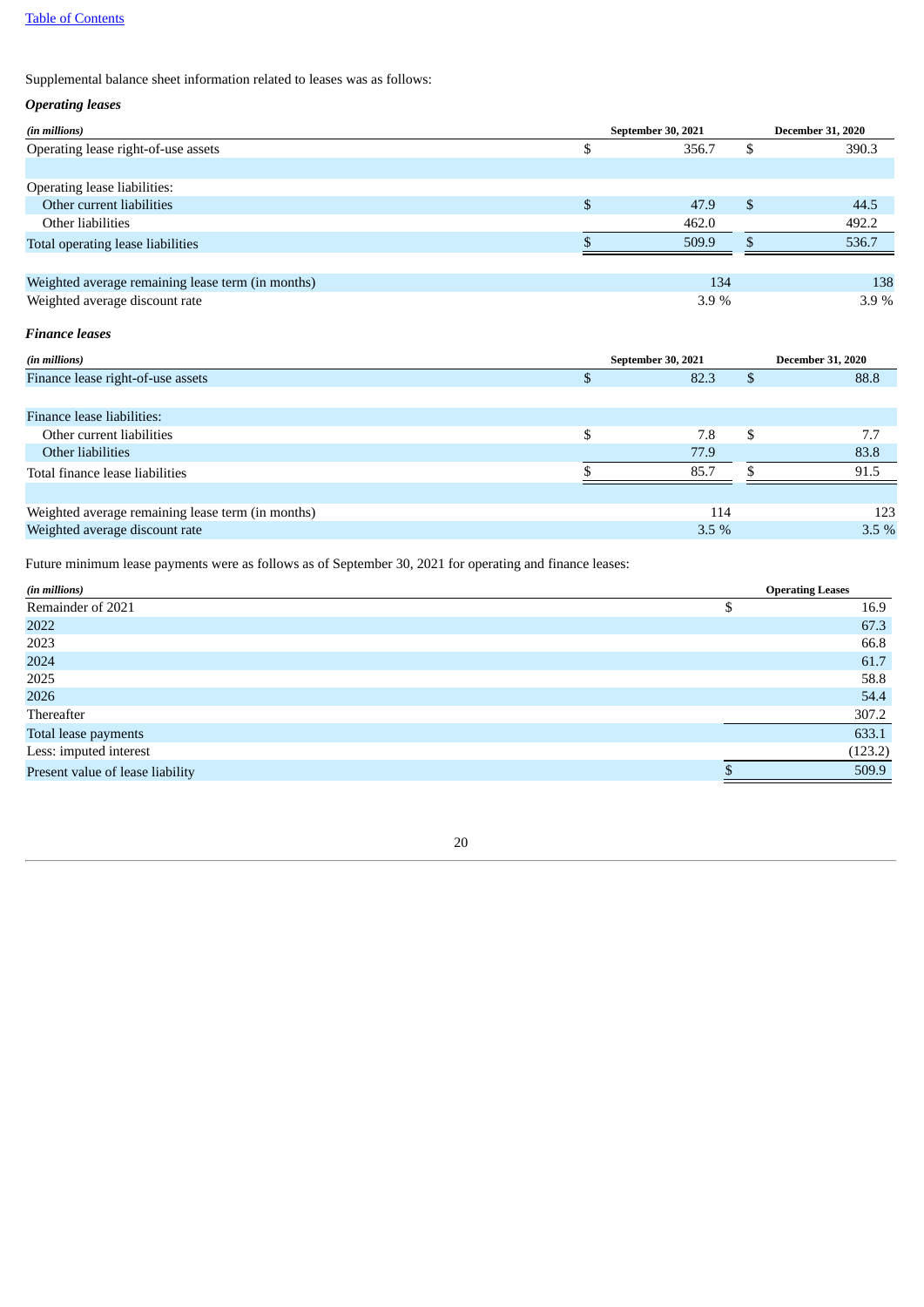| (in millions)                    | <b>Finance Leases</b> |
|----------------------------------|-----------------------|
| Remainder of 2021                | 4.3                   |
| 2022                             | 17.1                  |
| 2023                             | 17.2                  |
| 2024                             | 17.4                  |
| 2025                             | 17.5                  |
| 2026                             | 17.6                  |
| Thereafter                       | 76.7                  |
| Total lease payments             | 167.8                 |
| Less: imputed interest           | (82.1)                |
| Present value of lease liability | 85.7                  |
|                                  |                       |

#### **9. Guarantees**

*Mutual Offset Agreement.* CME and Singapore Exchange Limited (SGX) maintain a mutual offset agreement with a current term through May 2023. This agreement enables market participants to open a futures position on one exchange and liquidate it on the other. The term of the agreement will automatically renew for a one-year period after May 2023 unless either party provides advance notice of their intent to terminate. CME can maintain collateral in the form of irrevocable, standby letters of credit. At September 30, 2021, CME was contingently liable to SGX on letters of credit totaling \$310.0 million. CME also maintains a \$350.0 million line of credit to meet its obligations under this agreement. Regardless of the collateral, CME guarantees all cleared transactions submitted through SGX and would initiate procedures designed to satisfy these financial obligations in the event of a default, such as the use of performance bonds and guaranty fund contributions of the defaulting clearing firm. Management has assessed the fair value of the company's guarantee liability under this mutual offset agreement by taking the following factors into consideration: the design and operations of the clearing risk management process, the financial safeguard packages in place, historical evidence of default by a clearing member and the estimated probability of potential payouts by the clearing house. Based on the assessment performed, management estimates the guarantee liability to be nominal and therefore has not recorded any liability at September 30, 2021 and December 31, 2020.

*Family Farmer and Rancher Protection Fund.* In 2012, the company established the Family Farmer and Rancher Protection Fund (the Fund). The Fund is designed to provide payments, up to certain maximum levels, to family farmers, ranchers and other agricultural industry participants who use the company's agricultural commodity products and who suffer losses to their segregated account balances due to their CME clearing member becoming insolvent. Under the terms of the Fund, farmers and ranchers are eligible for up to \$25,000 per participant. Farming and ranching cooperatives are eligible for up to \$100,000 per cooperative. The Fund was established with a maximum of \$100.0 million available for distribution to participants. Since its establishment, the Fund has made payments of approximately \$2.0 million, which leaves \$98.0 million available for future claims. If, at any time, payments due to participants were to exceed the amount remaining in the fund, payments would be pro-rated. Clearing members and customers must register with the company in advance and provide certain documentation in order to substantiate their eligibility. The company believes that its guarantee liability is nominal and therefore has not recorded any liability at September 30, 2021 and December 31, 2020.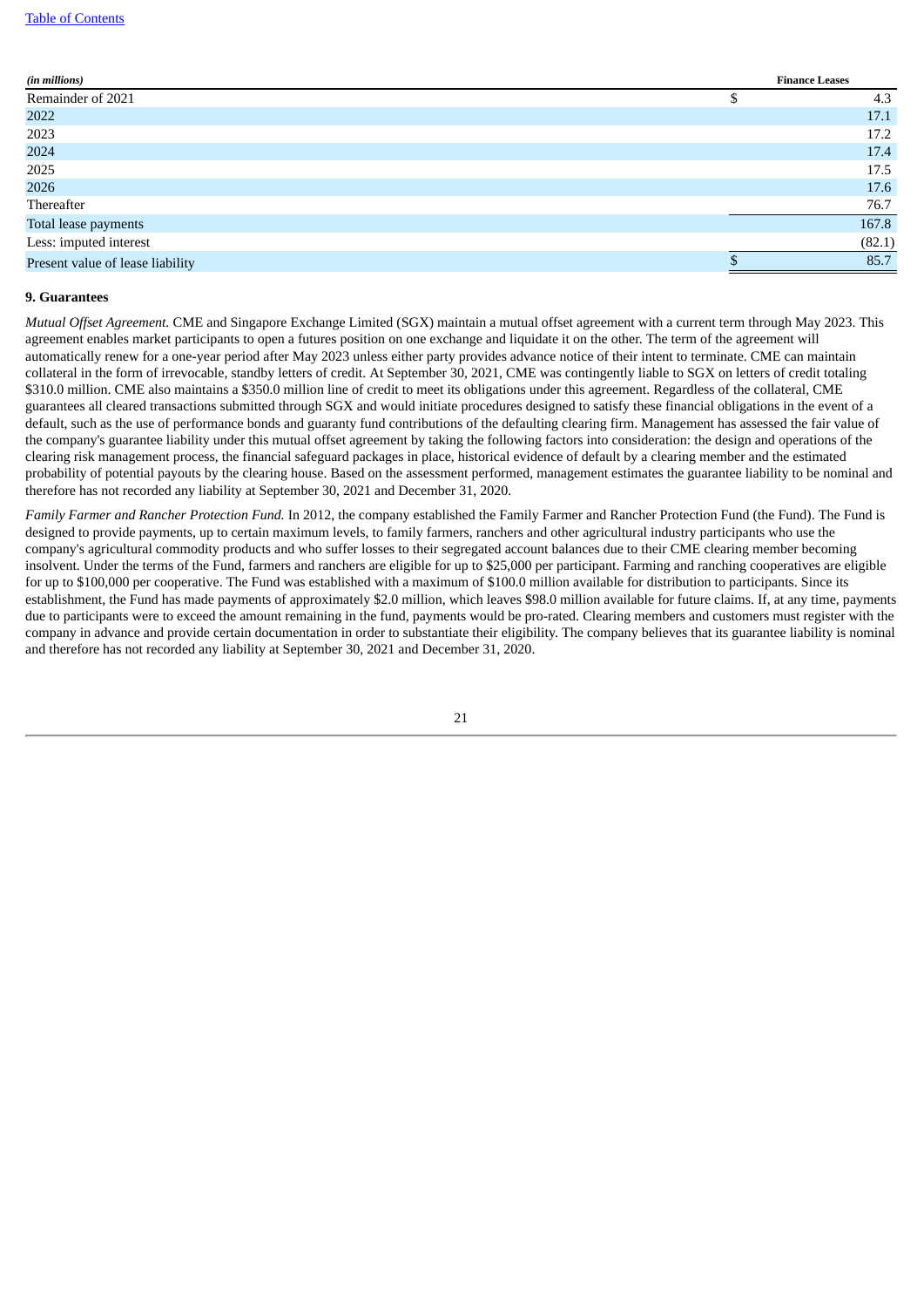#### **10. Accumulated Other Comprehensive Income (Loss)**

The following tables present changes in the accumulated balances for each component of other comprehensive income (loss), including current period other comprehensive income (loss) and reclassifications out of accumulated other comprehensive income (loss):

| (in millions)                                                                                  | Investment<br><b>Securities</b> | <b>Defined Benefit</b><br>Plans |             |  | <b>Derivative</b><br>Investments | <b>Foreign Currency</b><br>Translation |  | Total  |
|------------------------------------------------------------------------------------------------|---------------------------------|---------------------------------|-------------|--|----------------------------------|----------------------------------------|--|--------|
| Balance at December 31, 2020                                                                   | 1.6                             |                                 | $(57.1)$ \$ |  | 67.0                             | 123.4                                  |  | 134.9  |
| Other comprehensive income (loss) before<br>reclassifications and income tax benefit (expense) | (0.9)                           |                                 |             |  |                                  | (58.6)                                 |  | (59.5) |
| Amounts reclassified from accumulated other<br>comprehensive income (loss)                     | 0.2                             |                                 | 3.3         |  | (0.9)                            | (40.3)                                 |  | (37.7) |
| Income tax benefit (expense)                                                                   | 0.2                             |                                 | (0.8)       |  | 0.2                              |                                        |  | (0.4)  |
| Net current period other comprehensive income (loss)                                           | (0.5)                           |                                 | 2.5         |  | (0.7)                            | (98.9)                                 |  | (97.6) |
| Balance at September 30, 2021                                                                  | 1.1                             |                                 | (54.6)      |  | 66.3                             | 24.5                                   |  | 37.3   |

| (in millions)                                                                                  | Investment<br><b>Securities</b> | <b>Defined Benefit</b><br>Plans | <b>Derivative</b><br>Investments | <b>Foreign Currency</b><br><b>Translation</b> | Total |
|------------------------------------------------------------------------------------------------|---------------------------------|---------------------------------|----------------------------------|-----------------------------------------------|-------|
| Balance at December 31, 2019                                                                   | 0.8                             | $(55.1)$ \$                     | 69.0                             | $(11.3)$ \$                                   | 3.4   |
| Other comprehensive income (loss) before<br>reclassifications and income tax benefit (expense) | 0.8                             | (2.0)                           |                                  | 39.8                                          | 38.6  |
| Amounts reclassified from accumulated other<br>comprehensive income (loss)                     |                                 | 3.5                             | (2.4)                            | 0.6                                           | 1.7   |
| Income tax benefit (expense)                                                                   | (0.2)                           | (0.4)                           | 0.6                              |                                               |       |
| Net current period other comprehensive income (loss)                                           | 0.6                             | $1.1\,$                         | (1.8)                            | 40.4                                          | 40.3  |
| Balance at September 30, 2020                                                                  | 1.4                             | (54.0)                          | 67.2                             | 29.1                                          | 43.7  |

#### **11. Fair Value Measurements**

The company uses a three-level classification hierarchy of fair value measurements for disclosure purposes:

- Level 1 inputs, which are considered the most reliable evidence of fair value, consist of quoted prices (unadjusted) for identical assets or liabilities in active markets.
- Level 2 inputs consist of observable market data, such as quoted prices for similar assets and liabilities in active markets, or inputs other than quoted prices that are directly observable.
- Level 3 inputs consist of unobservable inputs which are derived and cannot be corroborated by market data or other entity-specific inputs.

The company's level 1 assets generally include investments in publicly traded mutual funds, equity securities and corporate debt securities with quoted market prices. In general, the company uses quoted prices in active markets for identical assets to determine the fair value of marketable securities.

The company's level 2 assets and liabilities generally consist of long-term debt notes. The fair values of the long-term debt notes were based on quoted market prices in an inactive market.

The company's level 3 assets and liabilities include certain fixed assets and investments that were adjusted to fair value.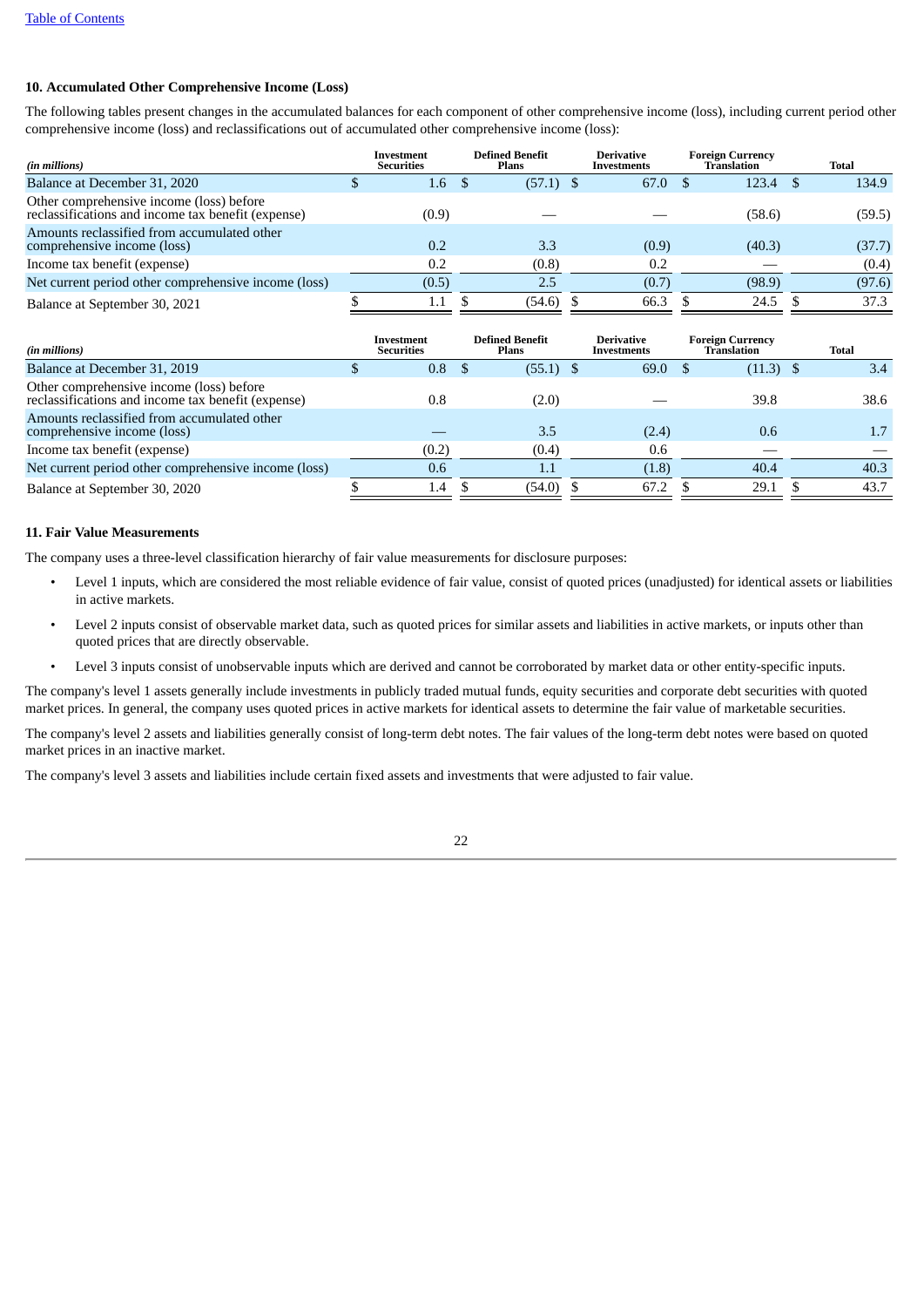*Recurring Fair Value Measurements.* Financial assets and liabilities recorded at fair value on the consolidated balance sheet as of September 30, 2021 were classified in their entirety based on the lowest level of input that was significant to each asset and liability's fair value measurement. The following table presents financial instruments measured at fair value on a recurring basis:

|                                    | <b>September 30, 2021</b> |       |                |                          |  |                          |  |              |  |  |  |  |  |
|------------------------------------|---------------------------|-------|----------------|--------------------------|--|--------------------------|--|--------------|--|--|--|--|--|
| (in millions)                      | Level 1                   |       | <b>Level 2</b> |                          |  | <b>Level 3</b>           |  | <b>Total</b> |  |  |  |  |  |
| Assets at Fair Value:              |                           |       |                |                          |  |                          |  |              |  |  |  |  |  |
| Marketable securities:             |                           |       |                |                          |  |                          |  |              |  |  |  |  |  |
| Corporate debt securities          |                           | 17.0  | - \$           |                          |  |                          |  | 17.0         |  |  |  |  |  |
| Mutual funds                       |                           | 93.1  |                |                          |  |                          |  | 93.1         |  |  |  |  |  |
| <b>Equity securities</b>           |                           | 0.2   |                |                          |  |                          |  | 0.2          |  |  |  |  |  |
| <b>Total Marketable Securities</b> |                           | 110.3 |                |                          |  |                          |  | 110.3        |  |  |  |  |  |
| <b>Total Assets at Fair Value</b>  |                           | 110.3 |                | $\overline{\phantom{m}}$ |  | $\overline{\phantom{m}}$ |  | 110.3        |  |  |  |  |  |

*Non-Recurring Fair Value Measurements.* The company recognized impairment charges of \$0.6 million related to certain fixed assets in the first nine months of 2021. The fair value of these fixed assets was estimated to be zero at September 30, 2021. The company also recognized net unrealized gain on investments of \$9.2 million on equity investments without readily determinable fair value. The fair value of these investments was estimated to be \$32.7 million at September 30, 2021. These assessments were based on quantitative and qualitative indicators of fair value. The fair value measurements of the fixed assets and investment are considered level 3 and non-recurring.

*Fair Values of Long-Term Debt Notes.* The following presents the estimated fair values of long-term debt notes, which are carried at amortized cost on the consolidated balance sheets. The fair values below are classified as level 2 under the fair value hierarchy and were estimated using quoted market prices in inactive markets.

At September 30, 2021, the fair values (in U.S. dollar equivalent) were as follows:

| (in millions)                                       |  | <b>Fair Value</b> | Level   |
|-----------------------------------------------------|--|-------------------|---------|
| \$750.0 million fixed rate notes due September 2022 |  | 769.8             | Level 2 |
| €15.0 million fixed rate notes due May 2023         |  | 18.7              | Level 2 |
| \$750.0 million fixed rate notes due March 2025     |  | 798.5             | Level 2 |
| \$500.0 million fixed rate notes due June 2028      |  | 566.3             | Level 2 |
| \$750.0 million fixed rate notes due September 2043 |  | 1,055.2           | Level 2 |
| \$700.0 million fixed rate notes due June 2048      |  | 890.7             | Level 2 |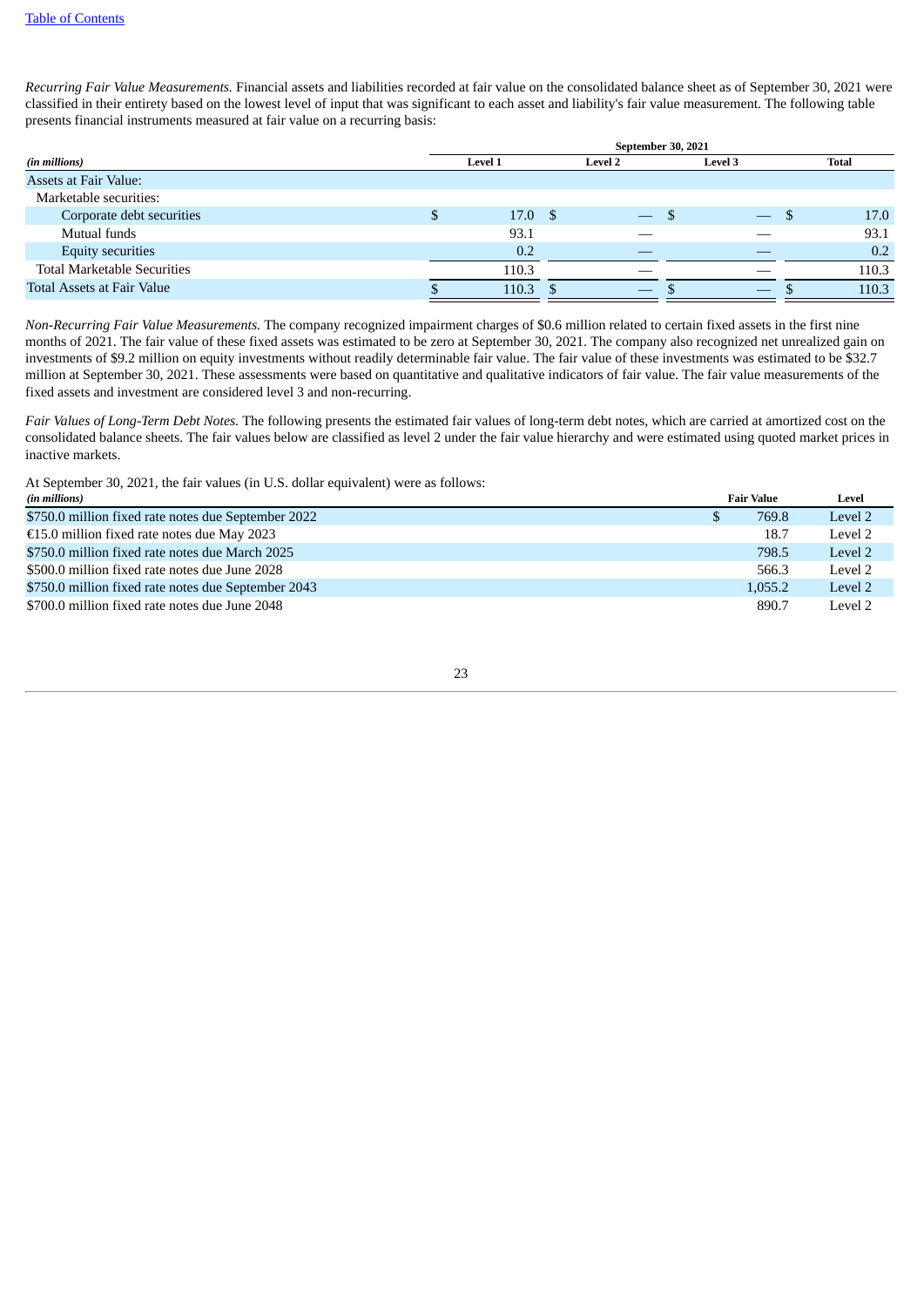#### **12. Earnings Per Share**

Basic earnings per share is computed by dividing net income by the weighted average number of shares of all classes of CME Group common stock outstanding for each reporting period. Diluted earnings per share reflects the increase in shares using the treasury stock method to reflect the impact of an equivalent number of shares of common stock if stock options were exercised and restricted stock awards were converted into common stock. Anti-dilutive stock awards were as follows for the periods presented:

|                |      | <b>Quarter Ended</b><br>September 30, | <b>Nine Months Ended</b> | September 30, |
|----------------|------|---------------------------------------|--------------------------|---------------|
| (in thousands) | 2021 | 2020                                  | 2021                     | 2020          |
| Stock awards   |      | 44                                    |                          | 44            |
| Total          |      | 44                                    | $\overline{\phantom{a}}$ | 44            |
|                |      |                                       |                          |               |

The following table presents the earnings per share calculation for the periods presented:

|                                                                  | <b>Ouarter Ended</b><br>September 30. |         |     |                 |  |                | Nine Months Ended<br>September 30, |         |
|------------------------------------------------------------------|---------------------------------------|---------|-----|-----------------|--|----------------|------------------------------------|---------|
|                                                                  |                                       | 2021    |     | 2020            |  | 2021           |                                    | 2020    |
| Net Income Attributable to CME Group (in millions)               | S                                     | 926.5   |     | 411.7           |  | 2.011.2        |                                    | 1.681.2 |
| Weighted Average Number of Common Shares (in thousands):         |                                       |         |     |                 |  |                |                                    |         |
| <b>Basic</b>                                                     |                                       | 358,363 |     | 357,791         |  | 358,258        |                                    | 357,669 |
| Effect of stock options, restricted stock and performance shares |                                       | 625     |     | 799             |  | 636            |                                    | 823     |
| <b>Diluted</b>                                                   |                                       | 358,988 |     | 358,590         |  | 358,894        |                                    | 358,492 |
| Earnings per Common Share Attributable to CME Group:             |                                       |         |     |                 |  |                |                                    |         |
| <b>Basic</b>                                                     | \$.                                   | 2.59    | S S | $1.15 \quad$ \$ |  | $5.61 \quad $$ |                                    | 4.70    |
| Diluted                                                          |                                       | 2.58    |     | 1.15            |  | 5.60           |                                    | 4.69    |

#### **13. Subsequent Events**

<span id="page-23-0"></span>The company has evaluated subsequent events through the date the financial statements were issued. The company has determined that there were no subsequent events that met the requirement for recognition or disclosure in the consolidated financial statements.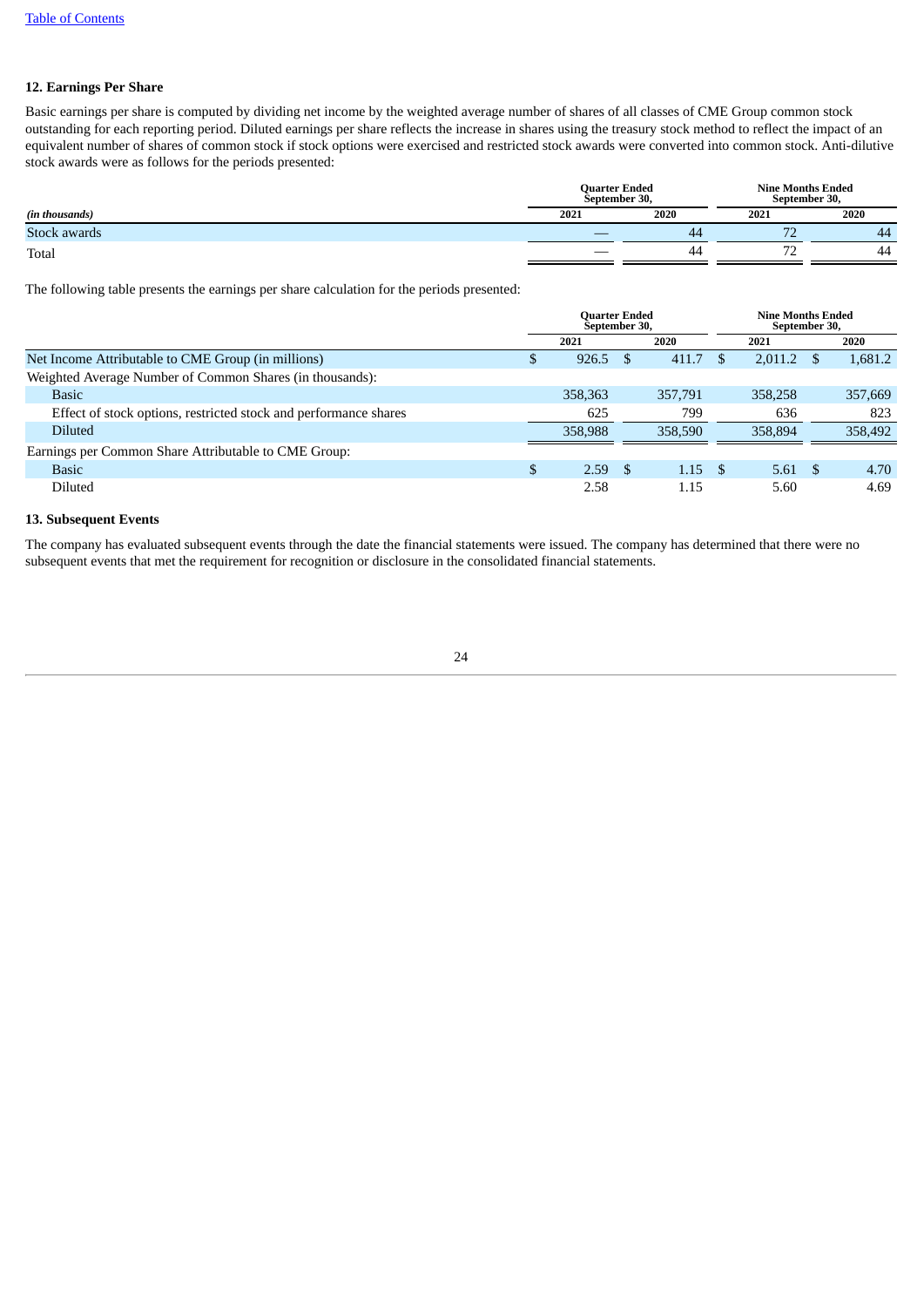#### **ITEM 2. MANAGEMENT'S DISCUSSION AND ANALYSIS OF FINANCIAL CONDITION AND RESULTS OF OPERATIONS**

The following discussion is provided as a supplement to, and should be read in conjunction with, the accompanying unaudited consolidated financial statements and notes in this Quarterly Report on Form 10-Q and our Annual Report on Form 10-K for the year ended December 31, 2020, filed with the SEC on February 26, 2021.

References in this discussion and analysis to "we" and "our" are to CME Group Inc. (CME Group) and its consolidated subsidiaries, collectively. References to "exchange" are to Chicago Mercantile Exchange Inc. (CME), the Board of Trade of the City of Chicago, Inc. (CBOT), New York Mercantile Exchange, Inc. (NYMEX), and Commodity Exchange, Inc. (COMEX), collectively, unless otherwise noted.

#### **RESULTS OF OPERATIONS**

#### **Financial Highlights**

The following summarizes significant changes in our financial performance for the periods presented.

|                                                                |         | Ouarter Ended<br>September 30, |         |          | <b>Nine Months Ended</b><br>September 30, |         |    |         |         |  |
|----------------------------------------------------------------|---------|--------------------------------|---------|----------|-------------------------------------------|---------|----|---------|---------|--|
| (dollars in millions, except per share data)                   | 2021    |                                | 2020    | Change   |                                           | 2021    |    | 2020    | Change  |  |
| Total revenues                                                 | 1,109.9 | \$                             | 1,080.7 | $3\%$ \$ |                                           | 3,542.4 | \$ | 3,785.1 | $(6)$ % |  |
| Total expenses                                                 | 496.2   |                                | 555.7   | (11)     |                                           | 1,528.9 |    | 1,662.7 | (8)     |  |
| Operating margin                                               | 55.3 %  |                                | 48.6 %  |          |                                           | 56.8 %  |    | 56.1 %  |         |  |
| Non-operating income (expense)                                 | 482.2   | S                              | 11.5    | n.m. \$  |                                           | 560.8   | S  | 64.7    | n.m.    |  |
| Effective tax rate                                             | 15.5 %  |                                | 23.3%   |          |                                           | 21.9 %  |    | 23.1 %  |         |  |
| Net income attributable to CME Group                           | 926.5   | \$                             | 411.7   | 125      | \$                                        | 2,011.2 | \$ | 1,681.2 | 20      |  |
| Diluted earnings per common share<br>attributable to CME Group | 2.58    |                                | 1.15    | 124      |                                           | 5.60    |    | 4.69    | 19      |  |
| Cash flows from operating activities                           |         |                                |         |          |                                           | 1.734.1 |    | 2,055.3 | (16)    |  |

#### **Revenues**

|                                      | <b>Ouarter Ended</b><br>September 30, |         |        | <b>Nine Months Ended</b><br>September 30, |         |         |
|--------------------------------------|---------------------------------------|---------|--------|-------------------------------------------|---------|---------|
| (dollars in millions)                | 2021                                  | 2020    | Change | 2021                                      | 2020    | Change  |
| Clearing and transaction fees        | 878.9                                 | 835.4   | $5\%$  | 2,815.8                                   | 3,054.4 | $(8)\%$ |
| Market data and information services | 145.4                                 | 139.4   |        | 434.8                                     | 405.6   |         |
| Other                                | 85.6                                  | 105.9   | (19)   | 291.8                                     | 325.1   | (10)    |
| <b>Total Revenues</b>                | 1,109.9                               | .,080.7 |        | 3.542.4                                   | 3,785.1 | (6)     |

#### **Clearing and Transaction Fees**

#### Futures and Options Contracts

The following table summarizes our total contract volume, revenue and average rate per contract for futures and options. Total contract volume includes contracts that are traded on our exchange and cleared through our clearing house and certain cleared-only contracts. Volume is measured in round turns, which is considered a completed transaction that involves a purchase and an offsetting sale of a contract. Average rate per contract is determined by dividing total clearing and transaction fees by total contract volume. Contract volume and average rate per contract disclosures exclude trading volume for the cash markets business and interest rate swaps volume.

|                                             | Ouarter Ended<br>September 30. |       |        |   | <b>Nine Months Ended</b><br>September 30, |         |        |
|---------------------------------------------|--------------------------------|-------|--------|---|-------------------------------------------|---------|--------|
|                                             | 2021                           | 2020  | ∑hange |   | 2021                                      | 2020    | Change |
| Total contract volume (in millions)         | 1,138.3                        | 998.6 | 14 %   |   | 3.631.4                                   | 3,782.2 | (4)%   |
| Clearing and transaction fees (in millions) | 770.3                          | 715.0 |        |   | 2.453.2                                   | 2,658.8 | (8)    |
| Average rate per contract                   | 0.677                          | 0.716 | (5)    | Φ | 0.676                                     | 0.703   | (4)    |

We estimate the following net changes in clearing and transaction fees based on changes in total contract volumes and changes in average rate per contract for futures and options during the third quarter and first nine months of 2021 when compared with the same periods in 2020.

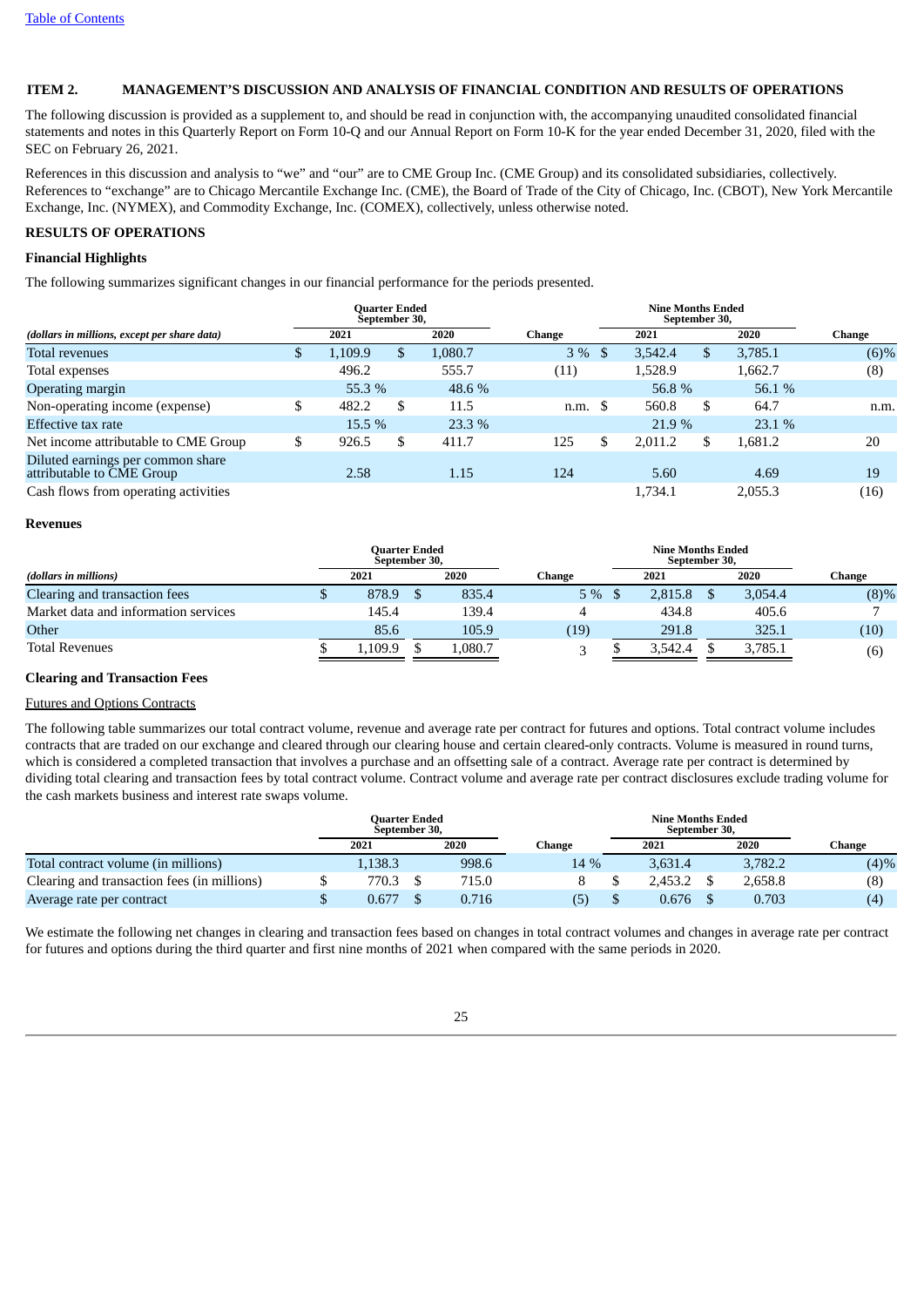| (in millions)                                                | <b>Ouarter Ended</b> | <b>Nine Months</b><br>Ended |
|--------------------------------------------------------------|----------------------|-----------------------------|
| Increase (decrease) due to changes in total contract volumes | 94.5                 | (101.9)                     |
| Decreases due to changes in average rate per contract        | (39.2)               | (103.7)                     |
| Net increase (decrease) in clearing and transaction fees     | 55.3                 | (205.6)                     |

Average rate per contract is impacted by our rate structure, including volume-based incentives; product mix; trading venue, and the percentage of volume executed by customers who are members compared with non-member customers. Due to the relationship between average rate per contract and contract volume, the change in clearing and transaction fees attributable to changes in each is only an approximation.

#### Contract Volume

The following table summarizes average daily contract volume. Contract volume can be influenced by many factors, including political and economic conditions, the regulatory environment and market competition.

|                                                   | <b>Ouarter Ended</b><br>September 30, |        |        | <b>Nine Months Ended</b> | September 30, |        |  |  |
|---------------------------------------------------|---------------------------------------|--------|--------|--------------------------|---------------|--------|--|--|
| <i>(amounts in thousands)</i>                     | 2021                                  | 2020   | Change | 2021                     | 2020          | Change |  |  |
| <b>Average Daily Volume by Product Line:</b>      |                                       |        |        |                          |               |        |  |  |
| Interest rates                                    | 8,111                                 | 5,315  | 53 %   | 8,995                    | 8,628         | 4 %    |  |  |
| <b>Equity indexes</b>                             | 5,100                                 | 5,410  | (6)    | 5,372                    | 5,820         | (8)    |  |  |
| Foreign exchange                                  | 776                                   | 829    | (6)    | 798                      | 876           | (9)    |  |  |
| Agricultural commodities                          | 1,141                                 | 1,372  | (17)   | 1,412                    | 1,396         |        |  |  |
| Energy                                            | 2,178                                 | 1,852  | 18     | 2,166                    | 2,548         | (15)   |  |  |
| <b>Metals</b>                                     | 480                                   | 825    | (42)   | 573                      | 744           | (23)   |  |  |
| Aggregate average daily volume                    | 17,786                                | 15,603 | 14     | 19,316                   | 20,012        | (3)    |  |  |
| <b>Average Daily Volume by Venue:</b>             |                                       |        |        |                          |               |        |  |  |
| <b>CME Globex</b>                                 | 16,652                                | 15,054 | 11     | 18,071                   | 18,826        | (4)    |  |  |
| Open outcry                                       | 598                                   | 108    | n.m.   | 640                      | 457           | 40     |  |  |
| Privately negotiated                              | 536                                   | 441    | 21     | 605                      | 729           | (17)   |  |  |
| Aggregate average daily volume                    | 17,786                                | 15,603 | 14     | 19,316                   | 20,012        | (3)    |  |  |
| Electronic Volume as a Percentage of Total Volume | 94%                                   | 96 %   |        | 94%                      | 94 %          |        |  |  |

#### n.m. not meaningful

\_\_\_\_\_\_\_\_

Overall market volatility increased throughout the third quarter of 2021 following periods of lower volatility in 2020, particularly in the third quarter of 2020. In mid-2021, the Federal Reserve indicated a potential increase in interest rates earlier than many market participants expected, which resulted in higher volatility within the interest rate market. In addition, energy contract volume increased in the third quarter 2021 when compared with the same period in 2020, largely due to an increase in volatility within the crude oil market. The crude oil market exhibited higher volatility as a result of supply outages from Hurricane Ida and demand uncertainties related to the market impact of COVID-19. However, volatility within the equity, agriculture and metal markets subsided in the third quarter of 2021 when compared to the same period in 2020. We believe these factors led to the changes in contract volume during the third quarter and first nine months of 2021, when compared with the same periods in 2020.

Following the Illinois stay at home orders in March 2020, we closed the trading floor in Chicago. We began a limited re-opening of the trading floor in the third quarter of 2020. Only the Eurodollar options trading pit (where options on One-Month and Three-Month Secured Overnight Financing Rate (SOFR) futures also trade) remains open.

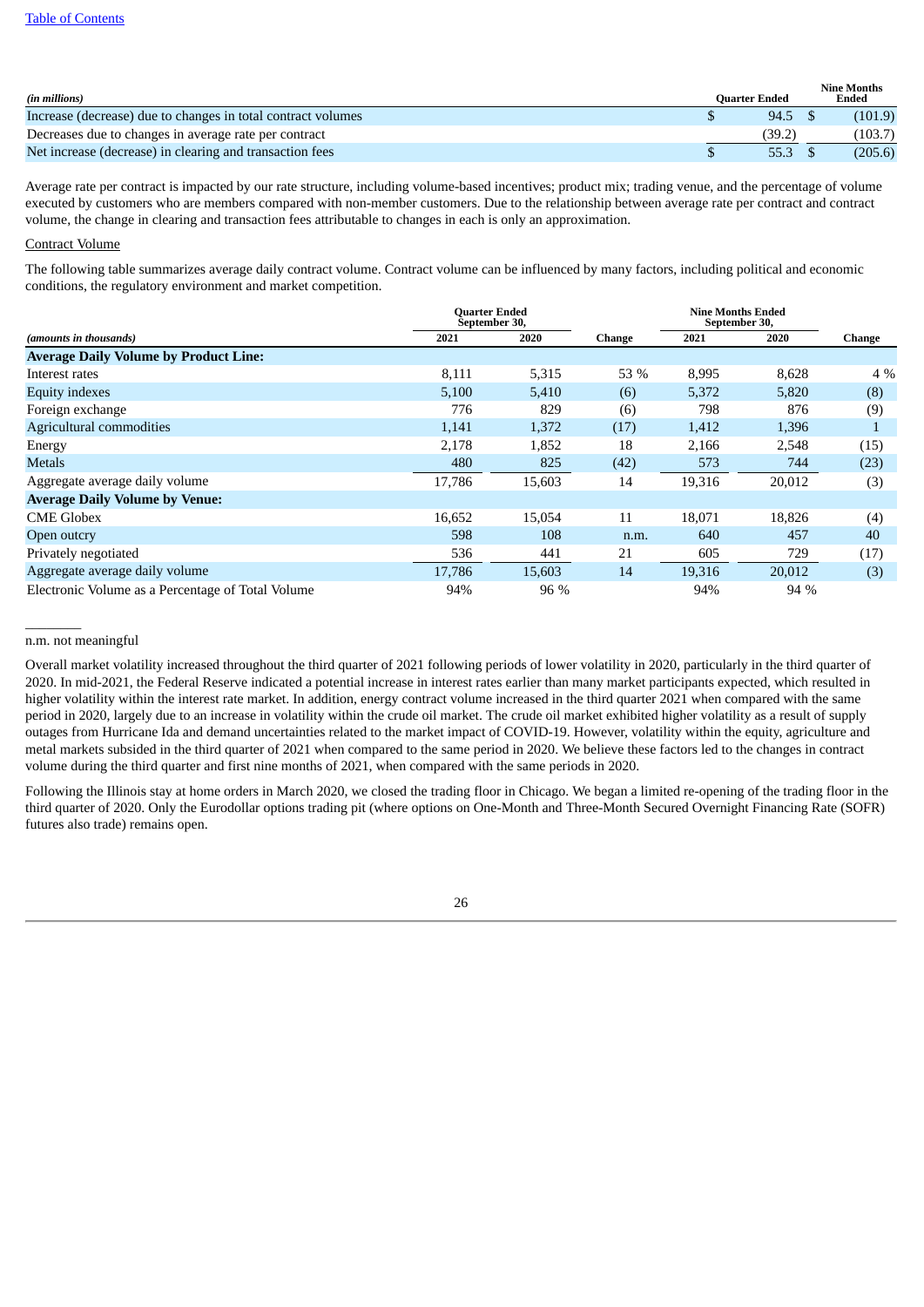#### *Interest Rate Products*

The following table summarizes average daily contract volume for our key interest rate products. Eurodollar Front 8 futures include contracts expiring in two years or less. Eurodollar Back 32 futures include contracts with expirations after two years through ten years.

|                                    | <b>Ouarter Ended</b><br>September 30, |       |               |       |       |               |
|------------------------------------|---------------------------------------|-------|---------------|-------|-------|---------------|
| (amounts in thousands)             | 2021                                  | 2020  | <b>Change</b> | 2021  | 2020  | <b>Change</b> |
| Eurodollar futures and options:    |                                       |       |               |       |       |               |
| Front 8 futures                    | 1,072                                 | 741   | 45 %          | 1,165 | 1,479 | (21)%         |
| Back 32 futures                    | 967                                   | 457   | 112           | 1,126 | 623   | 81            |
| Options                            | 890                                   | 422   | 111           | 986   | 1,254 | (21)          |
| U.S. Treasury futures and options: |                                       |       |               |       |       |               |
| 10-Year                            | 2,151                                 | 1,462 | 47            | 2.409 | 2,093 | 15            |
| 5-Year                             | 1,113                                 | 777   | 43            | 1,244 | 1,146 | 9             |
| Treasury Bond                      | 508                                   | 422   | 20            | 562   | 471   | 19            |
| 2-Year                             | 390                                   | 347   | 12            | 439   | 583   | (25)          |
| Federal Funds futures and options  | 71                                    | 87    | (19)          | 87    | 256   | (66)          |

In the third quarter and first nine months of 2021, overall interest rate contract volumes increased when compared with the same period in 2020. We believe these increases resulted from higher interest rate volatility due to changes in market expectations. Interest rate volatility increased following the Federal Reserve's indication that it would maintain its zero interest rate policy in the short term and potentially raise interest rates sooner than expected. In addition, we believe the increases in U.S. Treasury contract volumes were due to a record level of U.S. Treasury issuances, which has led to an increased need for market participants to manage their risk across the treasury yield curve.

The overall increase in interest rate contract volume in the first nine months of 2021 when compared with the same period in 2020 was offset by high volume in the first quarter of 2020 due to significant volatility as a result of economic uncertainty caused by the governmental and business response to the COVID-19 pandemic in early 2020.

#### *Equity Index Products*

The following table summarizes average daily contract volume for our key equity index products.

|                                         | Ouarter Ended<br>September 30. |       |        | <b>Nine Months Ended</b><br>September 30, |       |        |
|-----------------------------------------|--------------------------------|-------|--------|-------------------------------------------|-------|--------|
| (amounts in thousands)                  | 2021                           | 2020  | ∴hange | 2021                                      | 2020  | Change |
| E-mini S&P 500 futures and options      | 2.940                          | 3,311 | (11)%  | 3,081                                     | 3.728 | (17)%  |
| E-mini Nasdaq 100 futures and options   | 1,391                          | 1,397 |        | .499                                      | .265  | 18     |
| E-mini Russell 2000 futures and options | 348                            | 285   |        | 358                                       | 311   | 15     |

In the third quarter and the first nine months of 2021, equity index contract volumes decreased when compared with the same periods in 2020. Volatility within the broad-based indexes, including the S&P 500, subsided in 2021 following significant equity market volatility in early 2020 resulting from uncertainty surrounding the economic impact of governmental and business actions to combat the COVID-19 pandemic. However, there was an increase in volatility within certain narrow-based small cap indexes, which resulted from a market repricing of certain stocks in early 2021. We believe this increase in volatility contributed to increases in E-mini Russell 2000 contract volumes.

#### *Foreign Exchange Products*

The following table summarizes average daily contract volume for our key foreign exchange products.

|                        | Ouarter Ended<br>September 30, |      |               |      |      |        |
|------------------------|--------------------------------|------|---------------|------|------|--------|
| (amounts in thousands) | 2021                           | 2020 | <b>Change</b> | 2021 | 2020 | Change |
| Euro                   | 195                            | 249  | (22)%         | 210  | 244  | (14)%  |
| Japanese Yen           | 113                            | 97   | 17            | 112  | 128  | (13)   |
| <b>British Pound</b>   | 100                            | 114  | (12)          | 100  | 113  | (12)   |
| Australian dollar      | 96                             | 99   | (3)           | 105  | 109  | (4)    |

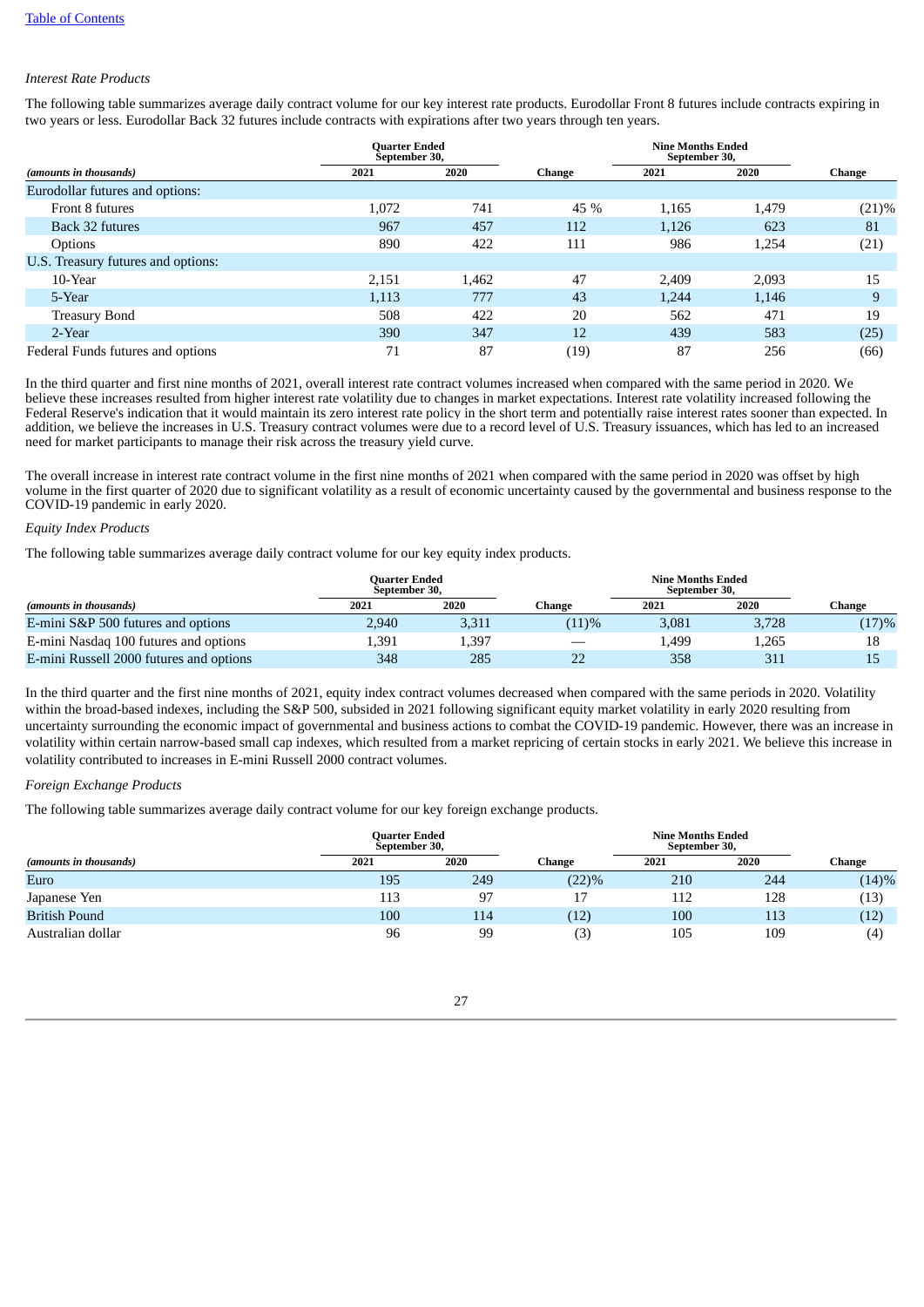Overall foreign exchange contract volume decreased in the third quarter and first nine months of 2021 when compared with the same periods in 2020. Market volatility subsided in 2021 following very high foreign exchange volatility in early 2020 caused by significant uncertainty surrounding the economic impacts of the governmental and business actions to combat the COVID-19 pandemic. We believe these factors led to the overall decreases in foreign exchange contract volumes. However, in the third quarter of 2021 when compared with the same period in 2020, Japanese Yen contract volume increased due to risk aversion by market participants with other currencies, as the Japanese Yen is considered a safe haven currency.

#### *Agricultural Commodity Products*

The following table summarizes average daily contract volume for our key agricultural commodity products.

|                               | <b>Ouarter Ended</b><br>September 30, |      |                | <b>Nine Months Ended</b><br>September 30, |      |        |
|-------------------------------|---------------------------------------|------|----------------|-------------------------------------------|------|--------|
| <i>(amounts in thousands)</i> | 2021                                  | 2020 | Change         | 2021                                      | 2020 | Change |
| Corn                          | 369                                   | 440  | (16)%          | 494                                       | 438  | 13 %   |
| Sovbean                       | 205                                   | 292  | (30)           | 284                                       | 280  |        |
| Wheat                         | 182                                   | 219  | 4.7<br>$\pm 1$ | 203                                       | 227  | (11)   |

Overall commodity contract volume decreased in the third quarter of 2021 when compared with the same period in 2020. Corn and soybean contract volumes decreased due to lower volatility as a result of stable prices and demand following the 2021 growing season.

Commodity contract volume was flat for the first nine months of 2021 when compared to the same period in 2020, as market volatility subsided in the second half of 2021 following periods of high volatility in the first half of 2021 caused by expectations of lower than expected crop yields in 2021.

#### *Energy Products*

The following table summarizes average daily contract volume for our key energy products.

|                               | Quarter Ended<br>September 30, |      |        | <b>Nine Months Ended</b><br>September 30, |       |          |
|-------------------------------|--------------------------------|------|--------|-------------------------------------------|-------|----------|
| <i>(amounts in thousands)</i> | 2021                           | 2020 | Change | 2021                                      | 2020  | Change   |
| WTI crude oil                 | 1,119                          | 873  | 28 %   | 1,150                                     | 1,369 | $(16)\%$ |
| Natural gas                   | 583                            | 582  |        | 540                                       | 657   | (18)     |
| <b>Refined products</b>       | 355                            | 307  | 16     | 351                                       | 379   | (7)      |

Overall energy contract volume increased in the third quarter of 2021 when compared with the same period in 2020, largely due to an increase in volatility within the crude oil markets. We believe the crude oil market exhibited higher volatility as a result of supply outages from Hurricane Ida and demand uncertainties related to the market impact of COVID-19. We also believe the increase in crude oil volumes was due to rising oil prices, which created a greater need for hedging.

The decrease in energy contract volume in the first nine months of 2021 when compared to the same period in 2020 can be attributed to lower overall market volatility within the energy market. We believe this was due to a continued rebalance and reduction in demand in the crude oil markets as a result of the COVID-19 pandemic. In addition, forecasts of warmer than expected weather resulted in a decrease in natural gas contract volume compared to the same period in 2020.

#### *Metal Products*

The following table summarizes average daily volume for our key metal products.

|                        | Quarter Ended<br>September 30, |      |        | <b>Nine Months Ended</b><br>September 30, |      |        |
|------------------------|--------------------------------|------|--------|-------------------------------------------|------|--------|
| (amounts in thousands) | 2021                           | 2020 | Change | 2021                                      | 2020 | Change |
| Gold                   | 294                            | 526  | (44)%  | 341                                       | 490  | (31)%  |
| Copper                 | 87                             | 99   | (12)   | 108                                       | 101  |        |
| <b>Silver</b>          | 78                             | 180  | (57)   | 102                                       | 129  | (21)   |

In the third quarter and first nine months of 2021, metal contract volumes decreased when compared with the same periods in 2020. We believe the decreases are attributed to lower overall market volatility within the gold and silver markets. Volatility was higher in 2020, as investors were using gold and other precious metals as safe-haven investments as a result of uncertainty within other markets caused by the governmental and business actions to combat the COVID-19 pandemic.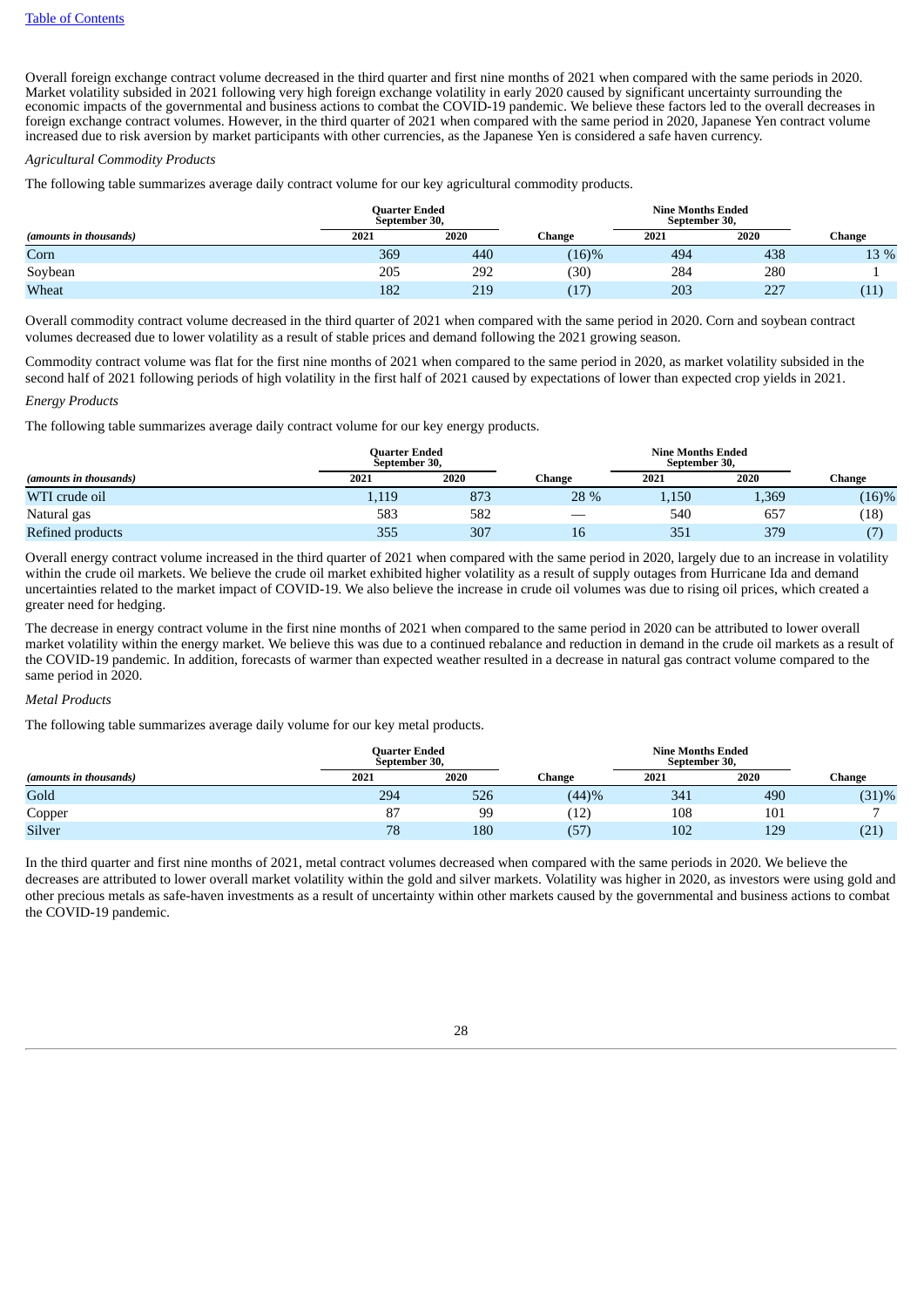#### *Average Rate per Contract*

The average rate per contract decreased in the third quarter and first nine months of 2021 when compared with the same periods in 2020. The decreases were largely due to a shift in product mix. In the third quarter of 2021, interest contract volume increased by 12 percentage points as a percentage of total volume, while all other product lines collectively decreased by 12 percentage points as a percentage of total volume. In the first nine months of 2021, interest contract volume increased by 3 percentage points as a percentage of total volume, while all other product lines collectively decreased by 3 percentage points as a percentage of total volume. Interest rate contracts have a lower average rate per contract compared with other product lines.

#### Cash Markets Business

Total clearing and transaction fees revenues in the third quarter and the first nine months of 2021 include \$93.5 million and \$314.4 million of transaction fees attributable to the cash markets business compared with \$105.6 million and \$342.4 million in the third quarter and first nine months of 2020, respectively. This revenue primarily includes BrokerTec Americas LLC's fixed income volume and EBS's foreign exchange volume.

|                                                   | <b>Quarter Ended</b><br>September 30, |  |        |            |  |       |       |         |      |      |        |
|---------------------------------------------------|---------------------------------------|--|--------|------------|--|-------|-------|---------|------|------|--------|
| (amounts in millions)                             | 2021<br>2020                          |  | Change |            |  |       |       |         | 2021 | 2020 | Change |
| BrokerTec U.S.'s fixed income transaction<br>fees | 38.8                                  |  | 39.8   | $(3)\%$ \$ |  | 125.5 | 133.3 | $(6)\%$ |      |      |        |
| EBS's foreign exchange transaction fees           | 40.7                                  |  | 42.3   | (4)%       |  | 129.0 | 136.9 | (6      |      |      |        |

The related average daily notional value for the third quarter and first nine months of 2021 were as follows:

|                          | Ouarter Ended<br>September 30, |       |        | <b>Nine Months Ended</b><br>September 30, |       |  |       |        |  |  |  |
|--------------------------|--------------------------------|-------|--------|-------------------------------------------|-------|--|-------|--------|--|--|--|
| (amounts in billions)    | 2021                           | 2020  | Change |                                           | 2021  |  | 2020  | Change |  |  |  |
| U.S. Treasury            | 98.0                           | 93.2  | $5\%$  |                                           | 113.0 |  | 135.3 | (16)%  |  |  |  |
| European Repo (in euros) | 293.4                          | 261.6 | 12     |                                           | 293.8 |  | 265.9 | 10     |  |  |  |
| Spot FX                  | 54.4                           | 63.3  | (14)   |                                           | 62.8  |  | 74.3  | (15)   |  |  |  |

Overall average daily notional value for the cash markets business increased in the third quarter of 2021 compared with the same period in 2020. The increase in European Repo transactions was largely due to increased volatility as a result of the European Union unexpectedly leaving interest rates unchanged. Despite the increase in average daily notional value, transaction revenue decreased due to the tiered pricing structure and a rate reduction for certain customer groups.

Overall average daily notional value for the cash markets business decreased in the first nine months of 2021 compared with the same period in 2020. The decrease in trading was largely due to lower volatility as the first quarter of 2020 saw high volatility as a result of the uncertainty surrounding the COVID-19 pandemic.

#### *Concentration of Revenue*

We bill a substantial portion of our clearing and transaction fees directly to our clearing firms. The majority of clearing and transaction fees received from clearing firms represent charges for trades executed and cleared on behalf of their customers. One individual firm represented approximately 10% of our clearing and transaction fees in the first nine months of 2021. Should a clearing firm withdraw, we believe that the customer portion of the firm's trading activity would likely transfer to another clearing firm of the exchange. Therefore, we do not believe we are exposed to significant risk from the ongoing loss of revenue received from or through a particular clearing firm.

#### **Other Sources of Revenue**

During the third quarter and first nine months of 2021, overall market data and information services revenues increased when compared with the same periods in 2020 largely due to price increases for certain products.

The two largest resellers of our market data represented approximately 33% of our market data and information services revenue in the first nine months of 2021. Despite this concentration, we consider exposure to significant risk of revenue loss to be minimal. In the event that one of these vendors no longer subscribes to our market data, we believe the majority of that vendor's customers would likely subscribe to our market data through another reseller. Additionally, several of our largest institutional customers that utilize services from our two largest resellers report usage and remit payment of their fees directly to us.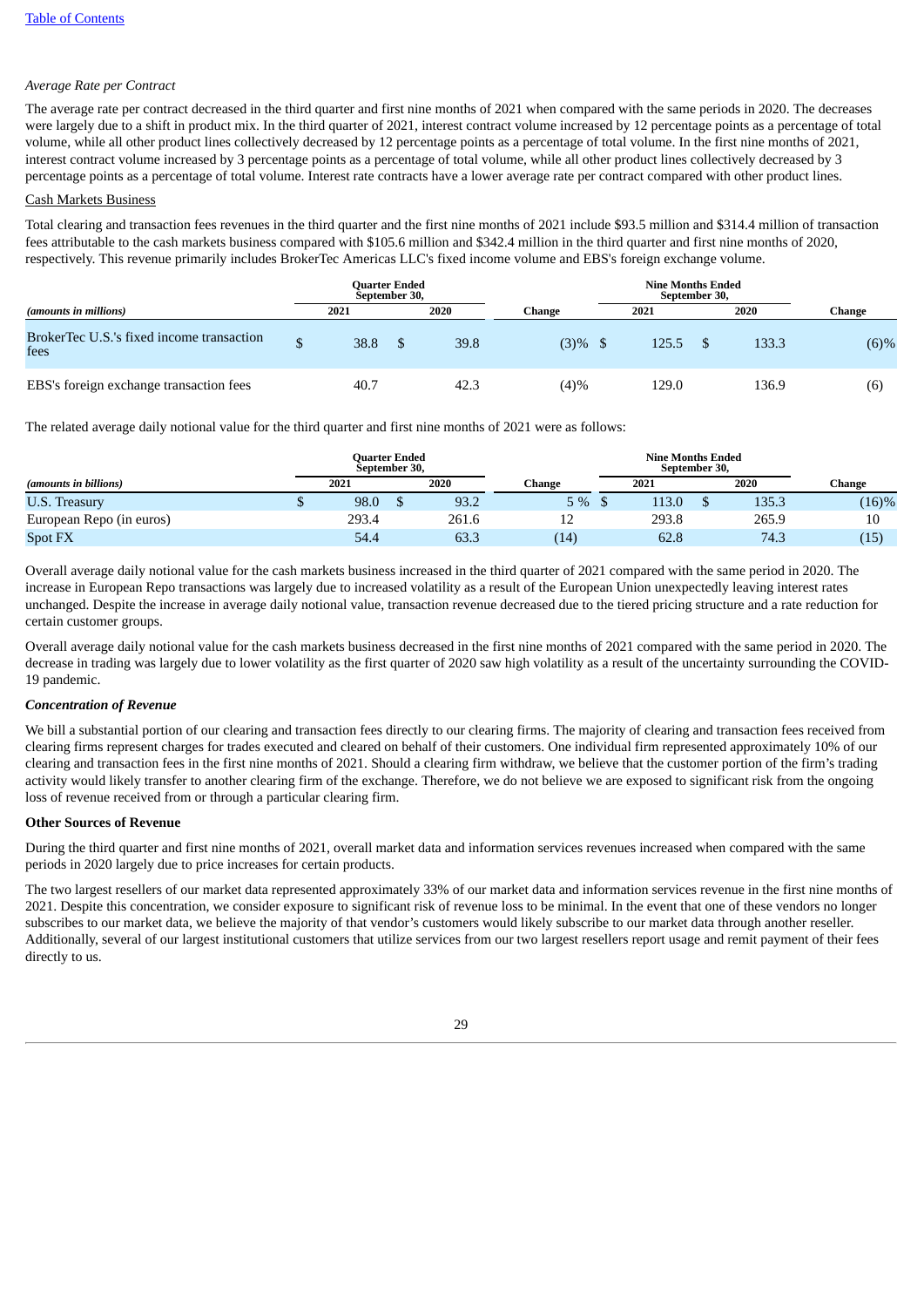In the third quarter and first nine months of 2021, the decreases in other revenues when compared with the same periods in 2020 were largely due to decreases in custody fees resulting from declines in the overall level of non-cash performance bonds and guaranty fund collateral. The decreases were also due to a reduction in reported revenue related to the deconsolidation of the net assets of our optimization business, which was contributed to OSTTRA, our new joint venture with IHS Markit. The joint venture was launched in September 2021.

#### **Expenses**

|                                        | Ouarter Ended<br>September 30, |       |            | <b>Nine Months Ended</b><br>September 30, |         |        |
|----------------------------------------|--------------------------------|-------|------------|-------------------------------------------|---------|--------|
| (dollars in millions)                  | 2021                           | 2020  | Change     | 2021                                      | 2020    | Change |
| Compensation and benefits              | 198.6                          | 216.4 | $(8)\%$ \$ | 635.3                                     | 640.9   | (1)%   |
| Technology                             | 49.3                           | 48.1  |            | 146.8                                     | 144.9   |        |
| Professional fees and outside services | 45.2                           | 48.4  | (6)        | 119.4                                     | 141.3   | (15)   |
| Amortization of purchased intangibles  | 59.0                           | 78.3  | (25)       | 179.0                                     | 232.2   | (23)   |
| Depreciation and amortization          | 37.2                           | 39.7  | (6)        | 111.9                                     | 111.7   |        |
| Licensing and other fee agreements     | 57.6                           | 57.7  |            | 176.5                                     | 187.0   | (6)    |
| Other                                  | 49.3                           | 67.1  | (26)       | 160.0                                     | 204.7   | (22)   |
| <b>Total Expenses</b>                  | 496.2                          | 555.7 | (11)       | 1,528.9                                   | 1,662.7 | (8)    |

Operating expenses decreased by \$59.5 million and \$133.8 million in the third quarter and first nine months of 2021 when compared with the same periods in 2020. The following table shows the estimated impacts of key factors resulting in the change in operating expenses:

|                                            |    |                     | <b>Ouarter Ended.</b><br><b>September 30, 2021</b>           | <b>Nine Months Ended.</b><br>September 30, 2021 |                     |                                                       |  |
|--------------------------------------------|----|---------------------|--------------------------------------------------------------|-------------------------------------------------|---------------------|-------------------------------------------------------|--|
| (dollars in millions)                      |    | Amount of<br>Change | Change as a<br><b>Percentage of</b><br><b>Total Expenses</b> |                                                 | Amount of<br>Change | Change as a<br>Percentage of<br><b>Total Expenses</b> |  |
| Amortization of purchased intangibles      | S. | (19.3)              | $(3)\%$                                                      | <sup>\$</sup>                                   | (53.2)              | (3)%                                                  |  |
| Intangible and fixed asset impairments     |    | (1.8)               |                                                              |                                                 | (26.8)              | (2)                                                   |  |
| Professional fees and outside services     |    | (3.2)               | (1)                                                          |                                                 | (21.9)              | (1)                                                   |  |
| Salaries, benefits and employer taxes      |    | (14.8)              | (3)                                                          |                                                 | (16.7)              | (1)                                                   |  |
| Stock-based compensation                   |    | (7.7)               | (2)                                                          |                                                 | (12.5)              | (1)                                                   |  |
| Licensing and other fee agreements         |    | (0.1)               |                                                              |                                                 | (10.5)              | (1)                                                   |  |
| Foreign currency exchange rate fluctuation |    | (9.3)               | (1)                                                          |                                                 | (2.2)               |                                                       |  |
| Employee separation and retention costs    |    | 0.9                 |                                                              |                                                 | 10.2                |                                                       |  |
| Other expenses, net                        |    | (4.2)               | (1)                                                          |                                                 | (0.2)               |                                                       |  |
| Total decrease                             |    | (59.5)              | (11)%                                                        |                                                 | (133.8)             | (8)%                                                  |  |

Decreases in operating expenses in the third quarter and first nine months of 2021 when compared with the same periods in 2020 were as follows:

- Amortization of purchased intangibles was lower during the third quarter and first nine months of 2021, as intangible assets related to CME Group's optimization business were contributed to a joint venture with IHS Markit in September 2021. Prior to the completion of the joint venture, amortization was no longer taken on these intangible assets once they were classified as held for sale in January 2021 following approval by the company's Board of Directors.
- In the third quarter and first nine months of 2020, we recognized higher impairment charges on certain intangible assets and fixed assets related to a subsidiary.
- Professional fees and outside services expenses decreased due to a greater reliance on consultants for platform integrations, information security and systems enhancements in 2020 as well as a reduction in legal fees related to our business activities and product offerings. The decrease in consulting and legal fees was partially offset by one-time deal costs incurred in the third quarter of 2021 related to our joint venture with IHS Markit.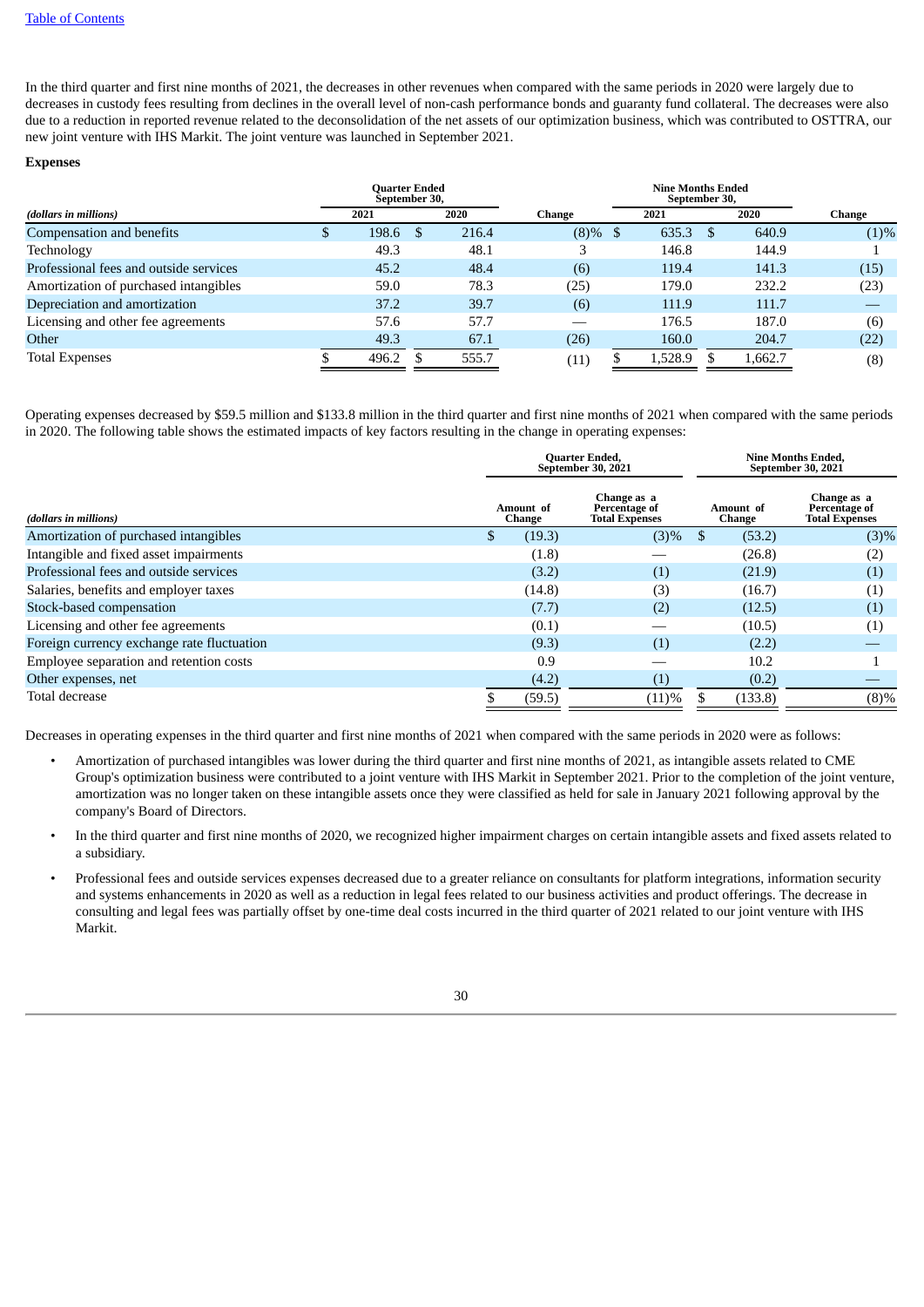- Salaries, benefits and employer taxes were lower during the third quarter and first nine months of 2021 when compared to the same periods in 2020 due to higher reductions in workforce and the contribution of employees from CME Group's optimization businesses to the new joint venture with IHS Markit in September 2021.
- Decreases in stock-based compensation expense were primarily due to higher forfeitures resulting from reductions in headcount compared to the same periods in 2020.
- A decrease in licensing and other fee agreements expense was due to lower volumes for certain equity products during the first nine months of 2021 when compared to the same period in 2020.
- In the third quarter of 2021, we recognized a net gain of \$3.2 million due to favorable changes in exchange rates on foreign liability balances, compared with a net loss of \$6.1 million in the third quarter of 2020. In the first nine months of 2021, we recognized a net loss of \$0.2 million, compared with a net loss of \$2.4 million in the first nine months of 2020. Gains and losses from exchange rate fluctuations are recognized in the consolidated statements of net income when subsidiaries with a U.S. dollar functional currency hold certain monetary assets and liabilities denominated in foreign currencies.

Increases in operating expenses in the third quarter and first nine months of 2021 when compared with the same periods in 2020 were as follows:

• Employee separation and retention costs were higher during the third quarter and first nine months of 2021 due to a higher reduction in workforce compared to the same periods in 2020.

#### **Non-Operating Income (Expense)**

|                                                       | Ouarter Ended<br>September 30, |        |        | <b>Nine Months Ended</b><br>September 30, |         |        |
|-------------------------------------------------------|--------------------------------|--------|--------|-------------------------------------------|---------|--------|
| (dollars in millions)                                 | 2021                           | 2020   | Change | 2021                                      | 2020    | Change |
| Investment income                                     | 145.8                          | 23.6   | n.m.   | 239.1                                     | 151.6   | 58 %   |
| Interest and other borrowing costs                    | (41.8)                         | (41.7) |        | (125.0)                                   | (124.5) |        |
| Equity in net earnings of unconsolidated subsidiaries | 66.4                           | 44.0   | 51     | 178.3                                     | 144.0   | 24     |
| Other non-operating income (expense)                  | 311.8                          | (14.4) | n.m.   | 268.4                                     | (106.4) | n.m.   |
| <b>Total Non-Operating</b>                            | 482.2                          | 11.5   | n.m.   | 560.8                                     | 64.7    | n.m.   |

#### *n.m. not meaningful*

*Investment income.* Investment income increased in the third quarter and first nine months of 2021 when compared with the same periods in 2020, largely due to increases in net realized and unrealized gains on investments. In the third quarter of 2021 when compared with the same period in 2020 there was an increase in earnings from cash performance bond and guaranty fund contributions that are reinvested due to higher reinvestment balances. In the first nine months of 2021, there was a decrease in earnings from cash performance bond and guaranty fund contributions that are reinvested. The decrease in earnings resulted largely from lower rates of interest earned in the cash account at the Federal Reserve Bank of Chicago following significant interest rate cuts in early 2020 by the Federal Reserve, despite an increase in reinvestment balances.

*Equity in net earnings (losses) of unconsolidated subsidiaries.* In September 2021, we began recognizing our share of net earnings in our investment in OSTTRA, our new joint venture with IHS Markit. Higher income generated from our S&P/Dow Jones Indices LLC (S&P/DJI) business venture also contributed to increases in equity in net earnings of unconsolidated subsidiaries in the third quarter and first nine months of 2021, when compared with the same periods in 2020.

*Other income (expense).* In the third quarter of 2021, we recognized a net gain of \$343.5 million on the deconsolidation and contribution of our optimization business to OSTTRA, which contributed to an increase in other income in the third quarter and first nine months of 2021. In the third quarter of 2021 when compared with the same period in 2020, we recognized higher expense related to the distribution of interest earned on performance bond collateral reinvestments to the clearing firms due to higher interest income earned on our reinvestment. In the first nine months of 2021 when compared with the same period of 2020, we recognized lower expense related to the distribution of interest earned on performance bond collateral reinvestments to the clearing firms caused by lower interest income earned on our reinvestment during the nine-month period due to a higher Federal Funds rate in early 2020.

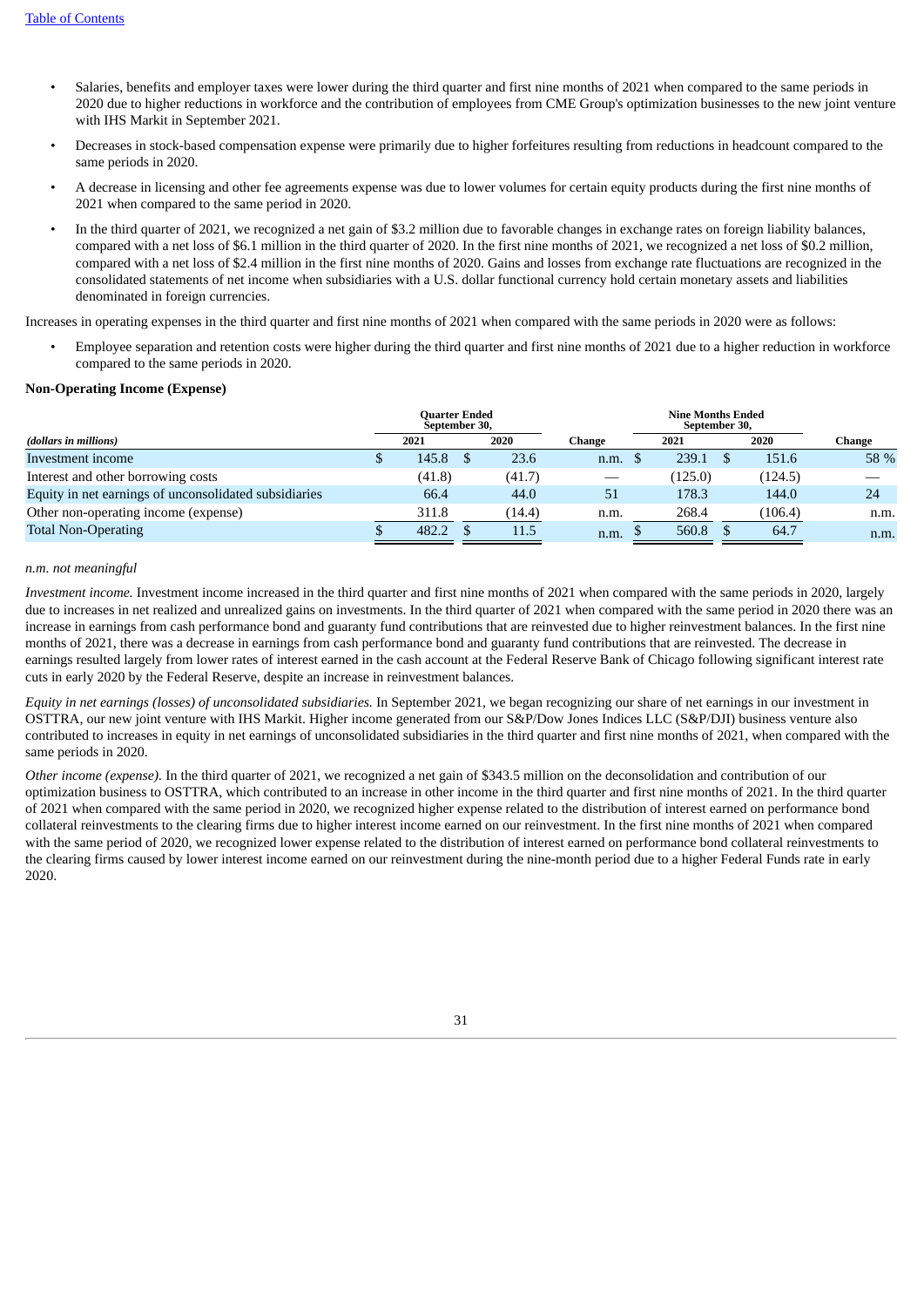#### **Income Tax Provision**

The following table summarizes the effective tax rates for the periods presented:

|                                | 2021   | 2020   |
|--------------------------------|--------|--------|
| Quarter ended September 30     | 15.5 % | 23.3 % |
| Nine months ended September 30 | 21.9%  | 23.1 % |

The overall effective tax rate decreased in the third quarter of 2021 and first nine months of 2021 when compared with the same periods in 2020. In the third quarter of 2021, we recognized the gain on the deconsolidation and contribution of our optimization business to OSTTRA, which was not taxable.

#### **Liquidity and Capital Resources**

\_\_\_\_\_\_\_\_\_\_\_\_\_\_\_

*Sources and Uses of Cash.* Net cash provided by operating activities decreased in the first nine months of 2021 when compared with the same period in 2020 largely due to a decrease in trading volume. Net cash used in investing activities was lower during the first nine months of 2021 when compared with the same period in 2020 largely due to an increase in proceeds from sales of investments. Cash used in financing activities was lower during the first nine months of 2021 when compared with the same period in 2020 due to net repayments of commercial paper made during the first nine months of 2020.

*Debt Instruments.* The following table summarizes our debt outstanding at September 30, 2021:

| (in millions)                                                            |    | <b>Par Value</b> |
|--------------------------------------------------------------------------|----|------------------|
| Fixed rate notes due September 2022, stated rate of 3.00% <sup>(1)</sup> | Φ  | 750.0            |
| Fixed rate notes due May 2023, stated rate of 4.30%                      | €  | 15.0             |
| Fixed rate notes due March 2025, stated rate of $3.00\%$ <sup>(2)</sup>  |    | 750.0            |
| Fixed rate notes due June 2028, stated rate of 3.75%                     | S. | 500.0            |
| Fixed rate notes due September 2043, stated rate of 5.30% (3)            | \$ | 750.0            |
| Fixed rate notes due June 2048, stated rate of 4.15%                     |    | 700.0            |

(1) We maintained a forward-starting interest rate swap agreement that modified the interest obligation associated with these notes so that the interest payable on the notes effectively became fixed at a rate of 3.32%.

- (2) We maintained a forward-starting interest rate swap agreement that modified the interest obligation associated with these notes so that the interest payable on the notes effectively became fixed at a rate of 3.11%.
- (3) We maintained a forward-starting interest rate swap agreement that modified the interest obligation associated with these notes so that the interest payable effectively became fixed at a rate of 4.73%.

We maintain a \$2.4 billion multi-currency revolving senior credit facility with various financial institutions, which matures in November 2022. The proceeds from this facility can be used for general corporate purposes, which includes providing liquidity for our clearing house in certain circumstances at CME Group's discretion and, if necessary, for maturities of commercial paper. As long as we are not in default under this facility, we have the option to increase it up to \$3.0 billion with the consent of the agent and lenders providing the additional funds. This facility is voluntarily pre-payable from time to time without premium or penalty. Under this facility, we are required to remain in compliance with a consolidated net worth test, which is defined as our consolidated shareholders' equity at September 30, 2017, giving effect to share repurchases made and special dividends paid during the term of the agreements (and in no event greater than \$2.0 billion in aggregate), multiplied by 0.65. We currently do not have any borrowings outstanding under this facility, but any commercial paper balance if or when outstanding can be backstopped against this facility.

We maintain a 364-day multi-currency revolving secured credit facility with a consortium of domestic and international banks to be used in certain situations by the clearing house. The facility provides for borrowings of up to \$7.0 billion. We may use the proceeds to provide temporary liquidity in the unlikely event a clearing firm fails to promptly discharge an obligation to CME Clearing, in the event of a liquidity constraint or default by a depositary (custodian for our collateral), in the event of a temporary disruption with the domestic payments system that would delay payment of settlement variation between us and our clearing firms, or in other cases as provided by the CME rulebook. Clearing firm guaranty fund contributions received in the form of cash or U.S. Treasury securities as well as the performance bond assets (pursuant to the CME rulebook) can be used to collateralize the facility. At September 30, 2021, guaranty fund contributions available to collateralize the facility totaled \$8.6 billion. We have the option to request an increase in the line from \$7.0 billion to \$10.0 billion. Our 364-day facility contains a requirement that CME remain in compliance with a consolidated tangible net worth test, defined as CME consolidated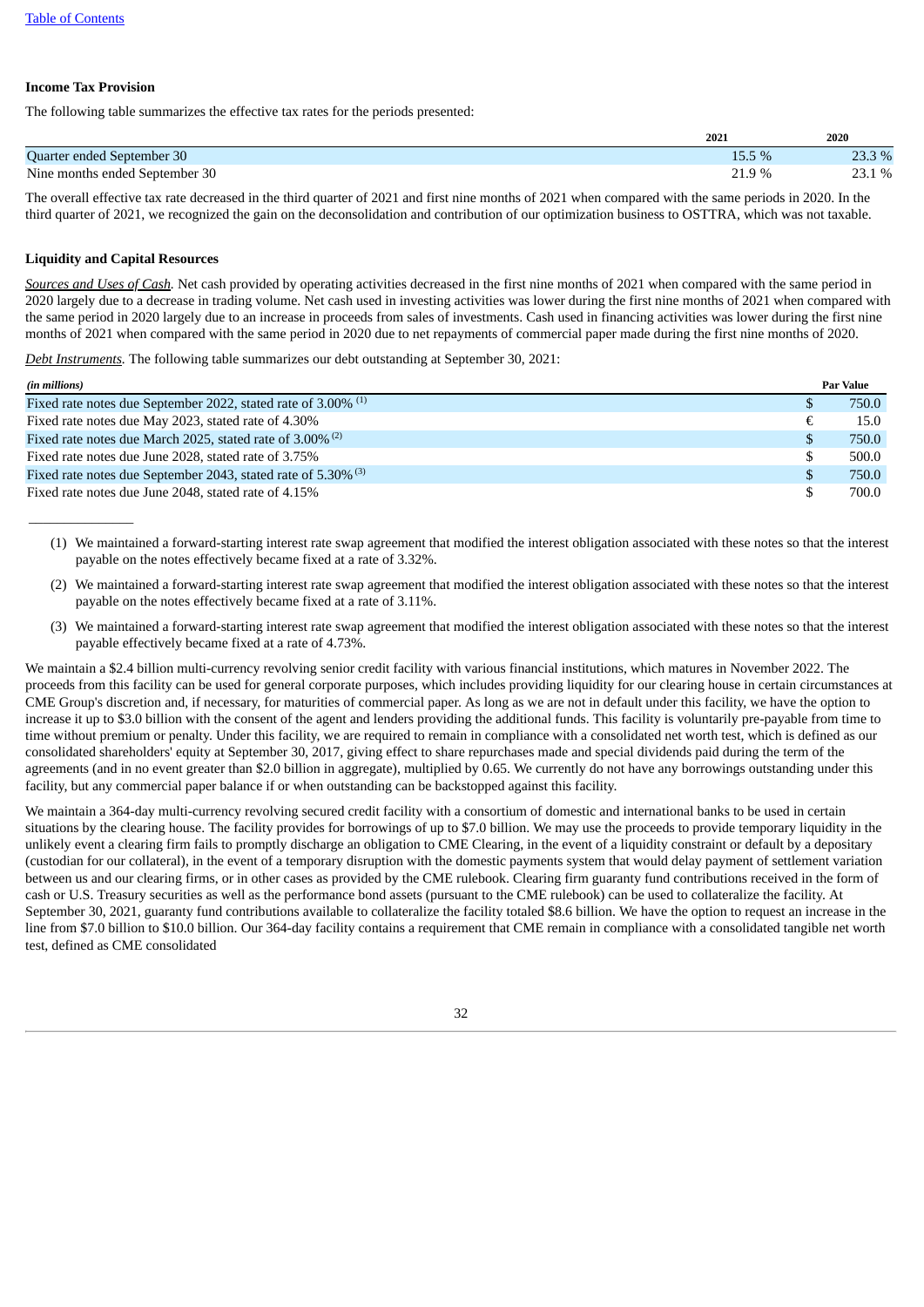shareholder's equity less intangible assets (as defined in the agreement), of not less than \$800.0 million. We currently do not have any borrowings outstanding under this facility.

The indentures governing our fixed rate notes, our \$2.4 billion multi-currency revolving senior credit facility and our 364-day multi-currency revolving secured credit facility for \$7.0 billion do not contain specific covenants that restrict the ability to pay dividends. These documents, however, do contain other customary financial and operating covenants that place restrictions on the operations of the company that could indirectly affect the ability to pay dividends.

At September 30, 2021, we have excess borrowing capacity for general corporate purposes of approximately \$2.4 billion under our multi-currency revolving senior credit facility.

At September 30, 2021, we were in compliance with the various financial covenant requirements of all our debt facilities.

CME Group, as a holding company, has no operations of its own. Instead, it relies on dividends declared and paid to it by its subsidiaries in order to provide the funds which it uses to pay dividends to its shareholders.

To satisfy our performance bond obligation with Singapore Exchange Limited, we may pledge irrevocable standby letters of credit. At September 30, 2021, the letters of credit totaled \$310.0 million. We also maintain a \$350.0 million line of credit to meet our obligations under this agreement.

The following table summarizes our credit ratings at September 30, 2021:

|                                  | <b>Short-Term</b>  | <b>Long-Term</b>   |               |
|----------------------------------|--------------------|--------------------|---------------|
| <b>Rating Agency</b>             | <b>Debt Rating</b> | <b>Debt Rating</b> | Outlook       |
| Standard & Poor's Global Ratings | $A1+$              | AA-                | <b>Stable</b> |
| Moody's Investors Service, Inc.  |                    | Aa3                | Stable        |

Given our cash flow generation, our ability to pay down debt levels and our ability to refinance existing debt facilities if necessary, we expect to maintain an investment grade rating. If our ratings are downgraded below investment grade due to a change of control, we are required to make an offer to repurchase our fixed rate notes at a price equal to 101% of the principal amount, plus accrued and unpaid interest.

*Liquidity and Cash Management*. Cash and cash equivalents totaled \$1.5 billion and \$1.6 billion at September 30, 2021 and December 31, 2020, respectively. The balance retained in cash and cash equivalents is a function of anticipated or possible short-term cash needs, prevailing interest rates, our corporate investment policy and alternative investment choices. A majority of our cash and cash equivalents balance is invested in money market mutual funds that invest only in U.S. Treasury securities, U.S. government agency securities and U.S. Treasury security reverse repurchase agreements and shortterm bank deposits. Our exposure to credit and liquidity risk is minimal given the nature of the investments. Cash that is not available for general corporate purposes because of regulatory requirements or other restrictions is classified as restricted cash and is included in other current assets or other assets in the consolidated balance sheets.

*Regulatory Requirements.* CME is regulated by the CFTC as a U.S. Derivatives Clearing Organization (DCO). DCOs are required to maintain capital, as defined by the CFTC, in an amount at least equal to one year of projected operating expenses as well as cash, liquid securities, or a line of credit at least equal to six months of projected operating expenses. CME was designated by the Financial Stability Oversight Council as a systemically important financial market utility under Title VIII of the Dodd-Frank Wall Street Reform and Consumer Protection Act. As a result, CME must comply with CFTC regulations applicable to a systemically important DCO for financial resources and liquidity resources. CME is in compliance with all DCO financial requirements.

CME, CBOT, NYMEX and COMEX are regulated by the CFTC as Designated Contract Markets (DCM). DCMs are required to maintain capital, as defined by the CFTC, in an amount at least equal to one year of projected operating expenses as well as cash, liquid securities or a line of credit at least equal to six months of projected operating expenses. Our DCMs are in compliance with all DCM financial requirements.

<span id="page-32-0"></span>BrokerTec Americas LLC is required to maintain sufficient net capital under Securities Exchange Act of 1934, as amended (Exchange Act), Rule 15c3-1 (the Net Capital Rule). The Net Capital Rule focuses on liquidity and is designed to protect securities customers, counterparties, and creditors by requiring that broker-dealers have sufficient liquid resources on hand at all times to satisfy claims promptly. Rule 15c3-3, or the customer protection rule, which complements rule 15c3-1, is designed to ensure that customer property (securities and funds) in the custody of broker-dealers is adequately safeguarded. By law, both of these rules apply to the activities of registered broker-dealers, but not to unregistered affiliates. The firm began operating as a  $(k)(2)(i)$  broker dealer in November 2017 following notification to the Financial Industry Regulatory Authority and the SEC. A company operating under the (k)(2)(i) exemption is not required to lock up customer funds as would otherwise be required under Exchange Act Rule 15c3-3.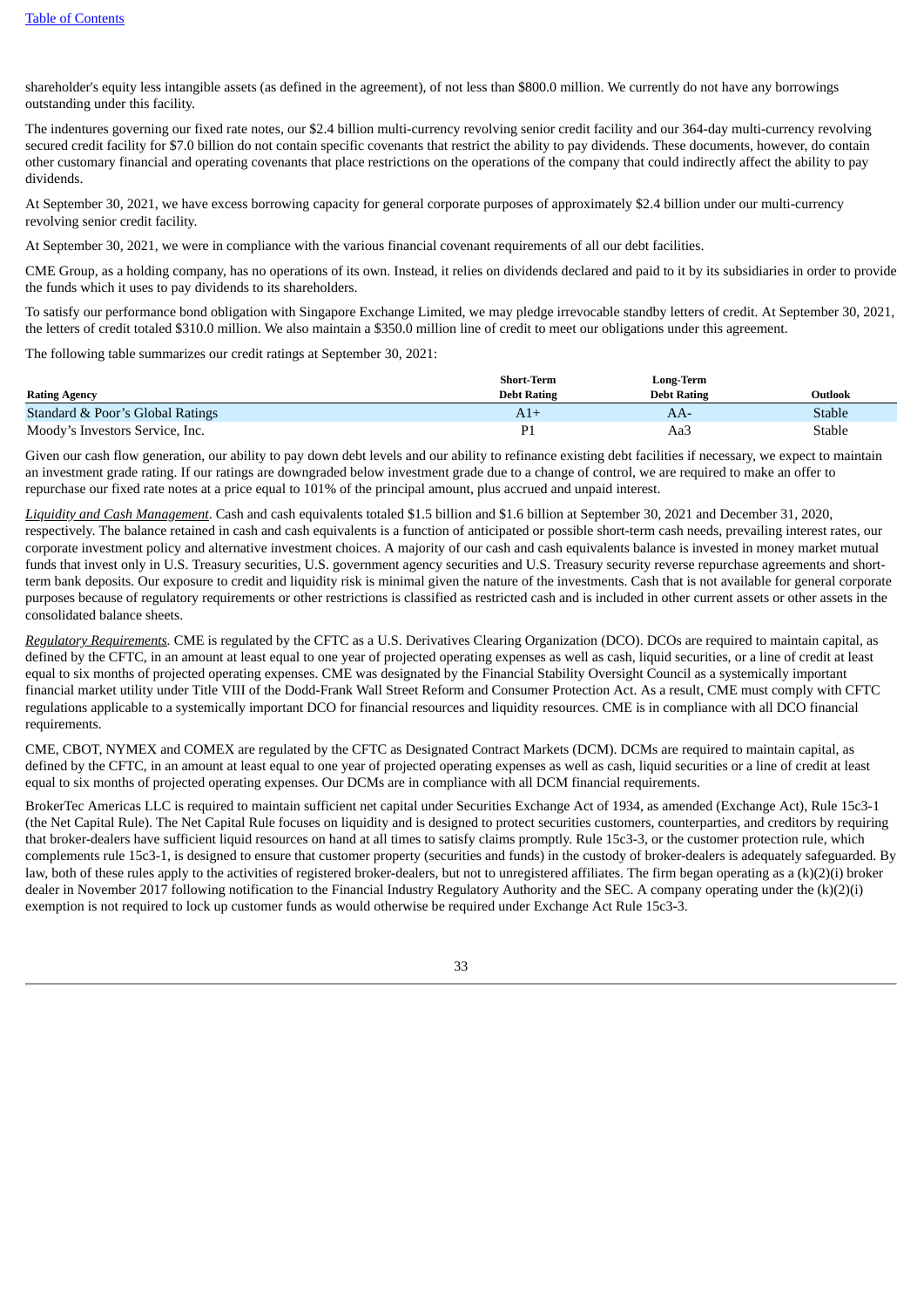#### **ITEM 3. QUANTITATIVE AND QUALITATIVE DISCLOSURES ABOUT MARKET RISK**

We are subject to various market risks, including those caused by changes in interest rates, credit, foreign currency exchange rates and equity prices. There have not been material changes in our exposure to market risk since December 31, 2020. Refer to Item 7A. of CME Group's Annual Report on Form 10-K for the year ended December 31, 2020, filed with the SEC on February 26, 2021, for additional information.

#### <span id="page-33-0"></span>**ITEM 4. CONTROLS AND PROCEDURES**

(a) Disclosure Controls and Procedures. Our management, with the participation of our Chief Executive Officer and Chief Financial Officer, has evaluated the effectiveness of our disclosure controls and procedures (as such term is defined in Rules 13a-15(e) and 15d-15(e) under the Exchange Act) as of the end of the period covered by this report. Based on such evaluation, our Chief Executive Officer and Chief Financial Officer have concluded that, as of the end of such period, our disclosure controls and procedures are effective.

(b) Changes in Internal Control Over Financial Reporting. As required by Rule 13a-15(d) under the Exchange Act, the company's management, including the company's Chief Executive Officer and Chief Financial Officer, have evaluated the company's internal control over financial reporting (as such term is defined in Rules 13a-15(f) and 15d-15(f) under the Exchange Act) to determine whether any changes occurred during the quarter covered by this quarterly report that have materially affected, or are reasonably likely to materially affect, the company's internal control over financial reporting. There were no changes in the company's internal control over financial reporting which occurred during the fiscal quarter ended September 30, 2021, that have materially affected, or are reasonably likely to materially affect, the company's internal control over financial reporting.

#### <span id="page-33-1"></span>**PART II. OTHER INFORMATION**

#### <span id="page-33-2"></span>**ITEM 1. LEGAL PROCEEDINGS**

The disclosure under "Legal and Regulatory Matters" in Note 7. Contingencies in the Notes to Unaudited Consolidated Financial Statements in Item 1 of Part I of this report is incorporated herein by reference. Such disclosure includes updates to the legal proceedings disclosed in the company's Annual Report on Form 10-K, for the year ended December 31, 2020, filed with the SEC on February 26, 2021.

#### <span id="page-33-3"></span>**ITEM 1A. RISK FACTORS**

There have been no material changes in the company's risk factors from those disclosed in the company's Annual Report on Form 10-K for the year ended December 31, 2020, filed with the SEC on February 26, 2021.

#### <span id="page-33-4"></span>**ITEM 2. UNREGISTERED SALES OF EQUITY SECURITIES AND USE OF PROCEEDS**

*Issuer Purchases of Equity Securities*

| Period                      | (a) Total Number of<br>Class A<br><b>Shares Purchased (1)</b> | (b) Average Price<br>Paid Per Share | (c) Total Number of Class A<br><b>Shares Purchased as</b><br><b>Part of Publicly Announced</b><br><b>Plans or Programs</b> | (d) Maximum Number (or<br><b>Approximate Value)</b> that<br><b>May Yet Be Purchased</b><br>Under the Plans or Programs<br>(in millions) |
|-----------------------------|---------------------------------------------------------------|-------------------------------------|----------------------------------------------------------------------------------------------------------------------------|-----------------------------------------------------------------------------------------------------------------------------------------|
| July 1 to July 31           | 557                                                           | 210.16                              |                                                                                                                            |                                                                                                                                         |
| August 1 to August 31       | 34                                                            | 208.38                              |                                                                                                                            |                                                                                                                                         |
| September 1 to September 30 | 95.514                                                        | 188.80                              |                                                                                                                            |                                                                                                                                         |
| Total                       | 96,105                                                        | 189.01                              |                                                                                                                            |                                                                                                                                         |

<span id="page-33-5"></span>(1) Shares purchased consist of an aggregate of 96,105 shares of Class A common stock surrendered in the third quarter of 2021 to satisfy employees' tax obligations upon the vesting of restricted stock.

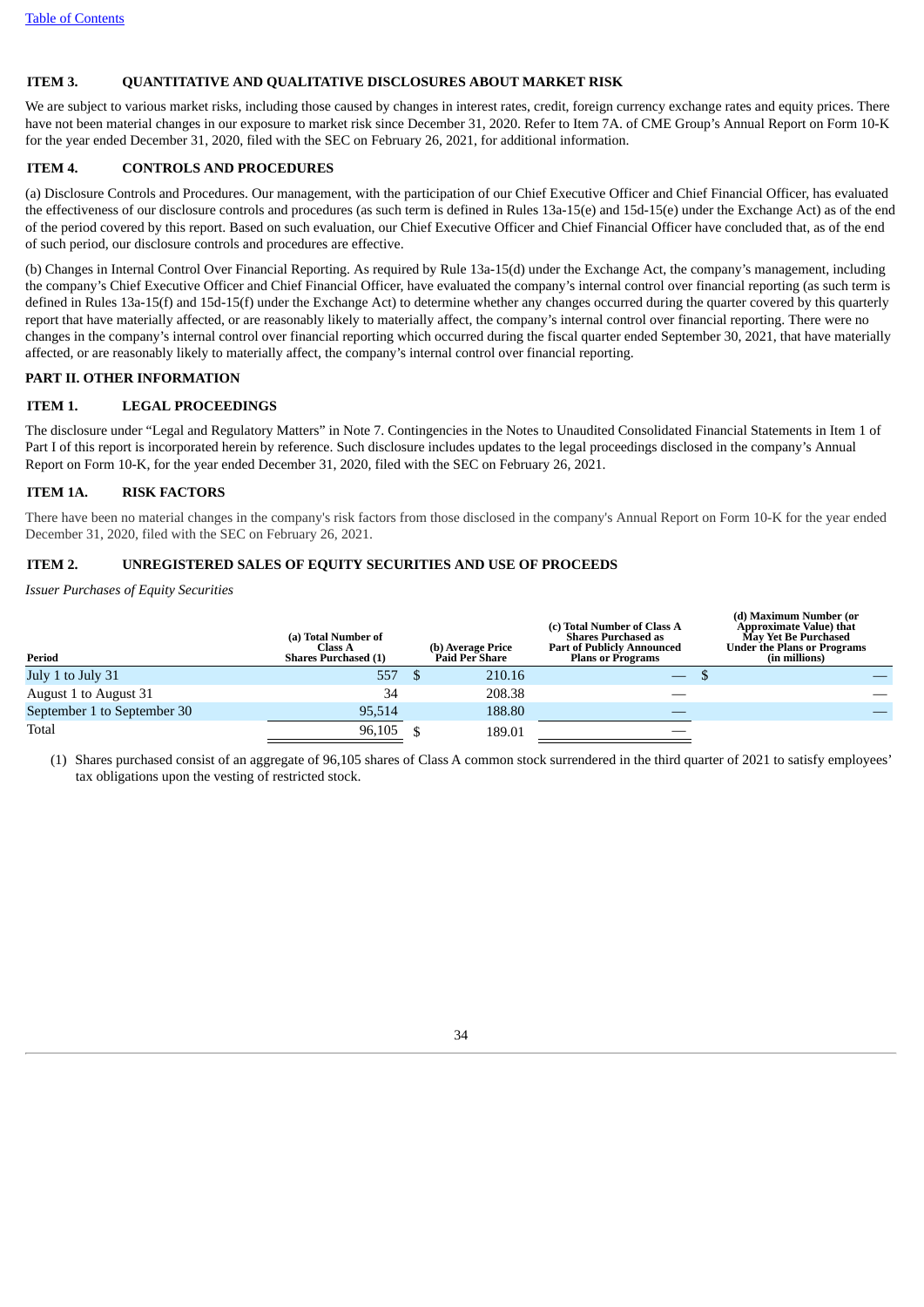# Table of [Contents](#page-0-0)

<span id="page-34-0"></span>

| ITEM 6.                | <b>EXHIBITS</b>                                                                                                                                                                                                                                                                                                                                                                                                                                                                                                                         |
|------------------------|-----------------------------------------------------------------------------------------------------------------------------------------------------------------------------------------------------------------------------------------------------------------------------------------------------------------------------------------------------------------------------------------------------------------------------------------------------------------------------------------------------------------------------------------|
| $10.1(1)$ <sup>*</sup> | <b>Form of Equity Grant Letter for Restricted Shares.</b>                                                                                                                                                                                                                                                                                                                                                                                                                                                                               |
| $10.2(1)$ *            | Form of Equity Grant Letter for Annual Grant of Performance Shares.                                                                                                                                                                                                                                                                                                                                                                                                                                                                     |
| 31.1                   | <b>Section 302 Certification-Terrence A. Duffy</b>                                                                                                                                                                                                                                                                                                                                                                                                                                                                                      |
| 31.2                   | Section 302 Certification-John W. Pietrowicz                                                                                                                                                                                                                                                                                                                                                                                                                                                                                            |
| 32.1                   | <b>Section 906 Certification</b>                                                                                                                                                                                                                                                                                                                                                                                                                                                                                                        |
| 101                    | The following materials from CME Group Inc.'s Quarterly Report on Form 10-Q for the quarterly period ended September 30,<br>2021, formatted in Inline XBRL (Xtensible Business Reporting Language): (i) the Consolidated Balance Sheets, (ii) the<br>Consolidated Statements of Income, (iii) the Consolidated Statements of Comprehensive Income, (iv) the Consolidated Statements<br>of Equity, (v) Consolidated Statements of Cash Flows and (vi) Notes to Unaudited Consolidated Financial Statements, tagged as<br>blocks of text. |
| 104                    | Cover Page Interactive Data File included in the Inline XBRL Document Set for Exhibit 101.                                                                                                                                                                                                                                                                                                                                                                                                                                              |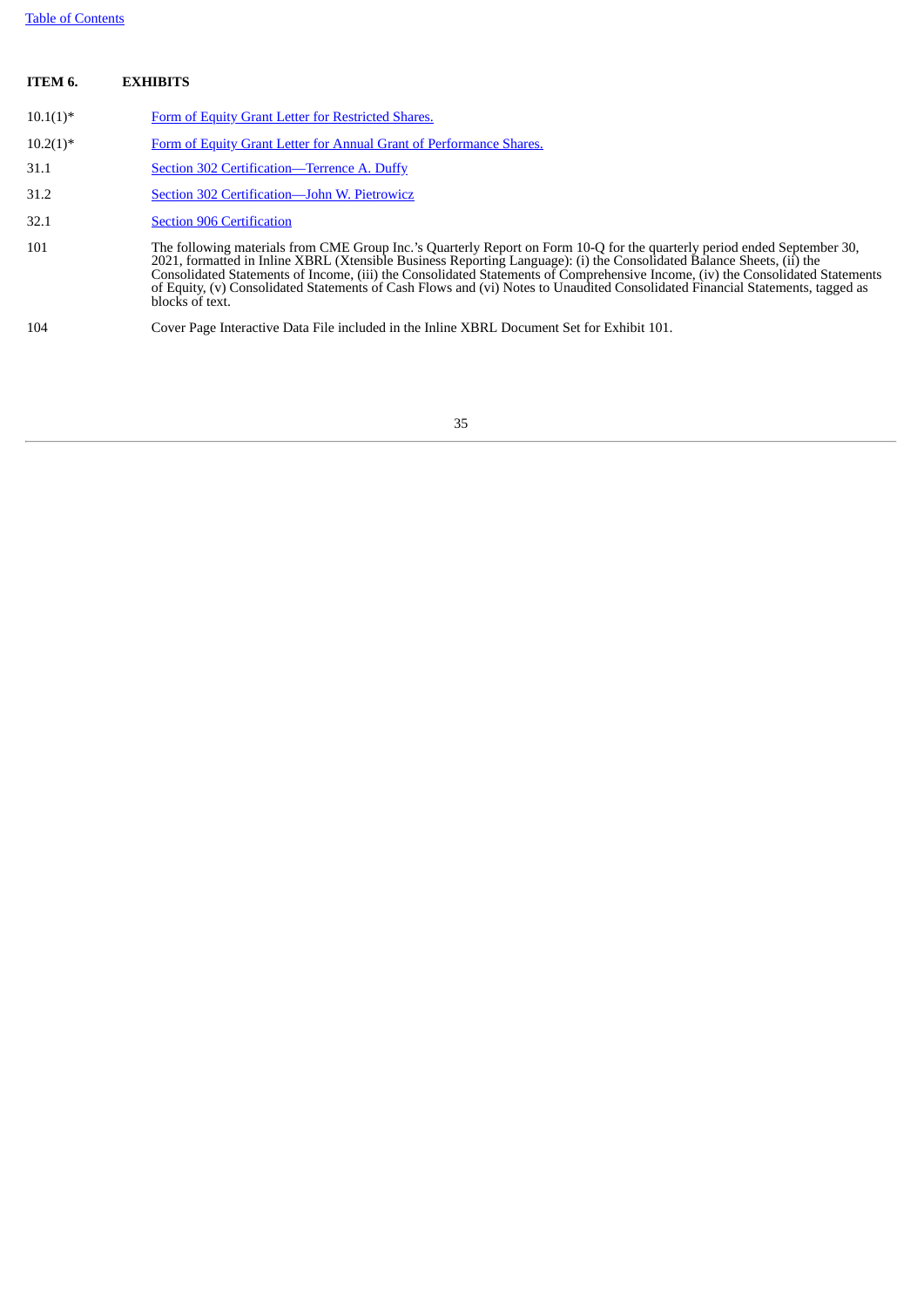#### **SIGNATURES**

Pursuant to the requirements of the Securities Exchange Act of 1934, the registrant has duly caused this report to be signed on its behalf by the undersigned thereunto duly authorized.

#### **CME Group Inc.** (Registrant)

Dated: November 3, 2021 By: By: /s/ John W. Pietrowicz

**John W. Pietrowicz**

**Chief Financial Officer & Senior Managing Director Finance**

> **Principal Financial Offer and Duly Authorized Officer**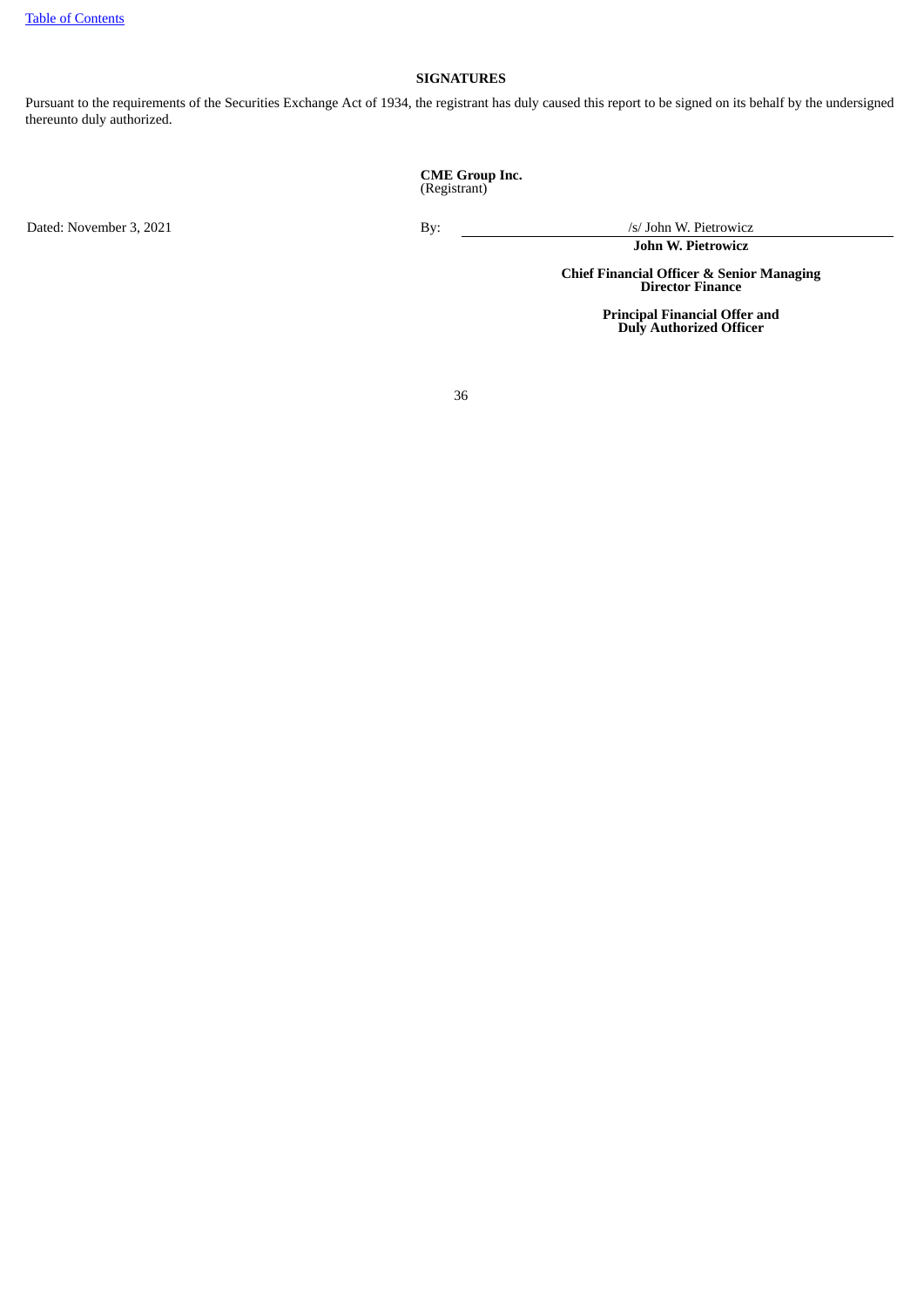# <span id="page-36-0"></span>**WHERE FUTURES ARE MADE.**

# CME Group®

**Name:**

#### **Department:**

#### **Division:**

Congratulations! We are pleased to provide you with an equity grant under the CME Group Inc. Second Amended and Restated Omnibus Stock Plan (the "Plan"). This equity grant is in recognition of the anticipated positive impact you will make toward the future success of CME Group. Your equity grant may enable you to acquire ownership in CME Group Inc., which is a means for you to share in the success of the company while creating shareholder value. Certain terms of your equity grant follow:

#### **Restricted Stock Terms**

Restricted Stock: You have been granted [] restricted shares of Class A common stock, \$.01 par value, of CME Group Inc.

- Grant Date: []
- Vesting Schedule: Except as otherwise provided in the Plan, 25 percent of the restricted stock grant shall become vested on each anniversary of the grant date, with 100 percent of the restricted stock grant becoming vested on the fourth anniversary of the grant date.

#### Accelerated Vesting: In the event of your Retirement, as defined and subject to the conditions below, 75% of any unvested portion of the restricted stock grant shall become vested upon the date of your Retirement. You will be eligible for this accelerated vesting for Retirement only if each the following conditions are met:

- You are at least 55 years old with 10 years of service<sup>1</sup> at a CME Group company on your Retirement date;
- You provide at least 6 months' advanced written notice of your Retirement date to the Chairman and Chief Executive Officer;
- Your Retirement date and transition plan must be approved by the Chairman and Chief Executive Officer; and
- You remained employed through your approved Retirement date and successfully transition responsibilities, as determined by the Chairman and Chief Executive Officer upon your Retirement date.
- Dividends: Dividends accrued on unvested restricted shares will either be credited toward your tax liability upon vest or paid via local payroll depending on the country in which you are a tax resident.

Your equity grant has a total planned economic value of \$[] which is []% of your current base salary. The planned value was used to calculate the number of shares granted, *using the closing stock price on the grant date.*

For employees at the Director level and above: To be eligible to receive this grant, you must have signed a Confidentiality, Non-Competition and Non-Solicitation Agreement. In addition to the terms stated in this grant letter, your equity grant shall be subject to the terms and conditions of the Plan. All documents relating to the Plan, including the cover letter, grant letter, Plan Document, Prospectus, Frequently Asked Questions, and any other supplemental documents are available online by logging on to your E\*TRADE account at www.etrade.com/stockplans or by calling E\*TRADE at 1-800-838-0908 (+1-650-599-0125 outside the U.S.). A copy of the current CME Group Form 10-K can be found at: <u>http://investor.cmegroup.com/investor-relations/financials.cfm</u>. Please complete your W-9 Form (or W-8BEN Form if outside the U.S.) during activation of your *E\*TRADE account.*

By accepting this equity grant, you hereby agree to the terms and conditions of the Plan (which are subject to change at any time pursuant to the terms of the Plan) and of the Confidentiality, Non-Competition and Non-Solicitation Agreement previously signed by you. In addition, you acknowledge and agree that you are receiving this grant pursuant to CME Group's Equity Program, which is in place at the discretion of CME Group. Accordingly, your receipt of this grant and your eligibility for any future grants are subject to the *continued existence of the Equity Program.*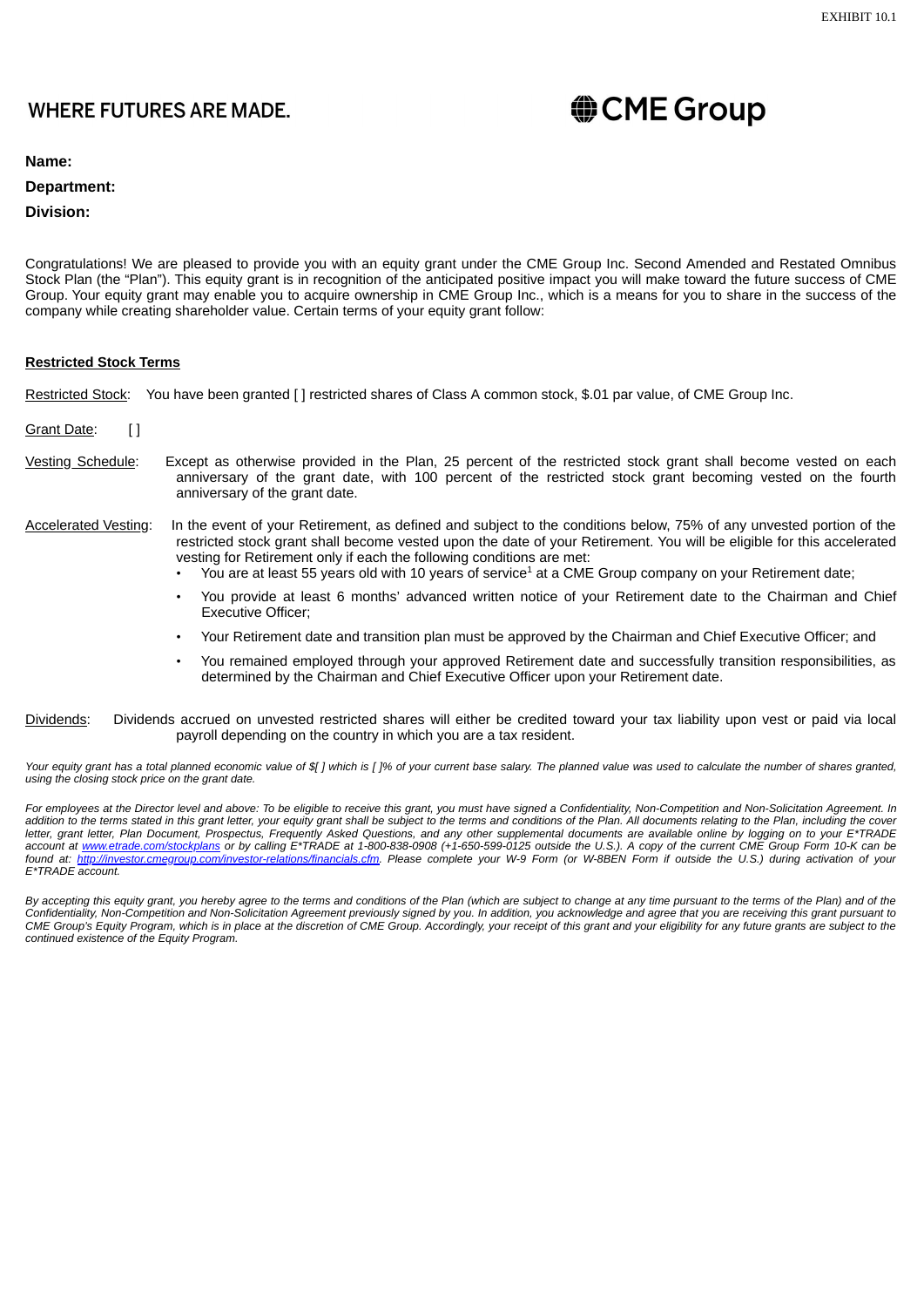#### <sup>1</sup> "Year of Service" means each twelve (12) consecutive-month period, which is measured from an employee's most recent date of hire

*\_\_\_\_\_\_\_\_\_\_\_\_\_\_\_\_\_\_\_\_*

No Right to Future Grants; No Right of Employment; Extraordinary Item: In accepting the grant, you acknowledge that: (a) the Plan is established voluntarily by the Company, it is discretionary in nature and it may be modified, suspended or terminated by the Company at any time, as provided in the Plan and this Award Agreement; (b) the grant of the Award is voluntary and occasional and does not create any contractual or other right to receive future grants of Awards, or benefits in lieu of Awards, even if Awards have been granted repeatedly in the past; (c) all decisions with respect to future grants, if any, will be at the sole discretion of the Company; (d) your participation in the Plan is voluntary; (e) the Awards are an extraordinary item that do not constitute compensation of any kind for services of any kind rendered to the Company and which is outside the scope of your employment or employment contract, if any; (f) the Awards are not part of normal or expected compensation or salary for any purposes, including, but not limited to, calculating any severance, resignation, termination, redundancy, end of service payments, bonuses, long-service awards, pension or retirement benefits or similar payments; (g) in the event that you are an employee of an affiliate or subsidiary of the Company, the grant will not be interpreted to form an employment contract or relationship with the Company; and furthermore, the grant will not be interpreted to form an employment contract with the affiliate or subsidiary that is your employer; (h) the future value of the underlying shares is unknown and cannot be predicted with certainty; (i) no claim or entitlement to compensation or damages arises from forfeiture or termination of the Awards or diminution in value of the Awards or the shares and you irrevocably release the Company, its affiliates and/or its subsidiaries from any such claim that may arise; (j) to the extent the Award shall be included in the calculation of vacation pay under applicable law, the final amount received from the vested shares, if any, includes such vacation pay (i.e. vacation pay is not payable on top of the amount received from the vested shares); (k) at the time of vesting the Company will either withhold vesting shares to meet any tax withholding obligations, or determine another appropriate method (determined by the Company in its sole discretion) to meet such obligations; (l) the Company may share personal information with E\*Trade and any of its other third party providers who assist with the administration of the Equity Program as necessary to effect the issuance and vesting of the Awards; and (m) notwithstanding any terms or conditions of the Plan to the contrary, once notice of termination of employment has been given by either party you are no longer eligible to receive Awards. Further, in the event of termination of your employment for any reason other than death or disability (as defined in the Plan), your right to vest in the Awards under the Plan, if any, will terminate effective as of the date that you are no longer employed.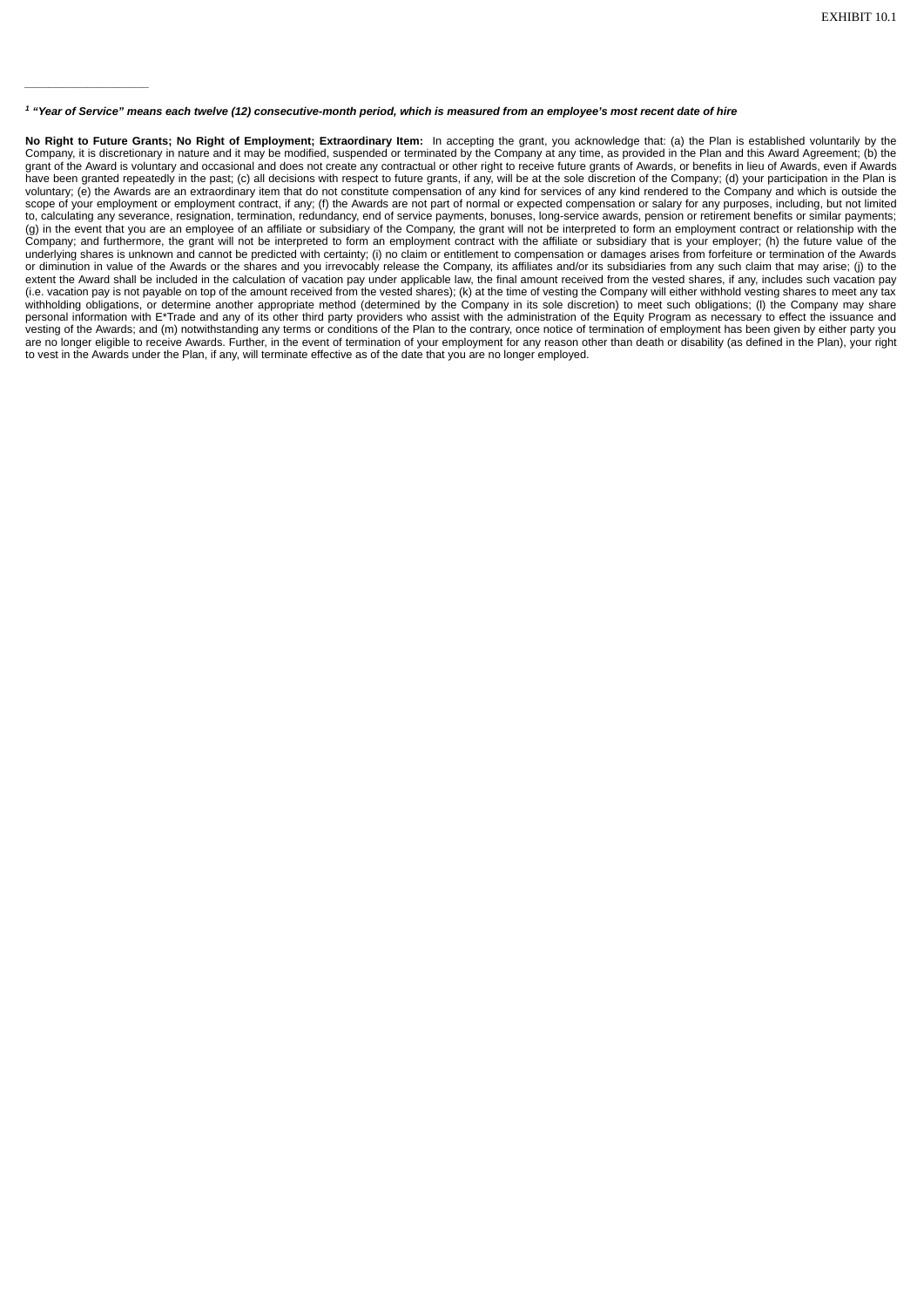# <span id="page-38-0"></span>**WHERE FUTURES ARE MADE.**

# CME Group

**Name:**

#### **Department:**

#### **Division:**

Congratulations! We are pleased to provide you with a long-term incentive opportunity under the CME Group Inc. Second Amended and Restated Omnibus Stock Plan (the "Plan"). This long-term incentive opportunity is in recognition of the anticipated positive impact you will make toward the future success of the company. Your grant provides you with the opportunity to earn a range of performance shares based on the achievement of the performance goal set forth below. If earned, the ultimate payout for achieving the performance goal will be in the form of CME Group Inc. stock, which is a means for you to share in the success of the overall company. Certain terms of your long-term incentive opportunity follow:

#### **Performance Share Terms**

| Performance Shares: | Your grant has a target of [] Performance Shares for the achievement of the Performance Goal at the target<br>level. Payout will be settled after the end of the Performance Period by the issuance of Class A common stock,<br>\$.01 par value, of CME Group Inc. if the specified Performance Goal is achieved for the Performance Period as<br>set forth below. |
|---------------------|--------------------------------------------------------------------------------------------------------------------------------------------------------------------------------------------------------------------------------------------------------------------------------------------------------------------------------------------------------------------|
|                     |                                                                                                                                                                                                                                                                                                                                                                    |

Grant Date: []

Performance Period: []

Performance Goal:

 $[ ]$ 

Payment and Vesting Schedule:

Additional Terms and Conditions:

Performance Shares that are earned, if any, shall be settled in Class A common stock, \$0.01 par value of CME Group Inc., which shall be issued as soon as administratively practicable after the Performance Period has ended and after the Compensation Committee and/or its delegate confirms that the Goal has been attained. The Goal shall not be deemed to be attained until the Compensation Committee and/or its delegate confirms that it has been attained. The Performance Shares earned shall be based on the actual performance achieved under the Performance Goal during the Performance Period and issued in accordance with the Terms and Conditions attached hereto. Such shares based on [ ] performance shall become vested on the payout date in March [ ], except as otherwise provided by the terms and conditions in the Plan.

The Performance Shares granted are subject to the Terms and Conditions attached hereto, as well as the terms and conditions set forth in the Plan.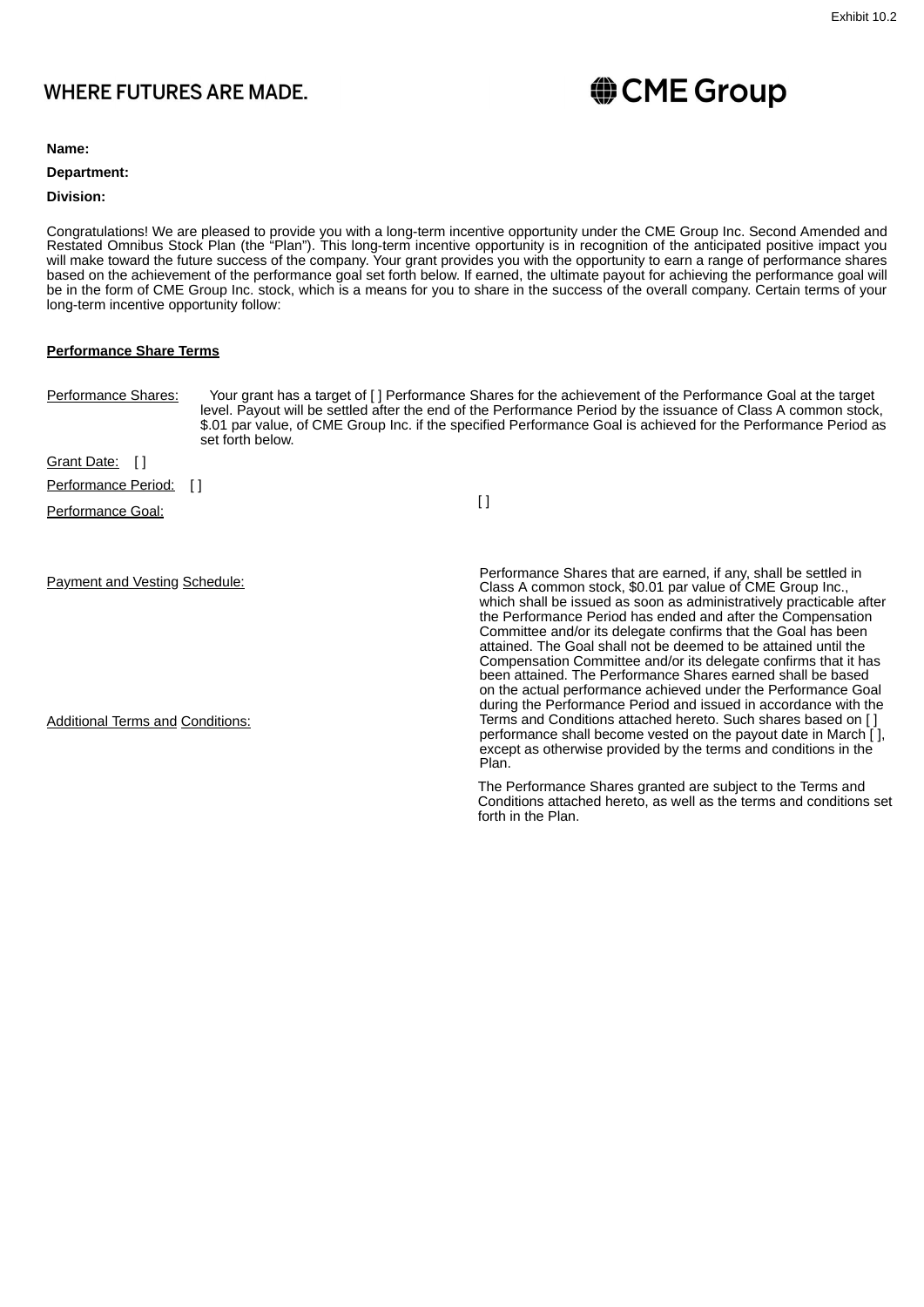Your equity grant has a total planned economic value of \$[] which is []% of your current base salary. The planned value was used to calculate the number of shares *granted, using the closing stock price on the grant date.*

To be eligible to receive this grant, you must have signed a Confidentiality, Non-Competition and Non-Solicitation Agreement. In addition to the terms stated in this grant<br>letter, your equity grant shall be subject to the 650-599-0125 if outside the U.S. A copy of the current CME Group Form 10-K can be found at: http:// investor.cmegroup.com/investor-relations/financials.cfm. Please certify<br>your W-9 (or W-8BEN if outside the U.S.) upon act

By accepting this equity grant, you hereby agree to the terms and conditions of the Plan (which are subject to change at any time pursuant to the terms of the Plan) and of<br>the Confidentiality, Non-Competition and Non-Solic *subject to the continued existence of the Equity Program.*

No Right to Future Grants: No Right of Employment: Extraordinary Item: In accepting the grant, you acknowledge that: (a) the Plan is established voluntarily by the Company, it is discretionary in nature and it may be modified, suspended or terminated by the Company at any time, as provided in the Plan and this Award Agreement; (b) the grant of the Award is voluntary and occasional and does not create any contractual or other right to receive future grants of Awards, or benefits in lieu of Awards, even if<br>Awards have been granted repeatedly in the pa the Plan is voluntary; (e) the Award is an extraordinary item that does not constitute compensation of any kind for services of any kind rendered to the Company and which is outside the scope of your employment or employment contract, if any; (f) the Award is not part of normal or expected compensation or salary for any purposes, including, but<br>not limited to, calculating any severance, resign similar payments; (g) in the event that you are an employee of an affiliate or subsidiary of the Company, the grant will not be interpreted to form an employment contract or relationship with the Company; and furthermore, the grant will not be interpreted to form an employment contract with the affiliate or subsidiary that is your employer; (h) the<br>future value of the underlying Shares is unkn termination of the Award or diminution in value of the Award or the Shares and you irrevocably release the Company, its affiliates and/or its subsidiaries from any such claim<br>that may arise; (j) to the extent the Award sha includes such vacation pay (i.e. vacation pay is not payable on top of the amount received from the vested shares); (k) at the time of vesting the Company will either withhold and sell shares to meet any tax withholding obligations, or determine another appropriate method (determined by the Company in its sole discretion) to meet such<br>obligations; (I) the Company may share personal inf as necessary to effect the issuance and vesting of the Awards; and

(m) notwithstanding any terms or conditions of the Plan to the contrary, once notice of termination of employment has been given by either party you are no longer<br>eligible to receive Awards. Further, in the event of termin the Awards under the Plan, if any, will terminate effective as of the date that you are no longer employed.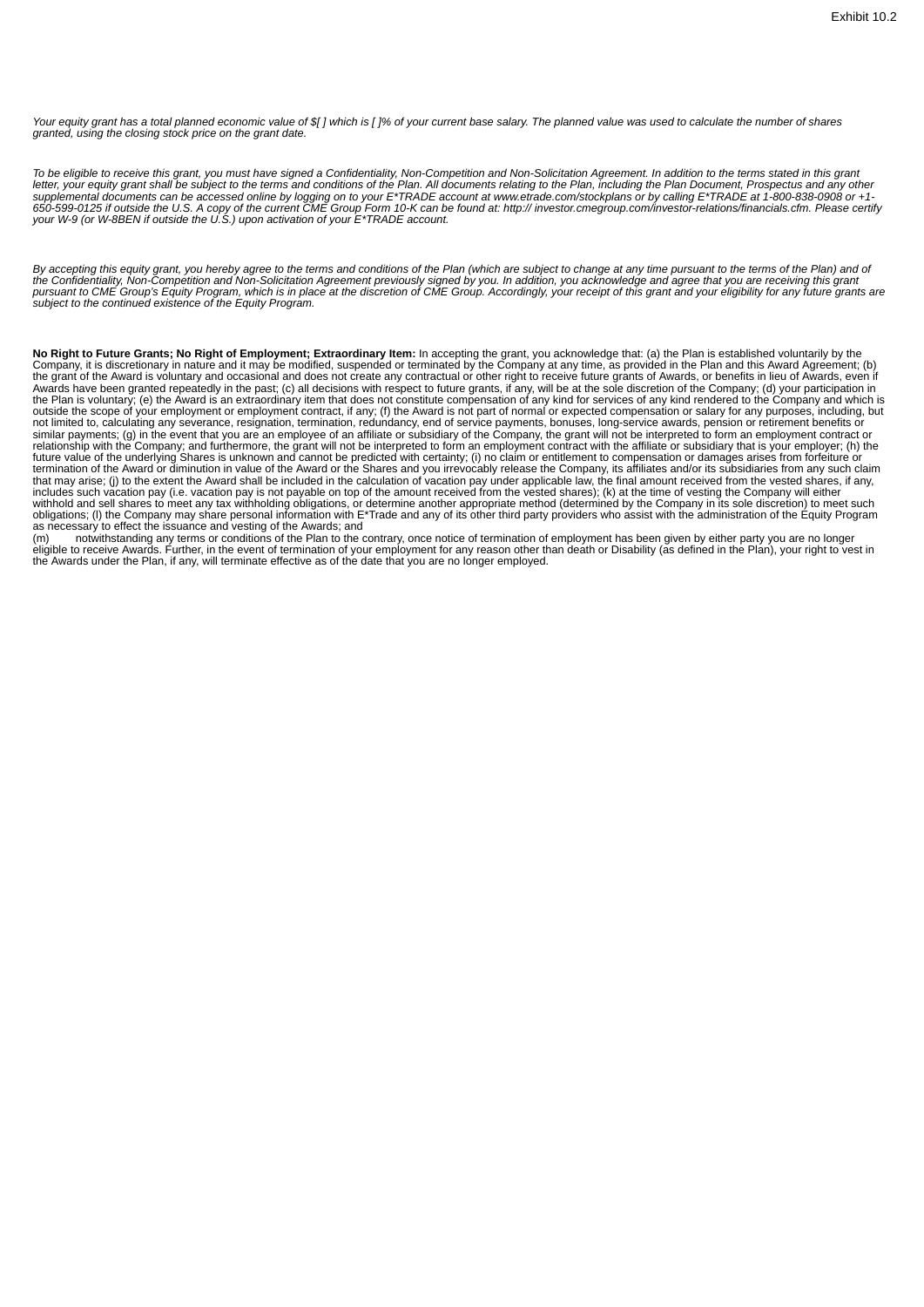#### **TERMS AND CONDITIONS**

1. **Performance Shares Earned.** The number of Performance Shares earned, if any, will be based on the actual performance achieved during the Performance Period relative to the Performance Goal. This determination shall be made in accordance with the following schedule:

| [] Performance           | <b>Performance Shares Earned</b>  |
|--------------------------|-----------------------------------|
| 75th percentile or above | 200% of Target Performance Shares |
| 50th percentile          | 100% of Target Performance Shares |
| 25th percentile          | 50% of Target Performance Shares  |
| Below 25th percentile    | 0% of Target Performance Shares   |

Note: If actual performance falls between any of the levels above, then straight-line interpolation will be applied to determine the number of shares earned.

- 2. **Eligibility to Receive Grant and Condition of Receipt of Performance Shares.** Notwithstanding any other eligibility requirements specified in this grant or in the Plan, in order to be eligible to receive this award and as a condition of receipt of payment of any earned Performance Shares under this award, you must have entered into an agreement with the Company containing certain post- termination of employment restrictions. The post-termination employment restrictions applicable to you are set forth in the Confidentiality, Non-Competition and Non-Solicitation Agreement previously signed by you, which is incorporated herein by reference.
- 3. **Eligibility to Receive Performance Shares.** Notwithstanding any other eligibility requirements specified in this grant or in the Plan, in order for you to be eligible to receive payment of any earned Performance Shares after the end of the Performance Period, you must remain employed through the payout date
- 4. **Termination of Service.** If your employment is terminated by reason of Death or Disability (as defined in the Plan), your eligibility for payment of the Performance Shares is governed by the terms of the Plan. If your employment is terminated by reason of your Retirement (as defined below), 25% of your unvested Performance Shares will continue vesting and you will be eligible for payment based on actual performance against the Performance Goal after the Performance Period has ended. To be eligible for this continued vesting upon Retirement, each of the following conditions must be met:
	- You are at least 55 years old with 10 years of service<sup>1</sup> at a CME Group company on your Retirement date;
	- You provide at least 6 months' advanced written notice of your desire to retire to the Chairman and Chief Executive Officer;
	- Your Retirement date and transition plan must be approved by the Chairman and Chief Executive Officer; and
	- You remain employed through your approved Retirement date and successfully transition responsibilities, as determined by the Chairman and Chief Executive Officer upon your Retirement date.

If your employment is terminated for any other reason, any Performance Shares that are not vested and paid out will be forfeited.

5. **IRS Code Section 409A**. This grant is intended to be exempt from or to comply with IRS Code Section 409A and will be interpreted consistent with such intention.

<sup>1</sup> "Year of Service" means each twelve (12) consecutive-month period, which is measured from an employee's most recent date of hire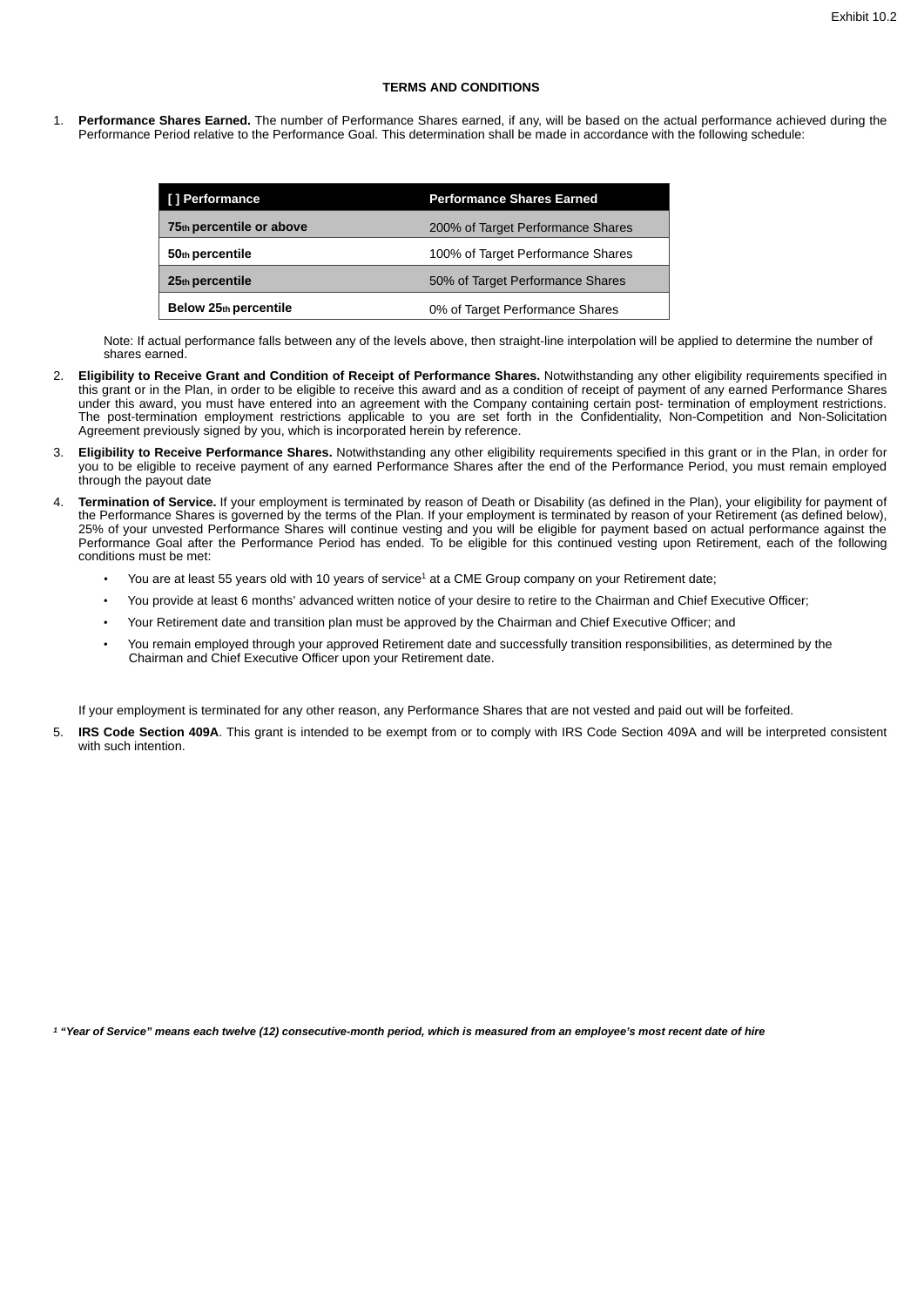#### **CERTIFICATION**

<span id="page-41-0"></span>I, Terrence A. Duffy, certify that:

1. I have reviewed this report on Form 10-Q of CME Group Inc.;

2. Based on my knowledge, this report does not contain any untrue statement of a material fact or omit to state a material fact necessary to make the statements made, in light of the circumstances under which such statements were made, not misleading with respect to the period covered by this report;

3. Based on my knowledge, the financial statements, and other financial information included in this report, fairly present in all material respects the financial condition, results of operations and cash flows of the registrant as of, and for, the periods presented in this report;

4. The registrant's other certifying officer and I are responsible for establishing and maintaining disclosure controls and procedures (as defined in Exchange Act Rules 13a-15(e) and 15d-15(e)) and internal control over financial reporting (as defined in Exchange Act Rules 13a-15(f) and 15d-15(f)) for the registrant and have:

a) Designed such disclosure controls and procedures, or caused such disclosure controls and procedures to be designed under our supervision, to ensure that material information relating to the registrant, including its consolidated subsidiaries, is made known to us by others within those entities, particularly during the period in which this report is being prepared;

b) Designed such internal control over financial reporting, or caused such internal control over financial reporting to be designed under our supervision, to provide reasonable assurance regarding the reliability of financial reporting and the preparation of financial statements for external purposes in accordance with generally accepted accounting principles;

c) Evaluated the effectiveness of the registrant's disclosure controls and procedures and presented in this report our conclusions about the effectiveness of the disclosure controls and procedures, as of the end of the period covered by this report based on such evaluation; and

d) Disclosed in this report any change in the registrant's internal control over financial reporting that occurred during the registrant's most recent fiscal quarter (the registrant's fourth fiscal quarter in the case of an annual report) that has materially affected, or is reasonably likely to materially affect, the registrant's internal control over financial reporting; and

5. The registrant's other certifying officer and I have disclosed, based on our most recent evaluation of internal control over financial reporting, to the registrant's auditors and the audit committee of registrant's board of directors (or persons performing the equivalent function):

a) All significant deficiencies and material weaknesses in the design or operation of internal control over financial reporting which are reasonably likely to adversely affect the registrant's ability to record, process, summarize and report financial information; and

b) Any fraud, whether or not material, that involves management or other employees who have a significant role in the registrant's internal control over financial reporting.

Dated: November 3, 2021 *Dated: November 3, 2021 S S Company <i>S Company <i>S S Company /s Company /s Company /s S Company /s Company /s Company /s Company /s Company /s Company /s Compan* 

Name: Terrence A. Duffy Title: Chief Executive Officer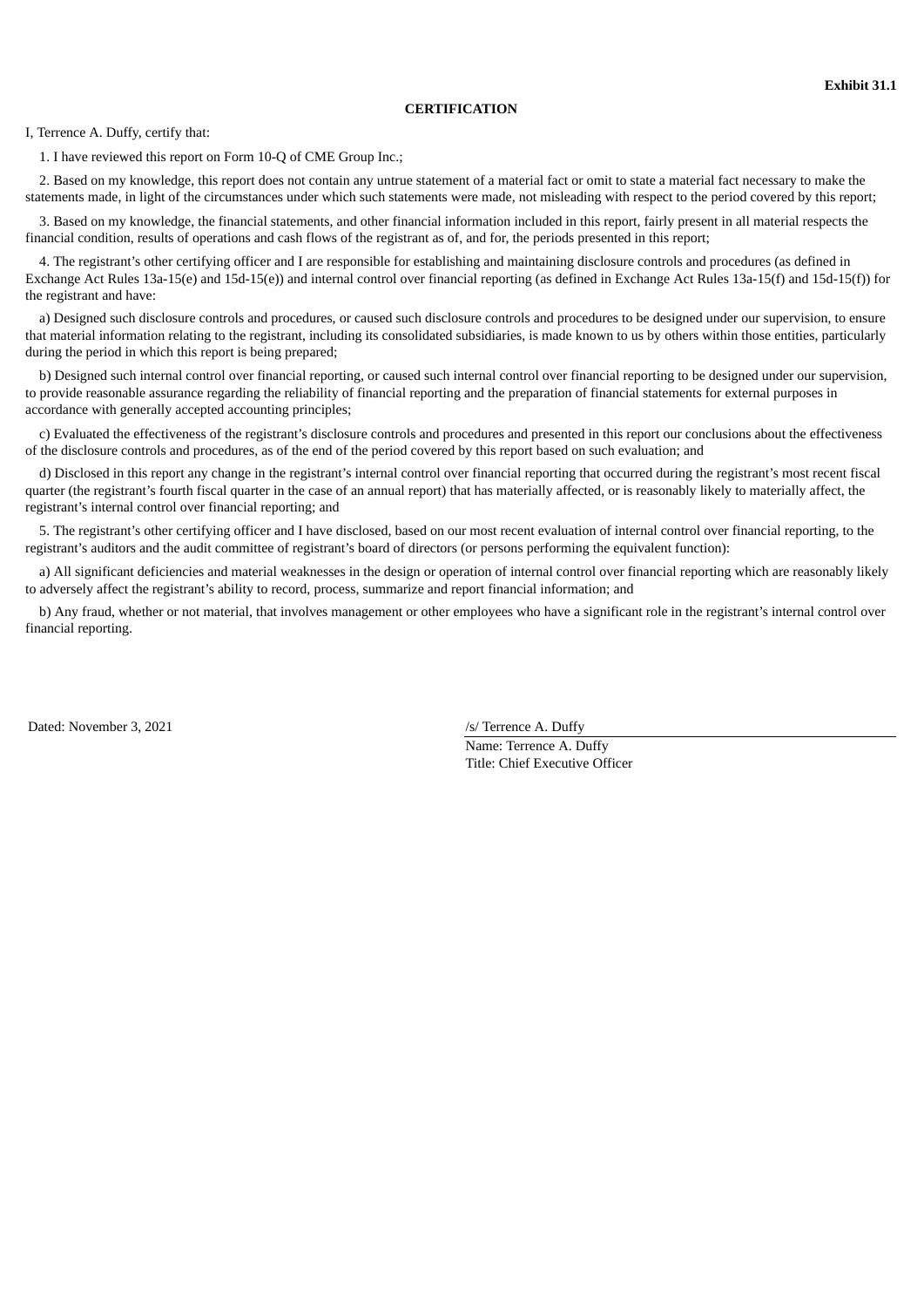#### **CERTIFICATION**

<span id="page-42-0"></span>I, John W. Pietrowicz, certify that:

1. I have reviewed this report on Form 10-Q of CME Group Inc.;

2. Based on my knowledge, this report does not contain any untrue statement of a material fact or omit to state a material fact necessary to make the statements made, in light of the circumstances under which such statements were made, not misleading with respect to the period covered by this report;

3. Based on my knowledge, the financial statements, and other financial information included in this report, fairly present in all material respects the financial condition, results of operations and cash flows of the registrant as of, and for, the periods presented in this report;

4. The registrant's other certifying officer and I are responsible for establishing and maintaining disclosure controls and procedures (as defined in Exchange Act Rules 13a-15(e) and 15d-15(e)) and internal control over financial reporting (as defined in Exchange Act Rules 13a-15(f) and 15d-15(f)) for the registrant and have:

a) Designed such disclosure controls and procedures, or caused such disclosure controls and procedures to be designed under our supervision, to ensure that material information relating to the registrant, including its consolidated subsidiaries, is made known to us by others within those entities, particularly during the period in which this report is being prepared;

b) Designed such internal control over financial reporting, or caused such internal control over financial reporting to be designed under our supervision, to provide reasonable assurance regarding the reliability of financial reporting and the preparation of financial statements for external purposes in accordance with generally accepted accounting principles;

c) Evaluated the effectiveness of the registrant's disclosure controls and procedures and presented in this report our conclusions about the effectiveness of the disclosure controls and procedures, as of the end of the period covered by this report based on such evaluation; and

d) Disclosed in this report any change in the registrant's internal control over financial reporting that occurred during the registrant's most recent fiscal quarter (the registrant's fourth fiscal quarter in the case of an annual report) that has materially affected, or is reasonably likely to materially affect, the registrant's internal control over financial reporting; and

5. The registrant's other certifying officer and I have disclosed, based on our most recent evaluation of internal control over financial reporting, to the registrant's auditors and the audit committee of registrant's board of directors (or persons performing the equivalent function):

a) All significant deficiencies and material weaknesses in the design or operation of internal control over financial reporting which are reasonably likely to adversely affect the registrant's ability to record, process, summarize and report financial information; and

b) Any fraud, whether or not material, that involves management or other employees who have a significant role in the registrant's internal control over financial reporting.

Dated: November 3, 2021 /s/ John W. Pietrowicz

Name: John W. Pietrowicz Title: Chief Financial Officer